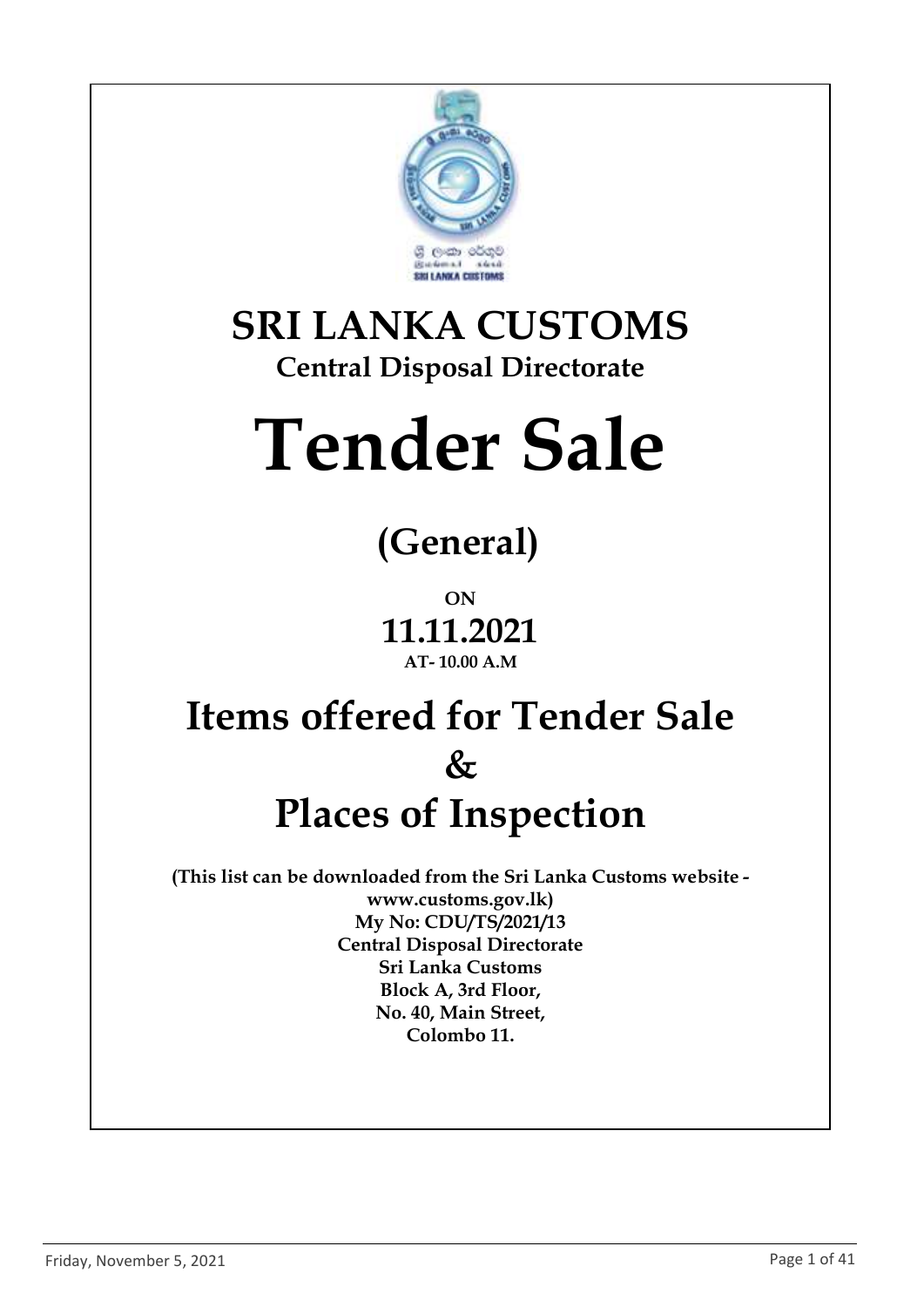| <b>GENERAL CONDITIONS</b> |  |
|---------------------------|--|
|---------------------------|--|

**A.** All Bids should be dropped in the Tender Box placed at the Central Disposal Unit, Third Floor, Customs House; Main Street, Colombo 11, not later than **10.00 a.m. on 11.11.2021** Tender box shall be opened immediately after closing the Tender Box.

**INSPECTION DATES & TIMES:**

- **B.** Dates**: 08th , 09th and 10 th of November 2021** Time: Between **10.00 a.m. to 3.30 p.m**. or described in tender list
- **C.** Tenderer who wish to bid to the items are required to make a refundable deposit on the following manner (One refundable deposit has to be used for one item only)

| <b>GROUP</b> | <b>REFUNDABLE DEPOSITS</b> | <b>VALUE OF BIDS</b> |                  |
|--------------|----------------------------|----------------------|------------------|
| A            | <b>Rs. 5000</b>            | Up to                | Rs 25,000        |
| В            | Rs.10,000                  | Up to                | <b>Rs 50,000</b> |
| C            | Rs. 25,000                 | Up to                | Rs 200,000       |
| D            | Rs. 50,000                 | Up to                | Rs 500,000       |
| Е            | Rs. 100,000                | Up to                | Rs. 1,000,000    |
| F            | Rs. 200,000                | Up to                | Rs. 5,000,000    |
| G            | Rs. 400,000                | Up to                | Rs. 10,000,000   |
| н            | Rs. 500,000                | Up to                | Rs. 15,000,000   |
| т            | Rs. 1,000,000              | More than            | Rs. 15,000,000   |
|              |                            |                      |                  |

**D.** Tender lists, General conditions and further details could be obtained from the office of the Deputy Director of Customs, Central Disposal Unit of the Sri Lanka Customs, situated at the Third Floor of Customs House, No. 40, Main Street, Colombo 11, on payment of Rs. 25/= **: 08th , 09th and 10 th of November 2021.**  Time: Between **10.00 a.m. to 3.30 p.m**. Bids for each item should be submitted in original tender forms signed by SC (CDD) or any person Authorized by him. These forms could be obtained between **10.00 a.m. to 3.30 p.m**. **: 08th , 09th and 10 th of November 2021** Time: Between **10.00 a.m. to 3.30 p.m**. on payment of a non-refundable deposits as follows,

| <b>CATEGORY</b> | <b>VALUE OF BIDS</b>   | <b>NON REFUNDABLE DEPOSITS</b> |
|-----------------|------------------------|--------------------------------|
| 1               | Up to Rs. 2 Million    | <b>Rs. 300</b>                 |
| $\overline{2}$  | Up to Rs. 10 Million   | Rs. 1,000                      |
| 3               | Up to Rs. 50 Million   | Rs. 3,500                      |
| 4               | Up to Rs. 100 Million  | Rs. 12,500                     |
| 5               | Up to Rs. 200 Million  | Rs. 20,000                     |
| 6               | Up to Rs. 500 Million  | Rs. 35,000                     |
| 7               | Up to Rs. 1000 Million | Rs. 60,000                     |
| 8               | Above Rs. 1000 Million | Rs. 100,000                    |

- **E.** The bidder should manually sign each and every Bid Form and shall provide all particulars required therein
- **F.** (i) The price quoted must be written clearly and legibly **in words and figures.** (ii) Any alterations and amendments should be authenticated by the tenderer as otherwise the offer is liable to be rejected. The successful tenderer **has to pay value added tax and PAL** as shown in the Tender Sale List **additionally with the price on which the Bid Awarded**.
- **G.** The successful Bidder is required to make **full payment within 04 working days from** the tender date. All goods shall be cleared within 07 days. In case the purchaser fails to do adhere to the above conditions will result the award of each item being invalidated and the refundable deposit being forfeited
- **H.** The Director General of Customs reserves the right to withdraw any item put up for sale at any time. The decision of the Tender Board shall be final on any matter related to the Tender Sale.
- **I. The bidder must satisfy himself to the condition of the goods and the quantities thereof, and the Director General of Customs does not warrant the quality, quantity or condition of the said goods or the title to the goods. The purchaser shall not be entitled to any remission of the purchase price on any ground whatsoever.**

**Superintendent of Customs Central Disposal Directorate Sri Lanka Customs.**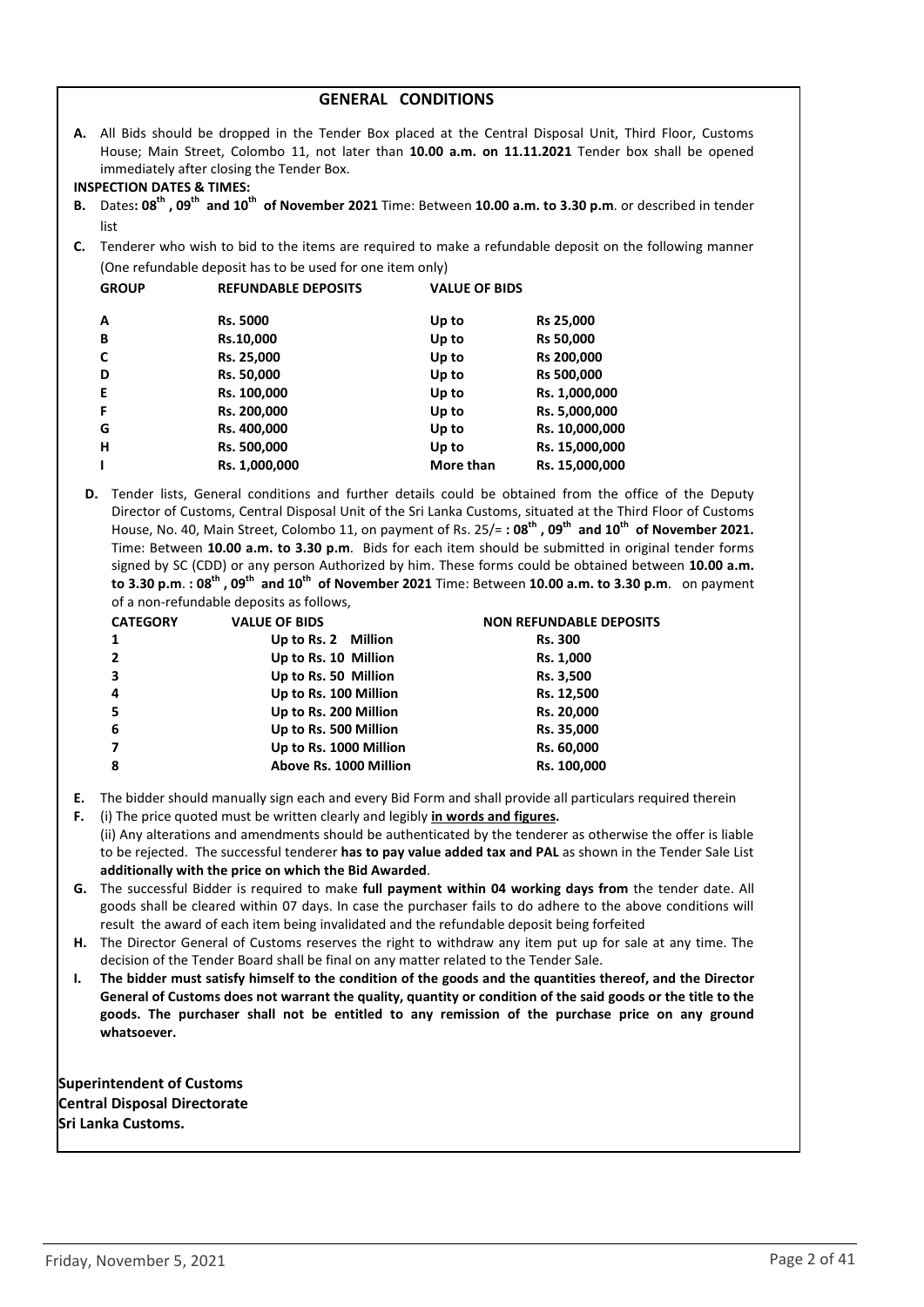#### General Items

| Item<br>No.    | <b>Quantity and Goods Description</b>                                                                                     | License<br>Requirment | <b>Case No and SR Number</b>       |      |
|----------------|---------------------------------------------------------------------------------------------------------------------------|-----------------------|------------------------------------|------|
|                | Baggage Office Inspection for Items has been arranged between 10.00am to 12 noon on the day before                        |                       |                                    |      |
|                | the openning of the tender at the Baggage office. Contact No. 0112327293                                                  |                       | BO/MISC/11/2018                    |      |
| $\mathbf{1}$   |                                                                                                                           |                       |                                    |      |
|                | 01 Nos of Clear brand electric kettle 1.8L                                                                                |                       | BO/SR/1051/2018                    |      |
|                | Model: CLK1379                                                                                                            |                       | <b>VAT 08%</b>                     |      |
|                |                                                                                                                           |                       | PAL 05%                            | 1832 |
|                | 8516.79.20                                                                                                                |                       |                                    |      |
| $\overline{2}$ |                                                                                                                           |                       | BO/124/2017<br>BIA/D/CASE/117/2017 |      |
|                | 01 Piece of Ruby (Cut & Polished)<br><b>Weight - 5.00</b><br>Delivery of the goods will be done between 10.00 a.m to 3.00 |                       | V 5967                             |      |
|                | p.m. on Monday, Wednesday and Friday only                                                                                 |                       |                                    |      |
|                | 7103.91.00                                                                                                                |                       |                                    | 1976 |
| 3              |                                                                                                                           |                       | BO/121/2018<br>BIA/A/CASE/124/2018 |      |
|                | 06 Pcs of Blue Sapphire (Rough)                                                                                           |                       | V 6104                             |      |
|                | Total Weight - 73.40 Ct                                                                                                   |                       |                                    |      |
|                | 7103.91.00                                                                                                                |                       |                                    | 197  |
|                | 09 Pcs of Blue Sapphire (Rough)                                                                                           |                       | V6104                              |      |
|                | Total Weight - 42.15 Ct                                                                                                   |                       |                                    |      |
|                | 7103.91.00                                                                                                                |                       |                                    | 1977 |
|                | 01 Lot of Blue Sapphire (Rough-Small)                                                                                     |                       | V 6104                             |      |
|                | Total Weight - 742.60 Ct                                                                                                  |                       |                                    |      |
|                | Delivery of the goods will be done between 10.00 a.m to 3.00<br>p.m. on Monday, Wednesday and Friday only<br>7103.91.00   |                       |                                    | 1977 |
| 4              |                                                                                                                           |                       | BIA/D/CASE/135/2016<br>BO/56/2018  |      |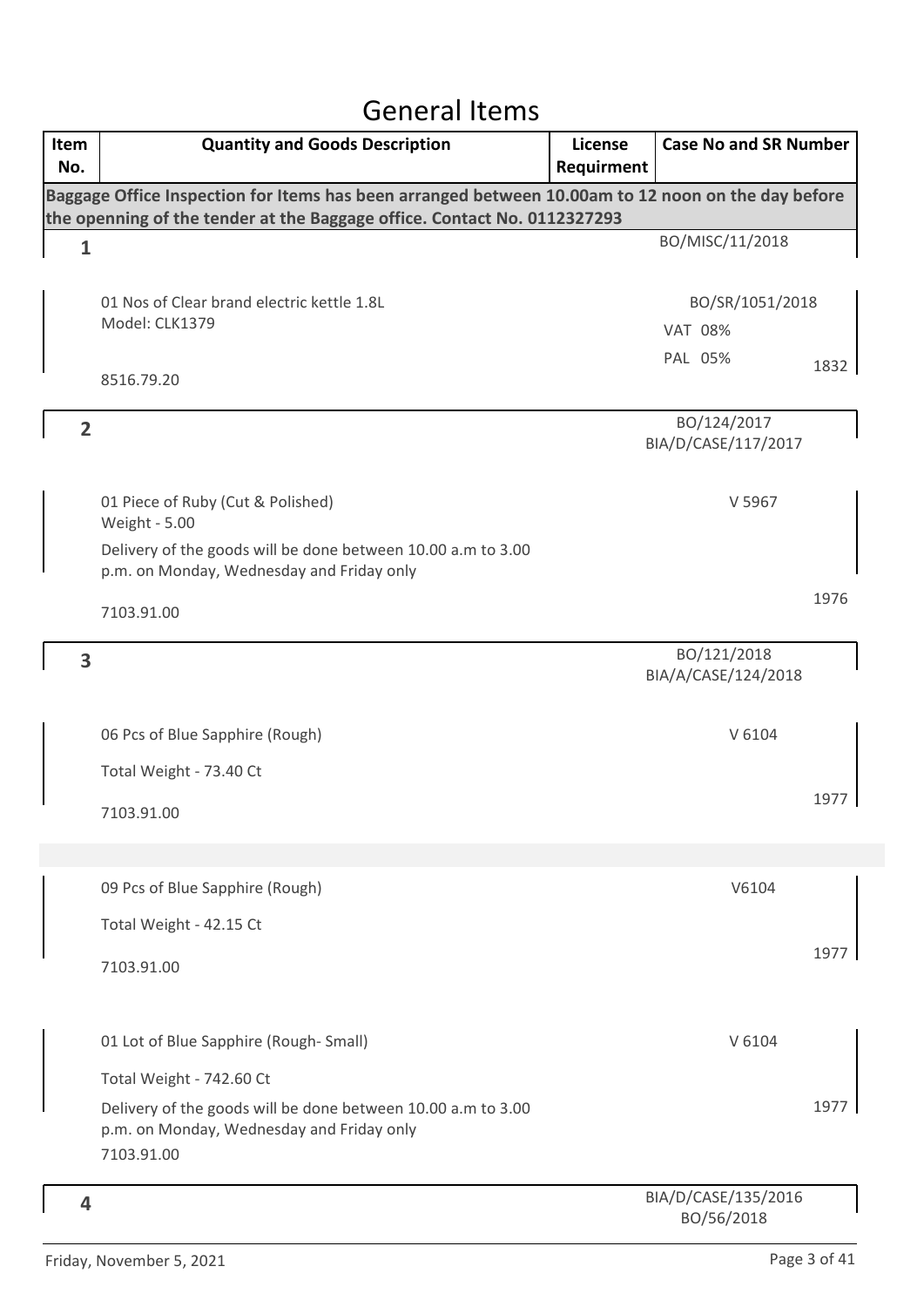| Item<br>No. | <b>Quantity and Goods Description</b> | License<br>Requirment | <b>Case No and SR Number</b> |      |
|-------------|---------------------------------------|-----------------------|------------------------------|------|
|             |                                       |                       |                              |      |
|             | 07 Pcs of Blue Sapphire               |                       | V 6054                       |      |
|             | Total Weight - 13.10 Ct               |                       |                              |      |
|             | 7103.91.00                            |                       |                              | 2061 |
|             |                                       |                       |                              |      |
|             | 09 Pcs of Pink Sapphire               |                       | V 6054                       |      |
|             | Total Weight - 11.33 Ct               |                       |                              |      |
|             | 7103.91.00                            |                       |                              | 2061 |
|             |                                       |                       |                              |      |
|             | 22 Pcs of Blue Sapphire               |                       | V 6054                       |      |
|             | Total Weight - 31.97 Ct               |                       |                              |      |
|             | 7103.91.00                            |                       |                              | 2061 |
|             |                                       |                       |                              |      |
|             | 05 Pcs of Emerald                     |                       | V 6054                       |      |
|             | Total Weight - 10.26 Ct               |                       |                              |      |
|             | 7103.91.00                            |                       |                              | 2061 |
|             |                                       |                       |                              |      |
|             | 05 Pcs of Cat's Eye                   |                       | V 6054                       |      |
|             | Total Weight - 08.58 Ct               |                       |                              |      |
|             | 7103.99.00                            |                       |                              | 2061 |
|             |                                       |                       |                              |      |
|             | 03 Pcs of Alexandrite Cat's Eye       |                       | V 6054                       |      |
|             | Total Weight - 04.25 Ct               |                       |                              |      |
|             | 7103.99.00                            |                       |                              | 2061 |
|             | 01 Pc of Tsavorite                    |                       | V 6054                       |      |
|             | Total Weight - 01.56 Ct               |                       |                              |      |
|             |                                       |                       |                              | 2061 |
|             | 7103.99.00                            |                       |                              |      |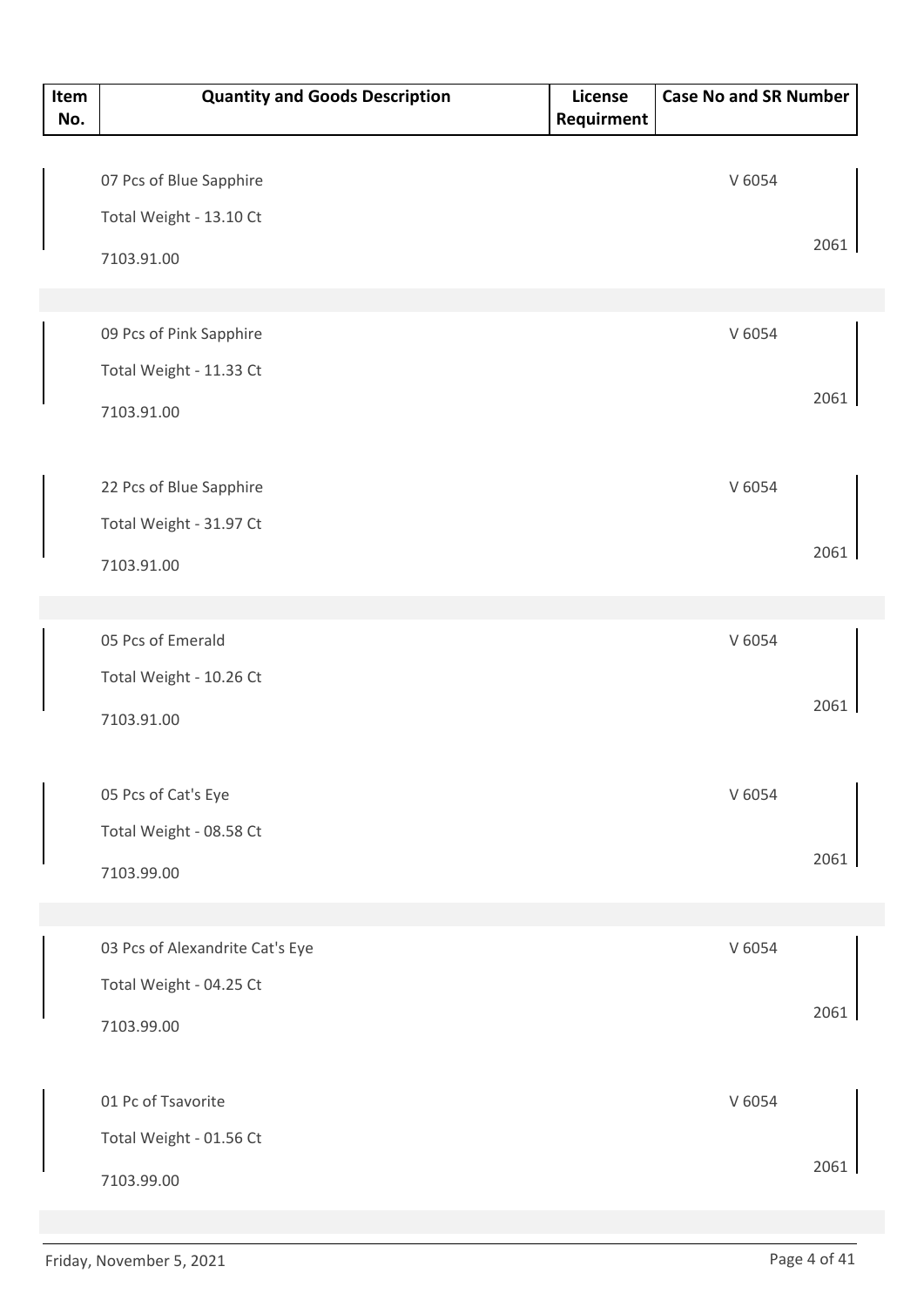| Item<br>No. | <b>Quantity and Goods Description</b> | License<br>Requirment | <b>Case No and SR Number</b> |      |
|-------------|---------------------------------------|-----------------------|------------------------------|------|
|             | 01 Pc of Green Garnet                 |                       | V 6054                       |      |
|             | Total Weight - 01.45 Ct               |                       |                              |      |
|             | 7103.99.00                            |                       |                              | 2061 |
|             |                                       |                       |                              |      |
|             | 01 Pc of Purple Sapphire              |                       | V 6054                       |      |
|             | Total Weight - 01.22 Ct               |                       |                              |      |
|             | 7103.91.00                            |                       |                              | 2061 |
|             |                                       |                       |                              |      |
|             | 01 Pc of Padparadscha                 |                       | V 6054                       |      |
|             | Total Weight - 01.75 Ct               |                       |                              | 2061 |
|             | 7103.99.00                            |                       |                              |      |
|             |                                       |                       |                              |      |
|             | 01 Pc of Violet Blue Sapphire         |                       | V 6054                       |      |
|             | Total Weight - 02.94 Ct               |                       |                              | 2061 |
|             | 7103.91.00                            |                       |                              |      |
|             |                                       |                       |                              |      |
|             | 01 Pc of Blue Sapphire                |                       | V 6054                       |      |
|             | Total Weight - 01.02 Ct               |                       |                              | 2061 |
|             | 7103.91.00                            |                       |                              |      |
|             | 01 Pc of Spinel                       |                       | V 6054                       |      |
|             | Total Weight - 02.04 Ct               |                       |                              |      |
|             | 7103.99.00                            |                       |                              | 2061 |
|             |                                       |                       |                              |      |
|             | Moonstone                             |                       | V 6054                       |      |
|             | Total Weight - 196.51 Ct              |                       |                              |      |
|             | 7103.99.00                            |                       |                              | 2061 |
|             |                                       |                       |                              |      |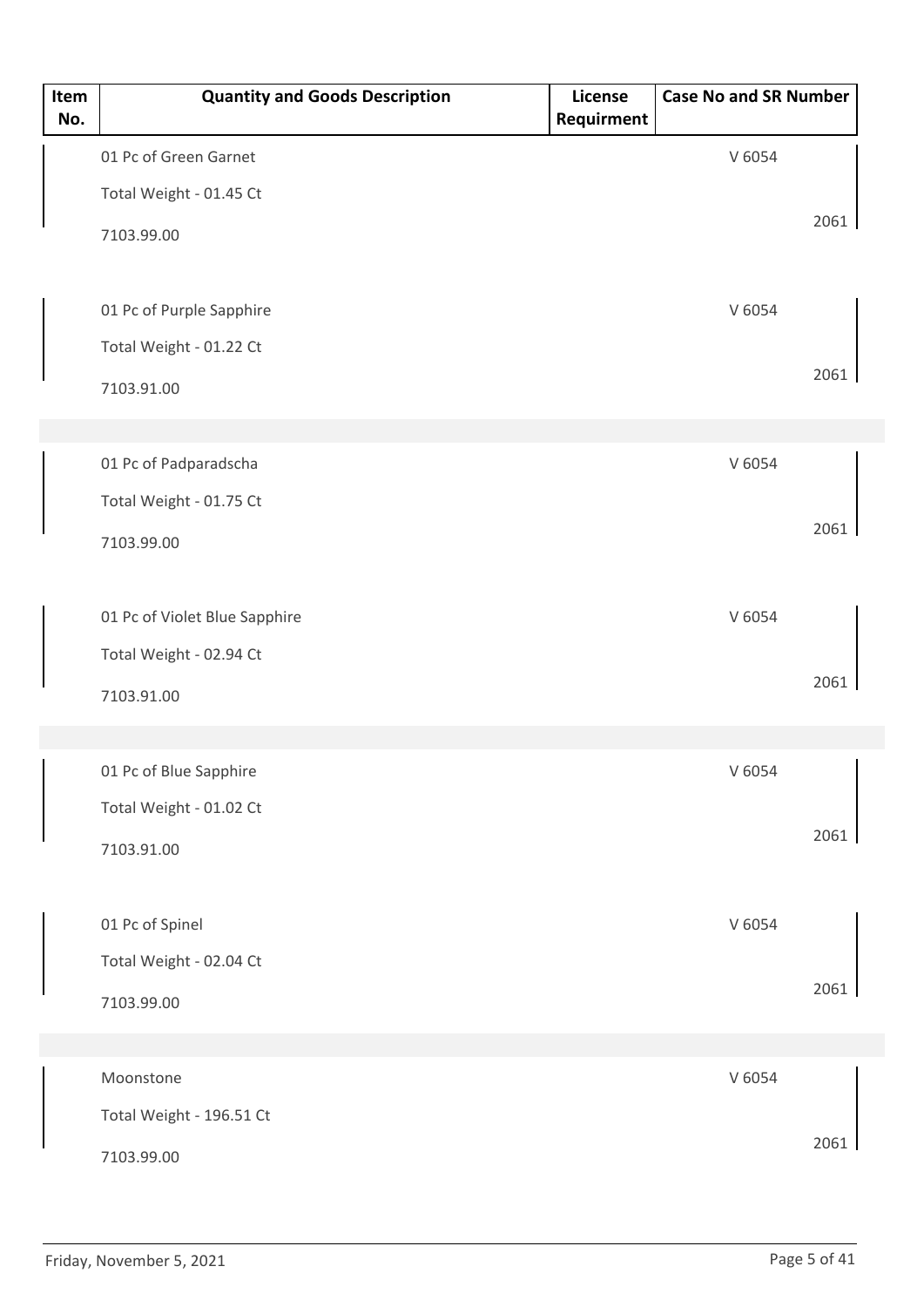| Item<br>No. | <b>Quantity and Goods Description</b>                                                                     | License<br>Requirment | <b>Case No and SR Number</b> |      |
|-------------|-----------------------------------------------------------------------------------------------------------|-----------------------|------------------------------|------|
|             | <b>Blue Topaz</b>                                                                                         |                       | V 6054                       |      |
|             | Total Weight - 952.43 Ct                                                                                  |                       |                              |      |
|             | 7103.99.00                                                                                                |                       |                              | 2061 |
|             |                                                                                                           |                       |                              |      |
|             | Semi - Precious Stones                                                                                    |                       | V 6054                       |      |
|             | Total Weight - 541.35 Ct                                                                                  |                       |                              |      |
|             | 7103.99.00                                                                                                |                       |                              | 2061 |
|             |                                                                                                           |                       |                              |      |
|             | <b>Star Sapphire</b>                                                                                      |                       | V 6054                       |      |
|             | Total Weight - 06.81 Ct                                                                                   |                       |                              |      |
|             | 7103.91.00                                                                                                |                       |                              | 2061 |
|             |                                                                                                           |                       |                              |      |
|             | Star Ruby                                                                                                 |                       | V 6054                       |      |
|             | Total Weight - 03.08 Ct                                                                                   |                       |                              |      |
|             | 7103.91.00                                                                                                |                       |                              | 2061 |
|             |                                                                                                           |                       |                              |      |
|             | <b>Star Sapphire</b>                                                                                      |                       | V 6054                       |      |
|             | Total Weight - 53.39 Ct                                                                                   |                       |                              |      |
|             | 7103.91.00                                                                                                |                       |                              | 2061 |
|             |                                                                                                           |                       |                              |      |
|             | Star Quartz                                                                                               |                       | V 6054                       |      |
|             | Total Weight -01.70 Ct                                                                                    |                       |                              |      |
|             | 7103.99.00                                                                                                |                       |                              | 2061 |
|             |                                                                                                           |                       |                              |      |
|             | 01 Pc of Silver Ring with Citrine                                                                         |                       | V 6054                       |      |
|             |                                                                                                           |                       | <b>VAT 08%</b>               |      |
|             | Delivery of the goods will be done between 10.00 a.m to 3.00<br>p.m. on Monday, Wednesday and Friday only |                       |                              | 2061 |
|             | 7114.11.00                                                                                                |                       |                              |      |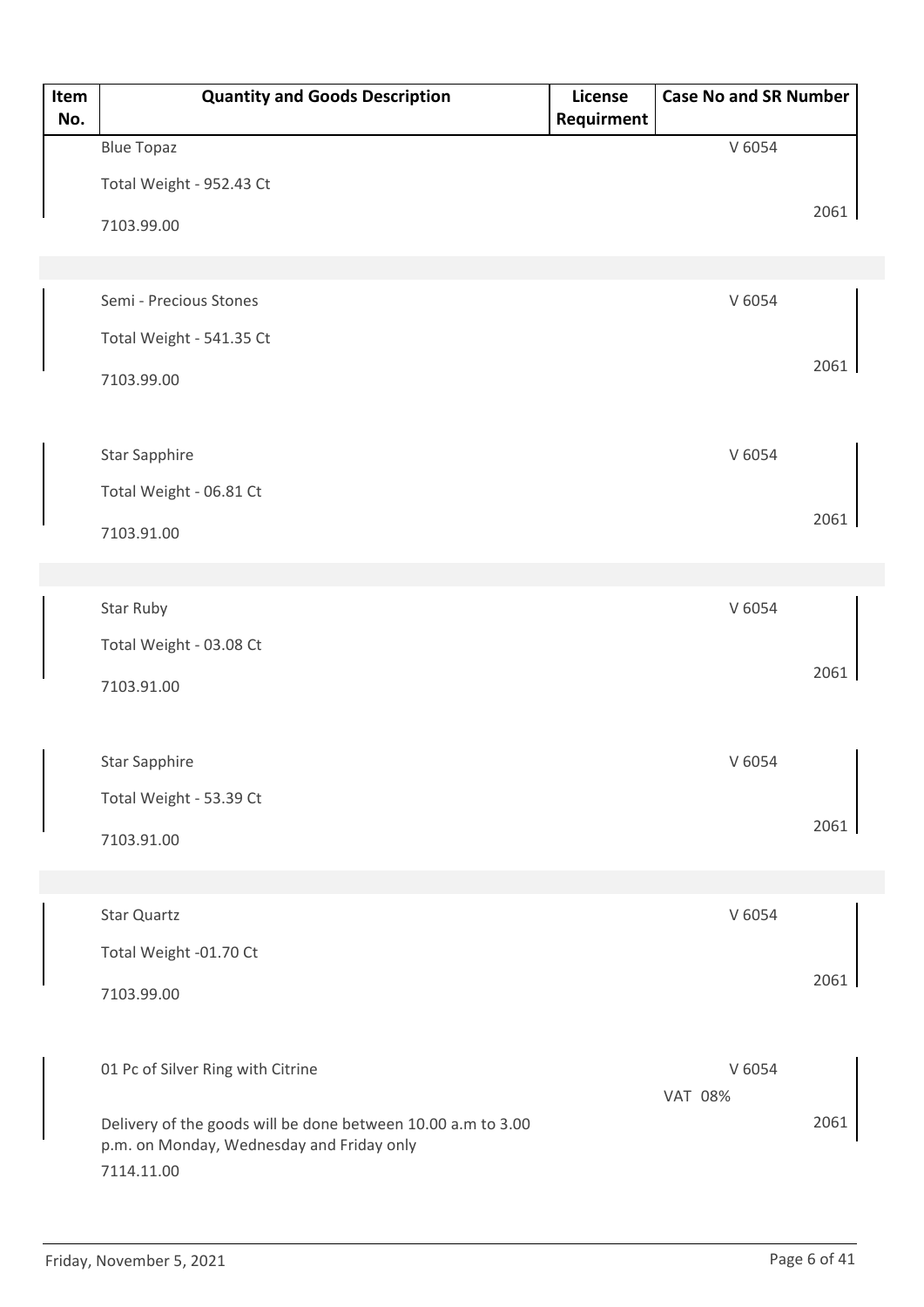| Item<br>No. | <b>Quantity and Goods Description</b> | License<br>Requirment | <b>Case No and SR Number</b>      |      |
|-------------|---------------------------------------|-----------------------|-----------------------------------|------|
| 5           |                                       |                       | BO/16/2019<br>BIA/D/CASE/235/2018 |      |
|             | 01 Pc of Diamond                      |                       | $V-6158$                          |      |
|             | Total Weight - 1.05Ct                 |                       |                                   |      |
|             | 7102.29.00                            |                       |                                   | 2133 |
|             |                                       |                       |                                   |      |
|             | 01 Lot of Mix Sapphire                |                       | $V-6158$                          |      |
|             | Total Weight - 46.70Ct                |                       |                                   |      |
|             | 7103.91.00                            |                       |                                   | 2133 |
|             |                                       |                       |                                   |      |
|             | 01 Lot of Blue Sapphire               |                       | $V-6158$                          |      |
|             | Total Weight - 16.30Ct                |                       |                                   |      |
|             | 7103.91.00                            |                       |                                   | 2133 |
|             |                                       |                       |                                   |      |
|             | 01 Pc of Spinel                       |                       | $V - 6158$                        |      |
|             | Total Weight - 0.90Ct                 |                       |                                   |      |
|             | 7103.99.00                            |                       |                                   | 2133 |
|             |                                       |                       |                                   |      |
|             | 01 Pc of Emerald                      |                       | $V-6158$                          |      |
|             | Total Weight - 0.74Ct                 |                       |                                   |      |
|             | 7103.91.00                            |                       |                                   | 2133 |
|             |                                       |                       |                                   |      |
|             | 01 Pc of Agate                        |                       | $V-6158$                          |      |
|             | Total Weight - 33.05Ct                |                       |                                   |      |
|             | 7103.99.00                            |                       |                                   | 2133 |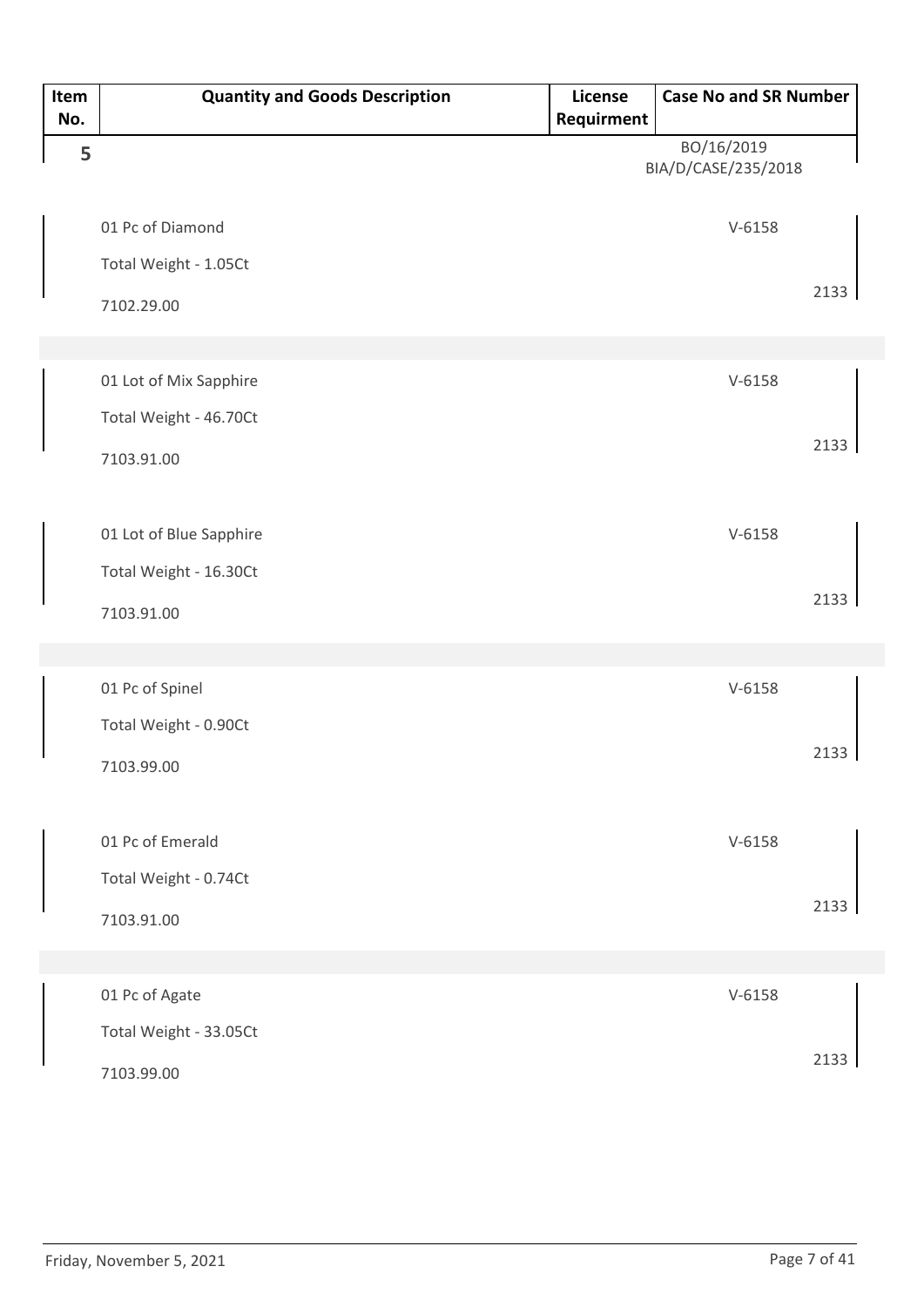| Item<br>No. | <b>Quantity and Goods Description</b>                                                                                   | License<br>Requirment | <b>Case No and SR Number</b> |      |
|-------------|-------------------------------------------------------------------------------------------------------------------------|-----------------------|------------------------------|------|
|             | 01 Lot of White Sapphire (Calibrated)                                                                                   |                       | $V-6158$                     |      |
|             | Total Weight - 99.85Ct                                                                                                  |                       |                              |      |
|             | 7103.91.00                                                                                                              |                       |                              | 2133 |
|             |                                                                                                                         |                       |                              |      |
|             | 01 Pc of Green Sapphire                                                                                                 |                       | $V-6158$                     |      |
|             | Total Weight - 6.99Ct                                                                                                   |                       |                              |      |
|             | 7103.91.00                                                                                                              |                       |                              | 2133 |
|             | 03 Pcs of Tsavorite                                                                                                     |                       | $V-6158$                     |      |
|             | Total Weight - 27.30Ct                                                                                                  |                       |                              |      |
|             | 7103.99.00                                                                                                              |                       |                              | 2133 |
|             |                                                                                                                         |                       |                              |      |
|             | 01 Lot of Blue Sapphire                                                                                                 |                       | $V-6158$                     |      |
|             | Total Weight - 36.00Ct                                                                                                  |                       |                              |      |
|             |                                                                                                                         |                       |                              | 2133 |
|             | 7103.91.00                                                                                                              |                       |                              |      |
|             | 01 Pc of Alexandrite                                                                                                    |                       | $V-6158$                     |      |
|             | Total Weight - 1.10Ct                                                                                                   |                       |                              |      |
|             | 7103.99.00                                                                                                              |                       |                              | 2133 |
|             |                                                                                                                         |                       |                              |      |
|             | 01 Lot of Pink Sapphire                                                                                                 |                       | $V-6158$                     |      |
|             | Total Weight - 13.65Ct                                                                                                  |                       |                              |      |
|             | 7103.91.00                                                                                                              |                       |                              | 2133 |
|             | 02 Pcs of Semi-Precious Stones                                                                                          |                       | $V-6158$                     |      |
|             | Total Weight - 13.25Ct                                                                                                  |                       |                              |      |
|             | Delivery of the goods will be done between 10.00 a.m to 3.00<br>p.m. on Monday, Wednesday and Friday only<br>7103.99.00 |                       |                              | 2133 |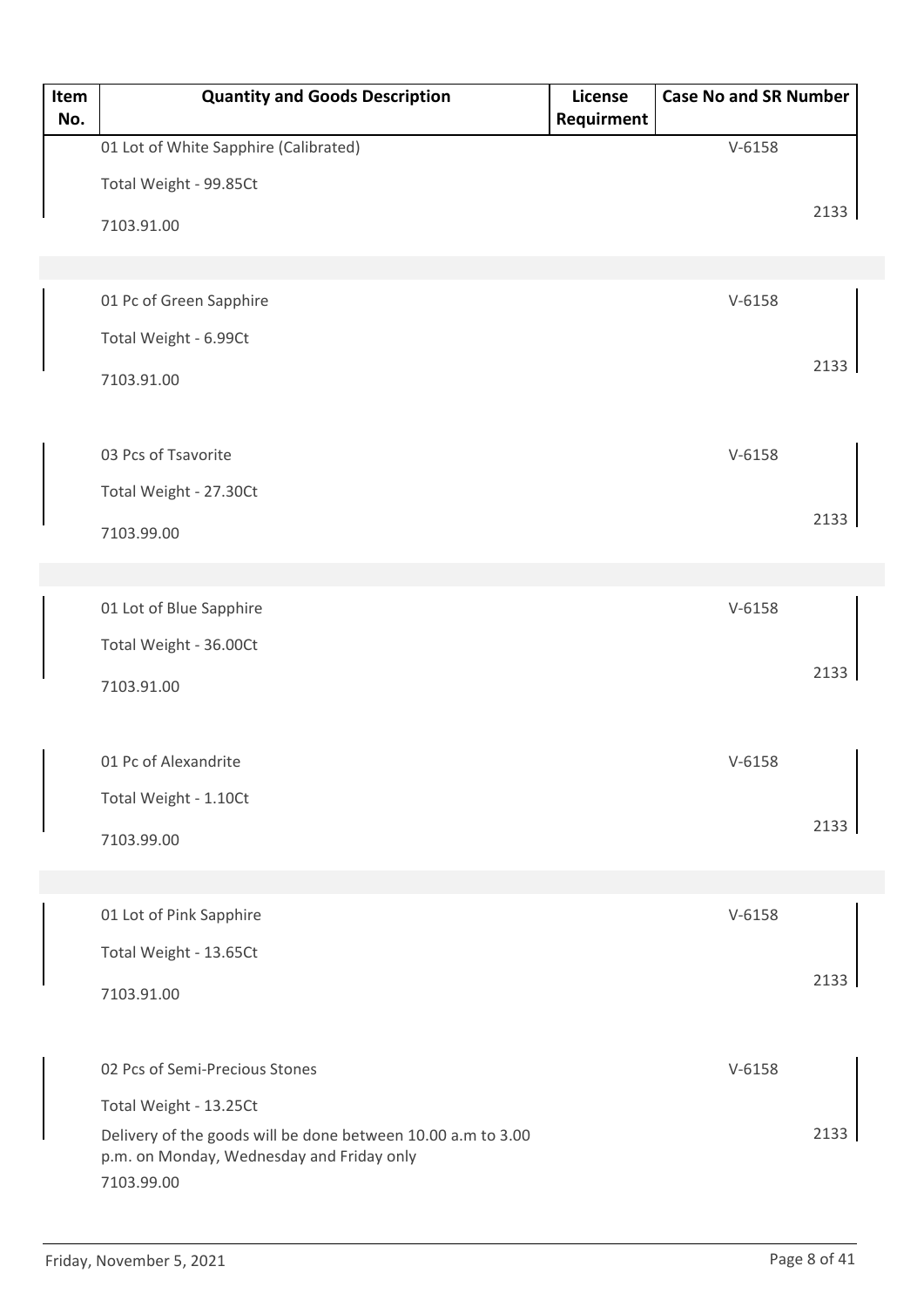| Item<br>No.    | <b>Quantity and Goods Description</b>                            | License<br>Requirment | <b>Case No and SR Number</b>      |      |
|----------------|------------------------------------------------------------------|-----------------------|-----------------------------------|------|
| 6              |                                                                  |                       | BO/84/2020<br>BIA/D/CASE/192/2019 |      |
|                | 1 Lot of Blue Sapphire - 5340 ct                                 |                       | V 6244                            |      |
|                | 01 Lot of Bluff Mixed sapphire - 473 ct                          |                       |                                   |      |
|                | 01 lot of Semi precious - 1840 ct                                |                       |                                   |      |
|                | 7103.91.00                                                       |                       |                                   | 2939 |
| $\overline{7}$ |                                                                  |                       | BO/31/2015<br>BIA/D/CASE/217/2014 |      |
|                | 42 Pcs of Blue Sapphire<br>Total Weight-139.25 Ct                |                       | V5774                             |      |
|                | 69 Pcs of Mix Sapphire<br>Total Weight-118.4 Ct                  |                       |                                   |      |
|                | 73 Pcs of Pink Sapphire<br>Total Weight- 136.55 Ct               |                       |                                   |      |
|                | 01 Piece of Orange Sapphire<br>Weight-5.05 Ct                    |                       |                                   |      |
|                | 01 Piece of Emerald<br>Weight-1.65 Ct                            |                       |                                   |      |
|                | 04 Pcs of Purple Sapphire<br>Total Weight- 16.4 Ct               |                       |                                   |      |
|                | 08 Pcs of Rubies<br>Total Weight- 17.85 ct                       |                       |                                   |      |
|                | 01 Piece of Star Pink Sapphire<br>Weight- 4.55 Ct                |                       |                                   |      |
|                | 04 Pcs of Star Sapphire<br>Total Weight- 18.9 Ct                 |                       |                                   |      |
|                | 01 Pcs of Green Sapphire<br>Weight-5.4 Ct                        |                       |                                   | 3015 |
|                | 02 Pcs of Yellow sapphire<br>Total Weight- 12.2 Ct<br>7103.91.00 |                       |                                   |      |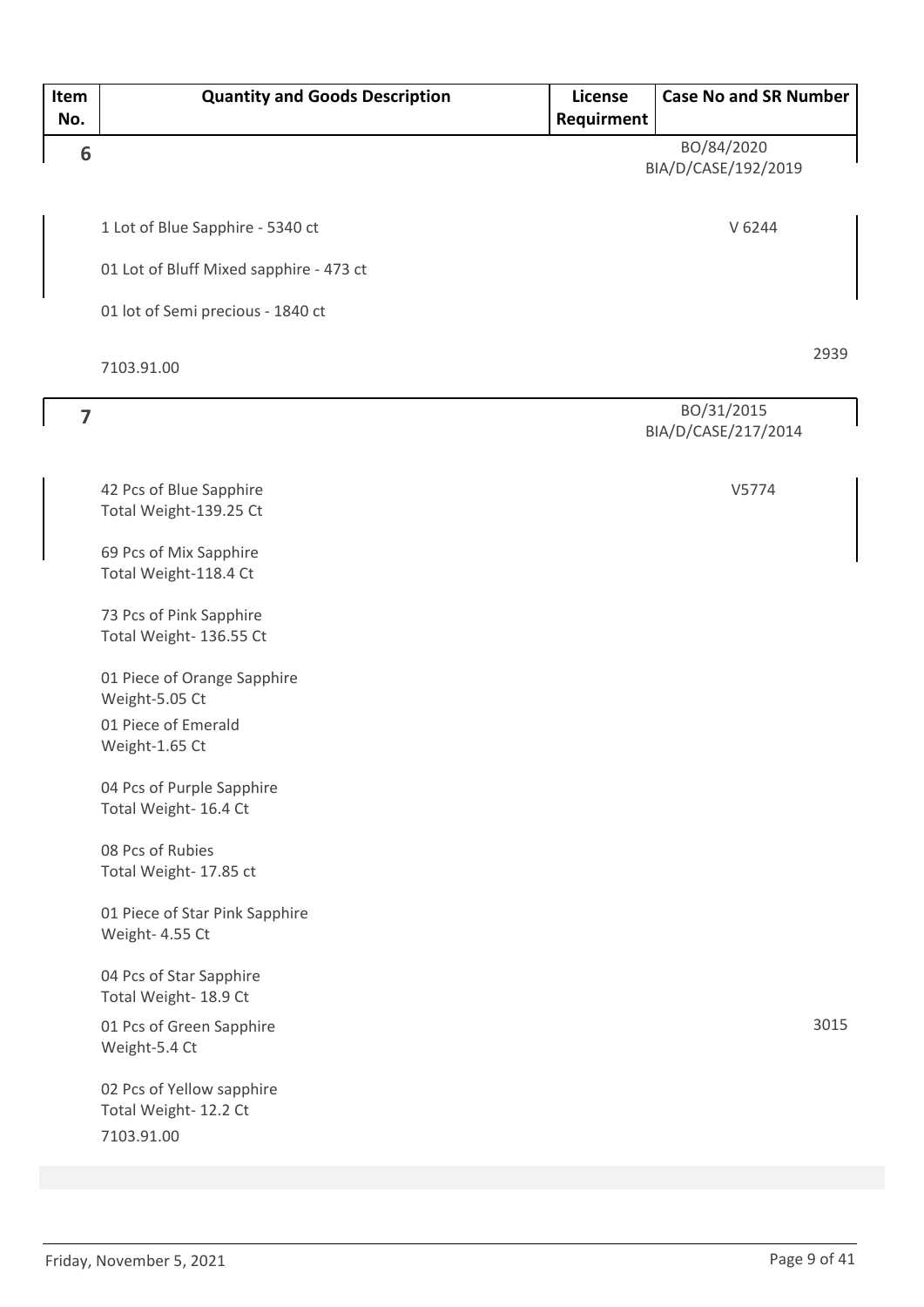| Item<br>No. | <b>Quantity and Goods Description</b>           | License<br>Requirment | <b>Case No and SR Number</b>         |      |
|-------------|-------------------------------------------------|-----------------------|--------------------------------------|------|
|             | 05 Pcs of Cat's Eyes<br>Total weight-18.95 Ct   |                       |                                      |      |
|             |                                                 |                       |                                      |      |
|             | 05 Pcs of Green Garnets<br>Total Weight-10 Ct   |                       |                                      |      |
|             | 01 Piece of Green Tourmaline<br>Weight-16.55 Ct |                       |                                      |      |
|             | 01 Piece of Sphene<br>Weight- 26.15 Ct          |                       |                                      |      |
|             | 7103.99.00                                      |                       |                                      | 3015 |
| 8           |                                                 |                       | BO/025/2021<br>(BIA/A/CASE/018/2021) |      |
|             | 32 Pcs of Gold Jewellery (21 K)-324.9 g         |                       | V 6273                               |      |
|             |                                                 |                       | PAL- 10%                             |      |
|             | 7113.19.10                                      |                       | <b>VAT 08%</b>                       | 3029 |
| 9           |                                                 |                       | BO/028/2021<br>(BIA/A/CASE/022/2021) |      |
|             | 18 Pcs of Yellow Gold Biscuits (24 K) - 1,800 g | ICL                   | V 6275                               |      |
|             | 7108.12.00                                      |                       |                                      | 3030 |
| 10          |                                                 |                       | BO/027/2021<br>(BIA/A/CASE/021/2021) |      |
|             | 79.12 g of Gold Jewellery (22 K)                |                       | V 6274                               |      |
|             | 276.45 g of Gold Jewellery (18 K)               |                       | PAL- 10%                             |      |
|             | 183.30g of Gold Jewellery (22 K)                |                       | <b>VAT 08%</b>                       |      |
|             | 7113.19.10                                      |                       |                                      | 3031 |
| 11          |                                                 |                       | BO/031/2021<br>BIA/A/CASE/026/2021   |      |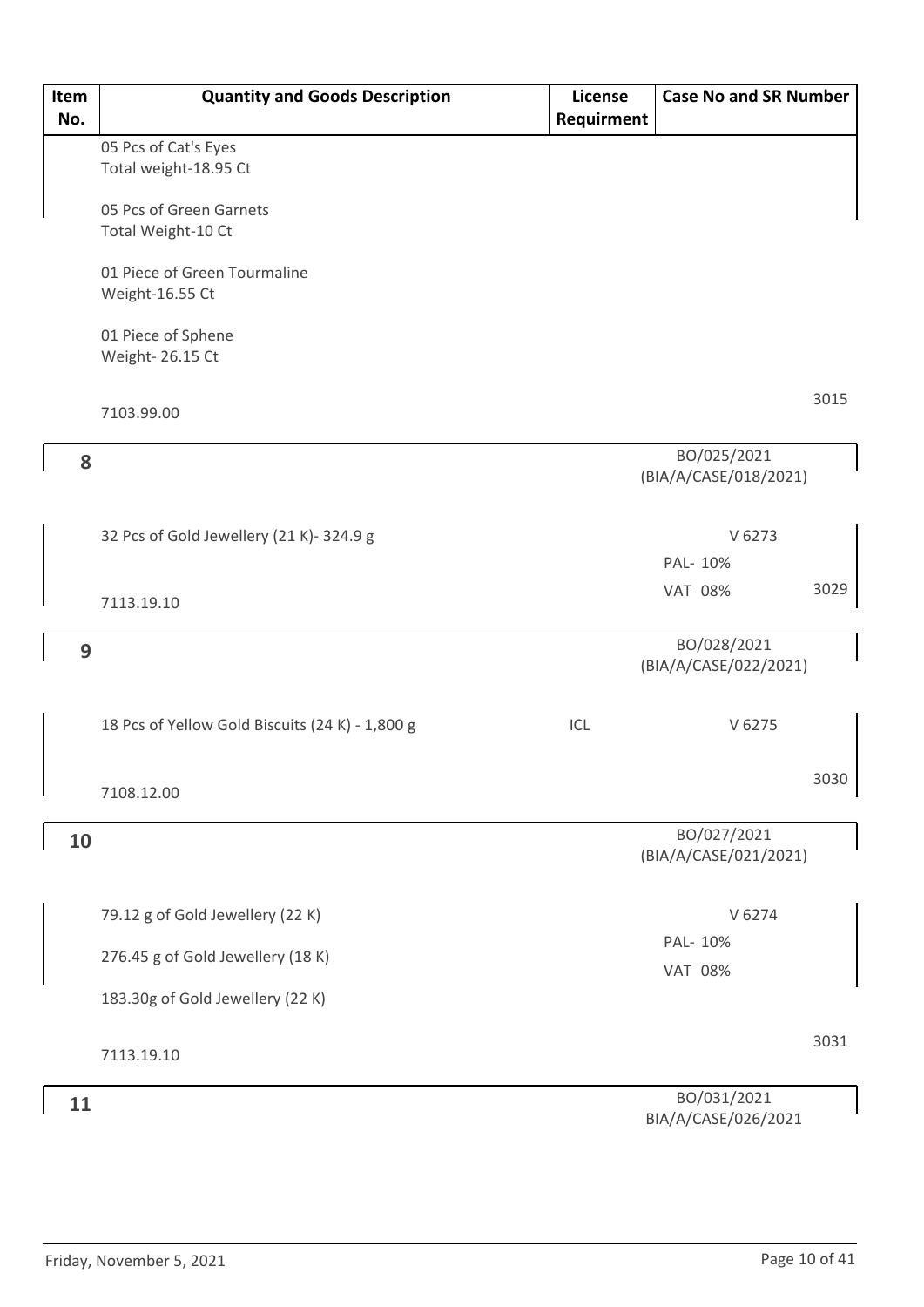| Item<br>No. | <b>Quantity and Goods Description</b>                                                                                                                                                         | License<br>Requirment | <b>Case No and SR Number</b>       |      |
|-------------|-----------------------------------------------------------------------------------------------------------------------------------------------------------------------------------------------|-----------------------|------------------------------------|------|
|             | 2 Pcs of Yellow Gold Biscuits (24 K)-233.2g                                                                                                                                                   | ICL                   | V 6277                             |      |
|             | 7108.12.00                                                                                                                                                                                    |                       |                                    | 3036 |
| 12          |                                                                                                                                                                                               |                       | BO/032/2021<br>BIA/A/CASE/027/2021 |      |
|             | 02 Pcs of Yellow Gold Biscuits (24 K)-233.2g                                                                                                                                                  | ICL                   | V 6278                             |      |
|             | 7108.12.00                                                                                                                                                                                    |                       |                                    | 3037 |
|             | 03 Pcs of Gold Jewellery (22 K)- 42g                                                                                                                                                          |                       | PAL- 10%                           |      |
|             | 7113.19.10                                                                                                                                                                                    |                       | <b>VAT 08%</b>                     | 3037 |
| 13          |                                                                                                                                                                                               |                       | BO/033/2021<br>BIA/A/CASE/90/2021  |      |
|             | 32 Pcs of Yellow Gold Biscuits (24 K)- 3,200g                                                                                                                                                 | ICL                   | V 6279                             |      |
|             | 7108.12.00                                                                                                                                                                                    |                       |                                    | 3038 |
|             | <b>BCNP - Repository</b>                                                                                                                                                                      |                       |                                    |      |
| 14          |                                                                                                                                                                                               |                       | ENSP/BPU/2020/00017/CCR/01188      |      |
|             | 0.5 Kg of Wallapatta Oil (Gyrinops walla)                                                                                                                                                     |                       | <b>B6</b>                          |      |
|             | *Given weights for "Wallapatta" oil might get reduced due to<br>evaporation.<br>* The goods will be awarded only for export purposes                                                          |                       | <b>VAT 08%</b><br>PAL- 10%         |      |
|             | * Successful bidder will be recommended to the forest<br>Department and Department of wild life conservation in order<br>to obtain the necessary approvals to export Wallapatta<br>3301.29.00 |                       |                                    | 2586 |
|             | CFS 06 Warehouse Inspection for Items has been arranged between 2.00 p.m. to 3.00 p.m. the day<br>before and two days before the opening of the Tender at CFS 06 Warehouse                    |                       |                                    |      |
| 15          |                                                                                                                                                                                               |                       | CINT/2021/001                      |      |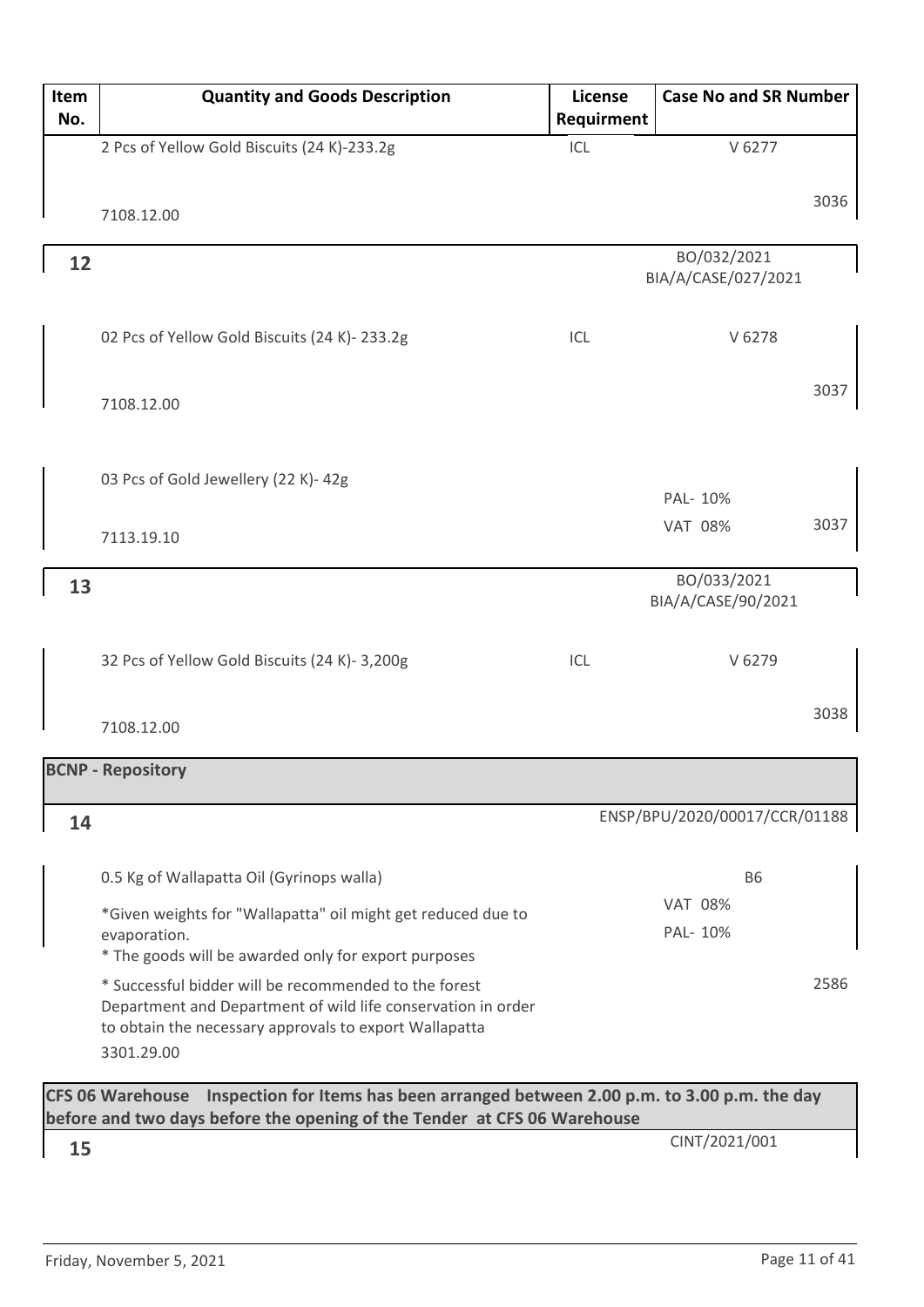| Item<br>No. | <b>Quantity and Goods Description</b>                                      | <b>License</b><br>Requirment | <b>Case No and SR Number</b>  |      |
|-------------|----------------------------------------------------------------------------|------------------------------|-------------------------------|------|
|             | 2,616 Liters of Lubricant                                                  | ICL                          | SR/CFS6/GC/07/2021            |      |
|             |                                                                            |                              | PAL- 10%                      |      |
|             | Only Licened Importers of Lubricants can obtain bid forms for<br>this item |                              | <b>VAT 08%</b>                | 3005 |
|             | 2710.19.80                                                                 |                              |                               |      |
|             | <b>CSL- UPB Ware House - Colombo</b>                                       |                              |                               |      |
| 16          |                                                                            |                              | CINT/RMU/2019/00032/CCR/00733 |      |
|             | 1310 Pcs of Ladies shoes                                                   |                              | <b>VAT 08%</b>                |      |
|             | 6402.99.00                                                                 |                              |                               | 2704 |
|             | 399 Pcs of Gents Shoes                                                     |                              | <b>VAT 08%</b>                |      |
|             | 6402.99.00                                                                 |                              |                               | 2704 |
|             | 2560 of Kids Shoes                                                         |                              | <b>VAT 08%</b>                |      |
|             | 6402.99.00                                                                 |                              |                               | 2704 |
|             | <b>Gray Line I Yard Orugodawatta</b>                                       |                              |                               |      |
| 17          |                                                                            |                              | ICT/2019/00022                |      |
|             | 02 Units of Spring Blade                                                   |                              | PAL- 10%                      |      |
|             | 7320.10.00                                                                 |                              | <b>VAT 08%</b>                | 2503 |
|             | 01 Units of Garden Umbrella                                                |                              |                               |      |
|             | Items Could be inspected during 10.00 a.m. to 3.00 pm on any               |                              | PAL- 10%                      |      |
|             | working day with prior notification to the ICT staff                       |                              | <b>VAT 08%</b>                |      |
|             | 6601.10.00                                                                 |                              |                               | 2503 |
| 18          |                                                                            |                              | CIB/INV/256/2019              |      |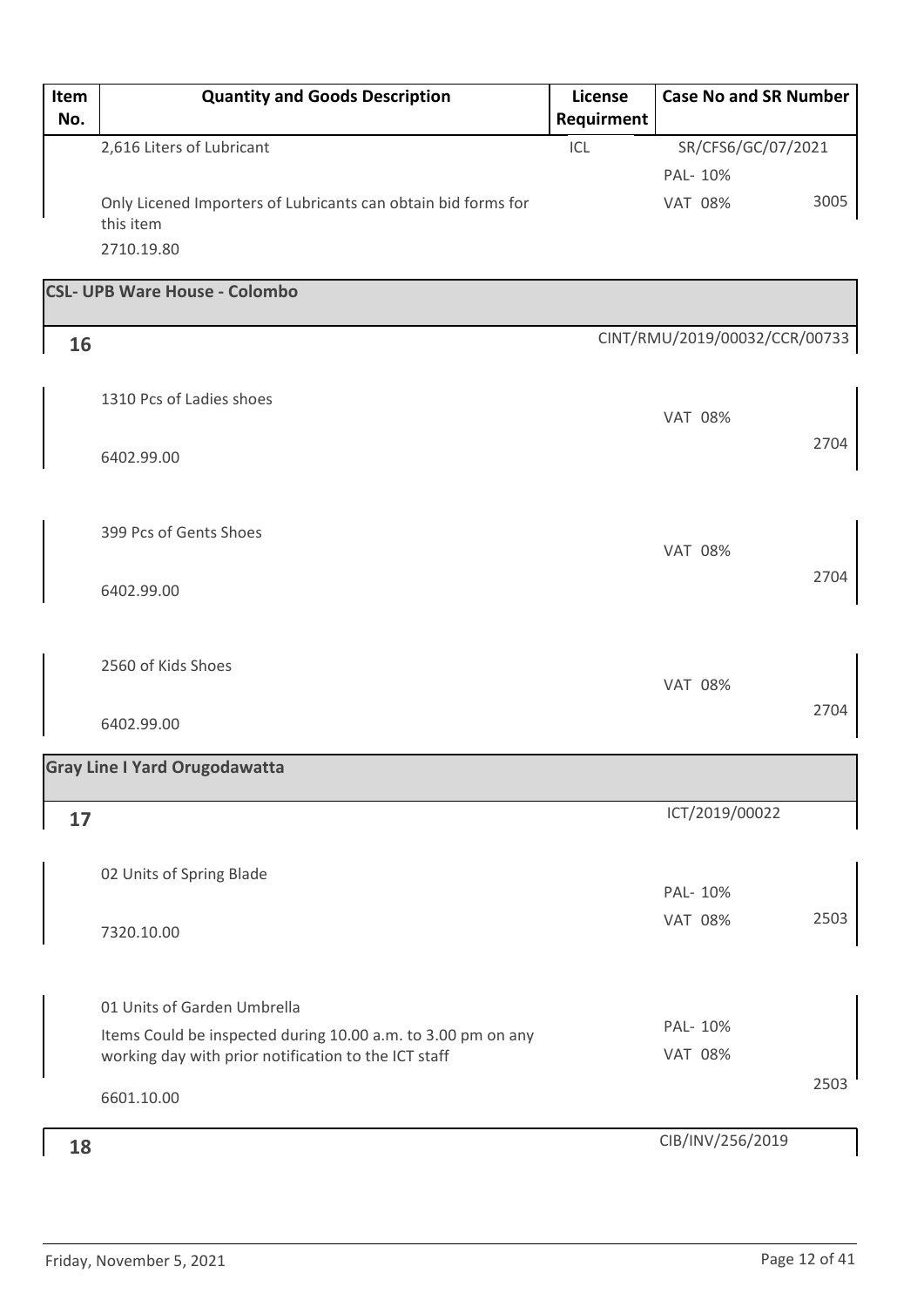| Item<br>No. | <b>Quantity and Goods Description</b>                    | License<br>Requirment | <b>Case No and SR Number</b> |      |
|-------------|----------------------------------------------------------|-----------------------|------------------------------|------|
|             | 180 Pcs Remote Controlled Car (Hong Kong)                | ICL                   | GL I/SR/169/2019             |      |
|             |                                                          | <b>TRC</b>            | <b>VAT 08%</b>               |      |
|             | 9503.00.10                                               |                       | PAL- 10%                     | 2514 |
|             | <b>Gray Line I Yard Warehouse</b>                        |                       |                              |      |
| 19          |                                                          |                       | VAL/INV/159/2018/CCR/2410    |      |
|             | 08 Units of Walky Talky (Two Way Radio)                  | ICL                   | GLI/SR/134/2018              |      |
|             |                                                          | <b>MOD</b>            | PAL- 10%                     |      |
|             | 8517.62.10                                               | <b>TRC</b>            | <b>VAT 08%</b>               | 2045 |
|             | <b>Gray Line II - Preventive Examination Yard</b>        |                       |                              |      |
| 20          |                                                          |                       | PREV/FPO/781/2014/CCR/1470   |      |
|             |                                                          |                       |                              |      |
|             | 36 Nos of Remote Control Cars                            | ICL                   | SR No. 424                   |      |
|             |                                                          | <b>TRC</b>            | <b>VAT 08%</b>               |      |
|             | 9503.00.60                                               |                       | PAL- 10%                     | 2584 |
| 21          |                                                          |                       | PREV/FPO/3219/2015           |      |
|             | 30 Barrels (3000 kg) of Sodium Alkyl Ethoxy Sulphate 70% |                       | <b>PEU SR 498</b>            |      |
|             | Aqueous solution                                         |                       | PAL 05%                      |      |
|             | (Synthetic Oil)                                          |                       | <b>VAT 08%</b>               |      |
|             | 3402.11.00                                               |                       |                              | 2961 |
| 22          |                                                          |                       | PREV/2019/0169/CCR/1699      |      |
|             |                                                          |                       |                              |      |
|             | 2,001 Units of Squatting Pans                            |                       | SR No. 1531                  |      |
|             | 1,948 Units of P Trap                                    |                       | PAL- 10%                     |      |
|             | 6910.10.10                                               |                       | <b>VAT 08%</b>               | 3002 |
|             | <b>Gray Line II Yard</b>                                 |                       |                              |      |
|             |                                                          |                       |                              |      |
| 23          |                                                          |                       | ENSP/BPU/04/2014             |      |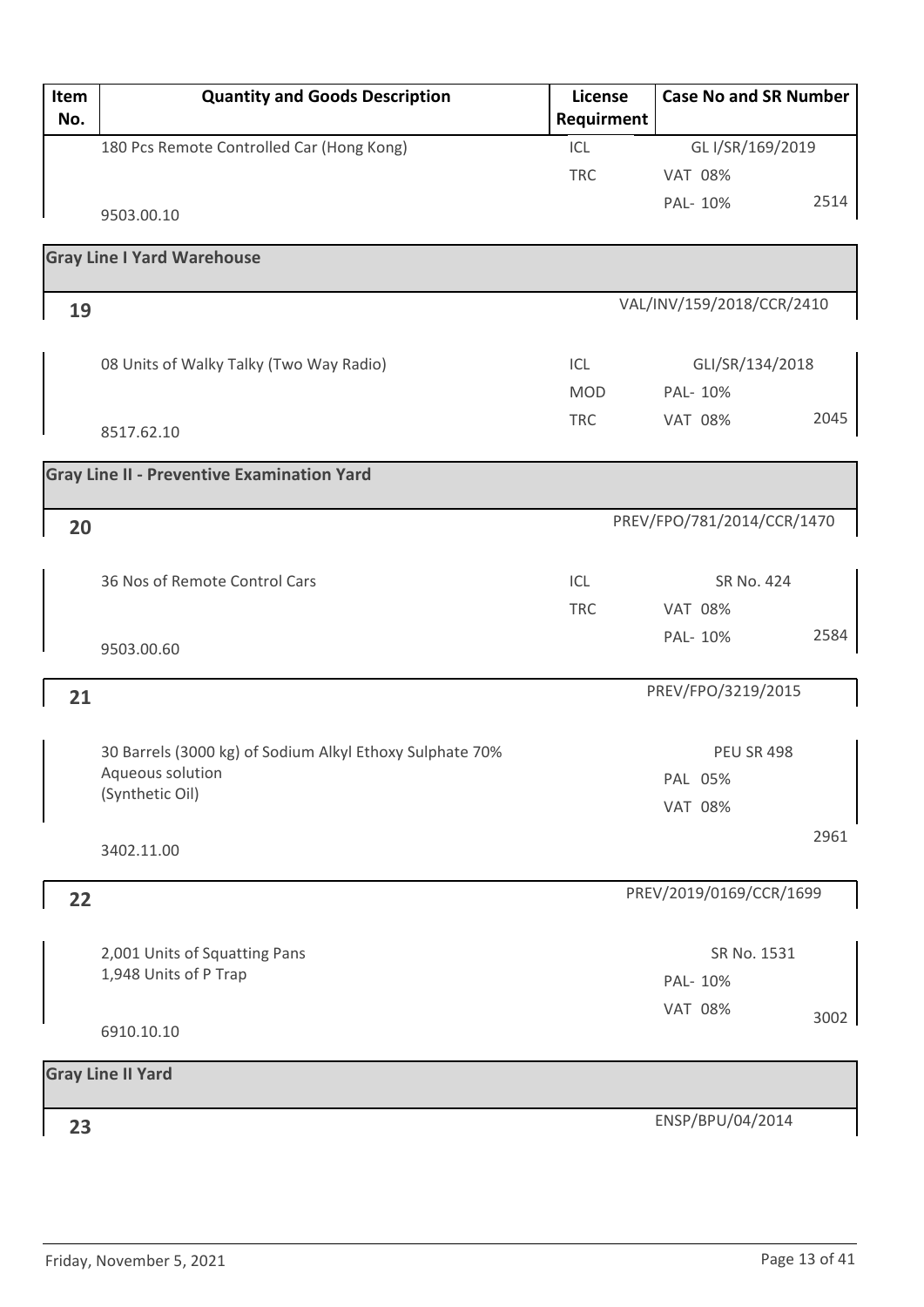| Item<br>No. | <b>Quantity and Goods Description</b>                                                                                                                                                                                                                                                                                                                                                                                                                                                                                             | License<br>Requirment | <b>Case No and SR Number</b> |      |
|-------------|-----------------------------------------------------------------------------------------------------------------------------------------------------------------------------------------------------------------------------------------------------------------------------------------------------------------------------------------------------------------------------------------------------------------------------------------------------------------------------------------------------------------------------------|-----------------------|------------------------------|------|
|             | Rosewood (Dalbergia spp.) Timber Logs<br>CMAU0150303 - 15,810kg<br>CMAU1301744 - 15,770kg<br>CMAU1814161 - 15,610kg<br>TRHU2203747 - 10,970kg<br>Total Weight - 58,160kg<br>*Given Weights for the Rosewood (Dalbergia spp.) timber logs<br>might get reduced due to evaporation of water content<br>*Rosewood containers will be subjected to fumigate prior<br>removal from the Customs.<br>*If the successful bidder intends to export the Rosewood<br>he/she should obtain approvals from relevant authorities.<br>4403.49.00 |                       | L1<br>PAL 7.5%               | 1810 |
| 24          |                                                                                                                                                                                                                                                                                                                                                                                                                                                                                                                                   |                       | ENSP/BPU/04/2014             |      |
|             | Rosewood (Dalbergia spp.) Timber Logs<br>CMAU1728000 - 15,410kg<br>TEMU4122363 - 15,570kg<br>TGHU0105170 - 14,400kg<br>CMAU1645436 - 15,410kg<br>Total Weight - 60,790kg                                                                                                                                                                                                                                                                                                                                                          |                       | L2<br>PAL 7.5%               |      |
|             | *Given Weights for the Rosewood (Dalbergia spp.) timber logs<br>might get reduced due to evaporation of water content<br>*Rosewood containers will be subjected to fumigate prior<br>removal from the Customs.                                                                                                                                                                                                                                                                                                                    |                       |                              |      |
|             | *If the successful bidder intends to export the Rosewood<br>he/she should obtain approvals from relevant authorities.<br>4403.49.00                                                                                                                                                                                                                                                                                                                                                                                               |                       |                              | 1811 |
| 25          |                                                                                                                                                                                                                                                                                                                                                                                                                                                                                                                                   |                       | ENSP/BPU/04/2014             |      |
|             | Rosewood (Dalbergia spp.) Timber Logs<br>CMAU1727576 - 16,410kg<br>FCIU3688920 - 14,880kg<br>ECMU1264345 - 14,570kg<br>ECMU1742594 - 15,570kg<br>Total weight - 61,430kg                                                                                                                                                                                                                                                                                                                                                          |                       | L <sub>3</sub><br>PAL 7.5%   |      |
|             | *Given Weights for the Rosewood (Dalbergia spp.) timber logs<br>might get reduced due to evaporation of water content<br>*Rosewood containers will be subjected to fumigate prior<br>removal from the Customs.                                                                                                                                                                                                                                                                                                                    |                       |                              |      |
|             | *If the successful bidder intends to export the Rosewood<br>he/she should obtain approvals from relevant authorities.<br>4403.49.00                                                                                                                                                                                                                                                                                                                                                                                               |                       |                              | 1812 |
| 26          |                                                                                                                                                                                                                                                                                                                                                                                                                                                                                                                                   |                       | ENSP/BPU/04/2014             |      |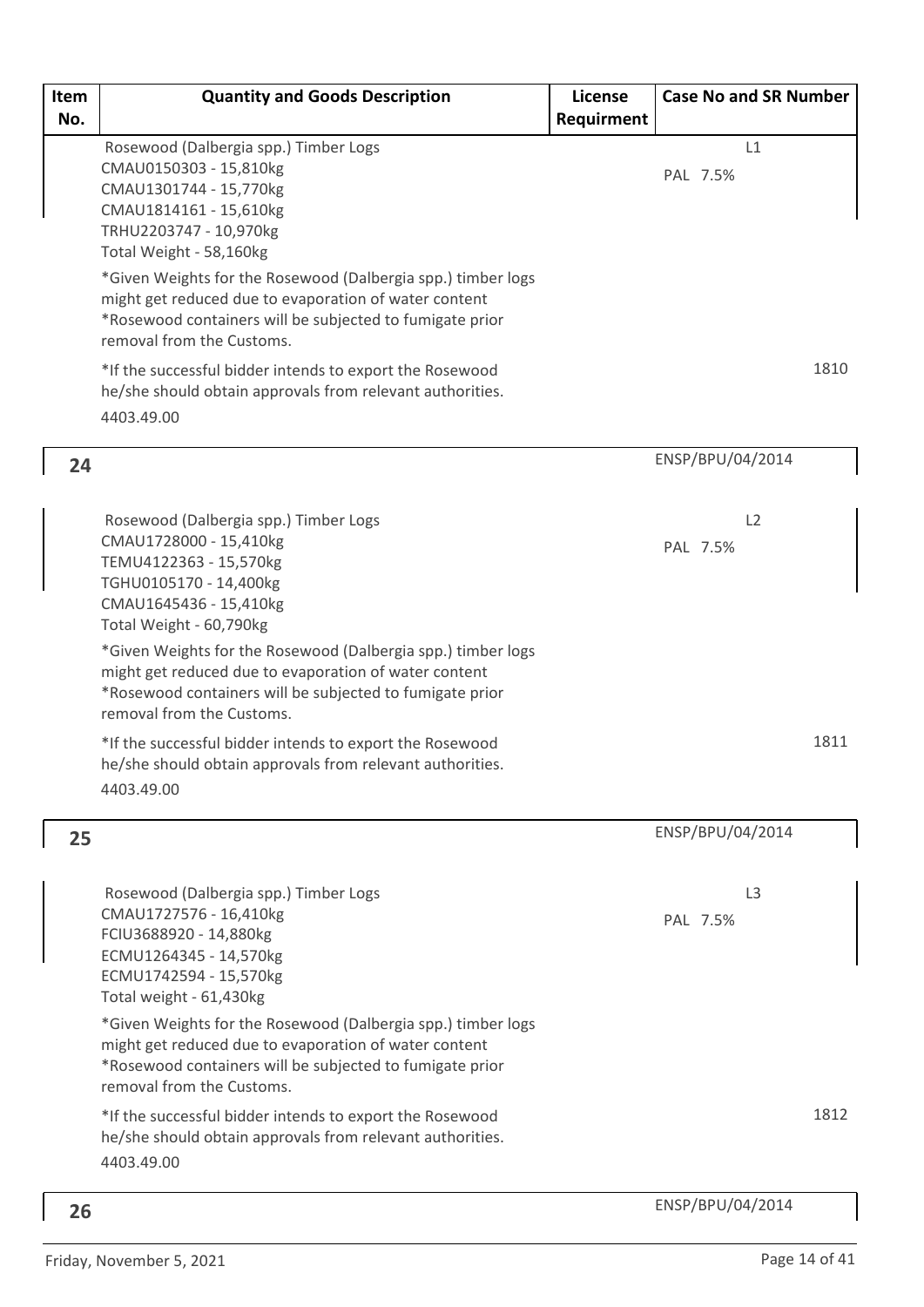| Item | <b>Quantity and Goods Description</b>                                                 | License    | <b>Case No and SR Number</b> |      |
|------|---------------------------------------------------------------------------------------|------------|------------------------------|------|
| No.  |                                                                                       | Requirment |                              |      |
|      |                                                                                       |            |                              |      |
|      | Rosewood (Dalbergia spp.) Timber Logs                                                 |            | L4                           |      |
|      | CMAU1107390 - 16,570kg                                                                |            | PAL 7.5%                     |      |
|      | ECMU2213492 - 14,770kg                                                                |            |                              |      |
|      | TGHU2793214 - 14,300kg                                                                |            |                              |      |
|      | DVRU1624452 - 15,100kg<br>Total weight - 60,740kg                                     |            |                              |      |
|      | *Given Weights for the Rosewood (Dalbergia spp.) timber logs                          |            |                              |      |
|      | might get reduced due to evaporation of water content                                 |            |                              |      |
|      | *Rosewood containers will be subjected to fumigate prior                              |            |                              |      |
|      | removal from the Customs.                                                             |            |                              |      |
|      | *If the successful bidder intends to export the Rosewood                              |            |                              | 1813 |
|      | he/she should obtain approvals from relevant authorities.                             |            |                              |      |
|      | 4403.49.00                                                                            |            |                              |      |
| 27   |                                                                                       |            | ENSP/BPU/04/2014             |      |
|      |                                                                                       |            |                              |      |
|      | Rosewood (Dalbergia spp.) Timber Logs                                                 |            | L <sub>5</sub>               |      |
|      | TTNU3025124 - 15,570kg<br>ECMU1608348 - 16,370kg                                      |            | PAL 7.5%                     |      |
|      | TRLU9662089 - 17,370kg                                                                |            |                              |      |
|      | TEMU2718374 - 7,770kg                                                                 |            |                              |      |
|      | Total weight - 57,080kg                                                               |            |                              |      |
|      | *Given Weights for the Rosewood (Dalbergia spp.) timber logs                          |            |                              |      |
|      | might get reduced due to evaporation of water content                                 |            |                              |      |
|      | *Rosewood containers will be subjected to fumigate prior<br>removal from the Customs. |            |                              |      |
|      | *If the successful bidder intends to export the Rosewood                              |            |                              | 1814 |
|      | he/she should obtain approvals from relevant authorities.                             |            |                              |      |
|      | 4403.49.00                                                                            |            |                              |      |
|      |                                                                                       |            |                              |      |
| 28   |                                                                                       |            | ENSP/BPU/04/2014             |      |
|      | Rosewood (Dalbergia spp.) Timber Logs                                                 |            | L <sub>6</sub>               |      |
|      | CMAU1071976 - 16,070kg                                                                |            | PAL 7.5%                     |      |
|      | CMAU1269581 - 14,570kg                                                                |            |                              |      |
|      | ECMU1844467 - 14,970kg<br>CMAU1457059 - 15,170kg                                      |            |                              |      |
|      | Total weight- 60,780kg                                                                |            |                              |      |
|      | *Given Weights for the Rosewood (Dalbergia spp.) timber logs                          |            |                              |      |
|      | might get reduced due to evaporation of water content                                 |            |                              |      |
|      | *Rosewood containers will be subjected to fumigate prior                              |            |                              |      |
|      | removal from the Customs.                                                             |            |                              |      |
|      | *If the successful bidder intends to export the Rosewood                              |            |                              | 1815 |
|      | he/she should obtain approvals from relevant authorities.                             |            |                              |      |
|      | 4403.49.00                                                                            |            |                              |      |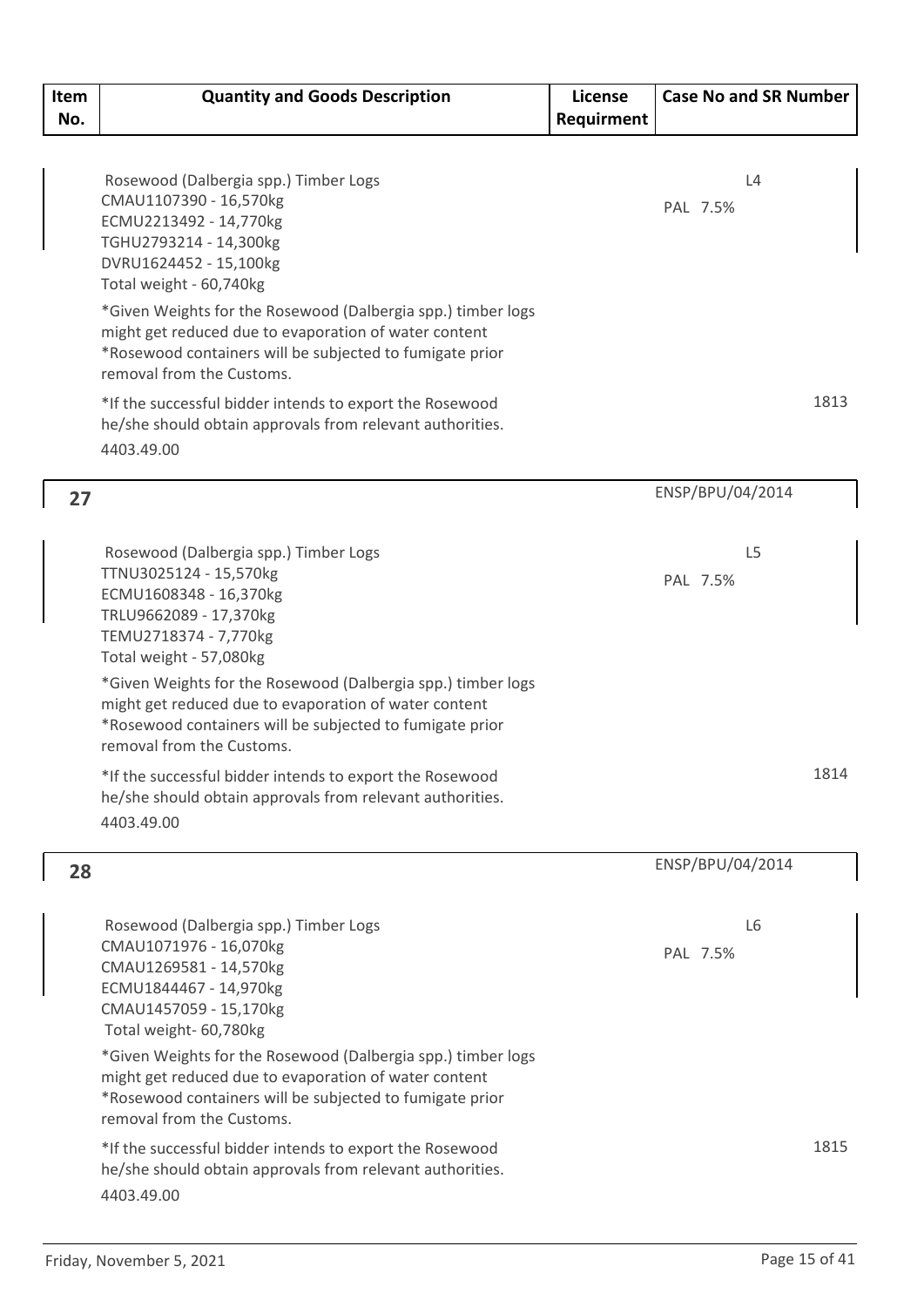| Item | <b>Quantity and Goods Description</b>                                                                                | License    | <b>Case No and SR Number</b> |
|------|----------------------------------------------------------------------------------------------------------------------|------------|------------------------------|
| No.  |                                                                                                                      | Requirment |                              |
| 29   |                                                                                                                      |            | ENSP/BPU/04/2014             |
|      |                                                                                                                      |            |                              |
|      | Rosewood (Dalbergia spp.) Timber Logs                                                                                |            | L7                           |
|      | FCIU2923305 - 15,780kg                                                                                               |            | PAL 7.5%                     |
|      | CMAU0297547 - 15,810kg                                                                                               |            |                              |
|      | ECMU2224183 - 13,970kg                                                                                               |            |                              |
|      | IPXU3321750 - 15,370kg<br>Total weight- 60,930kg                                                                     |            |                              |
|      | *Given Weights for the Rosewood (Dalbergia spp.) timber logs                                                         |            |                              |
|      | might get reduced due to evaporation of water content                                                                |            |                              |
|      | *Rosewood containers will be subjected to fumigate prior                                                             |            |                              |
|      | removal from the Customs.                                                                                            |            |                              |
|      | *If the successful bidder intends to export the Rosewood                                                             |            | 1816                         |
|      | he/she should obtain approvals from relevant authorities.                                                            |            |                              |
|      | 4403.49.00                                                                                                           |            |                              |
|      |                                                                                                                      |            | ICT/2020/00077               |
| 30   |                                                                                                                      |            |                              |
|      |                                                                                                                      |            |                              |
|      | 993 Pcs of Auto Spare Parts Alternator Cutout                                                                        |            | <b>VAT 08%</b>               |
|      | Items could be inspected during 10.00 am to 3.00 p.m on any<br>working day with prior notification to the ICT staff. |            | PAL- 10%                     |
|      |                                                                                                                      |            |                              |
|      | 8511.80.00                                                                                                           |            | 2906                         |
| 31   |                                                                                                                      |            | PREV/2021/0058/CCR/00410     |
|      |                                                                                                                      |            |                              |
|      | 15,060 Kg of Urid Gota (502 Bags)                                                                                    | ICL        | SR: 1614 of 19.07.2021       |
|      | (Raw material for animal feed manufactures)                                                                          |            |                              |
|      | Inspection of the goods can be done only on Teusdays 2.00                                                            |            |                              |
|      | p.m to 4.00 p.m at PEU GLII wih officers of Preventive                                                               |            |                              |
|      | Only registered License holders of Animal Feed Manufacturers                                                         |            | 3017                         |
|      | can obtain bid forms on production of proof of above with the                                                        |            |                              |
|      | approval from Department of Animal Production and Health                                                             |            |                              |
|      | 0713.31.22                                                                                                           |            |                              |
|      |                                                                                                                      |            |                              |
|      | 2,940 Kg of Wheat (98 Bags)                                                                                          |            | SR. 1615 of 19.07.2021       |
|      | (Raw material for animal feed manufactures)                                                                          |            | PAL 05%                      |
|      | Inspection of the goods can be done only on Teusdays 2.00                                                            |            |                              |
|      | p.m to 4.00 p.m at PEU GLII wih officers of Preventive                                                               |            |                              |
|      | Only registered License holders of Animal Feed Manufacturers                                                         |            | 3017                         |
|      | can obtain bid forms on production of proof of above with the                                                        |            |                              |
|      | approval from Department of Animal Production and Health                                                             |            |                              |
|      | 1001.99.10                                                                                                           |            |                              |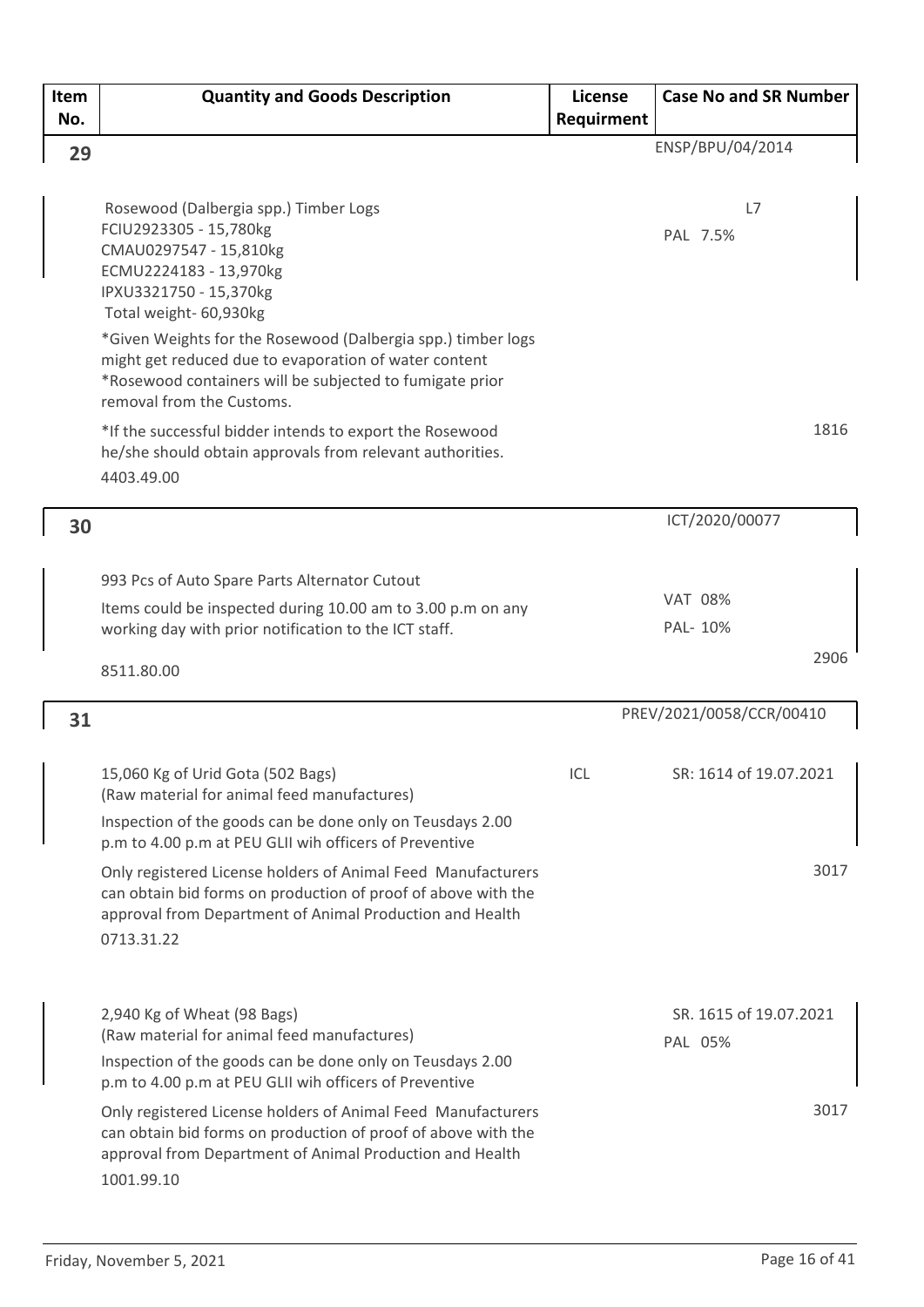| Item | <b>Quantity and Goods Description</b>                                                                                                                                         | License    | <b>Case No and SR Number</b> |
|------|-------------------------------------------------------------------------------------------------------------------------------------------------------------------------------|------------|------------------------------|
| No.  |                                                                                                                                                                               | Requirment |                              |
|      | <b>HRCU S/R Grayline I Yard</b>                                                                                                                                               |            |                              |
| 32   |                                                                                                                                                                               |            | PREV/2017/076/CCR/415        |
|      | 500 Pairs of Slipper Sole                                                                                                                                                     |            | HRC/SR/03/GLI                |
|      |                                                                                                                                                                               |            | <b>VAT 08%</b>               |
|      | 6406.20.90                                                                                                                                                                    |            | 2927<br>PAL- 10%             |
|      | 457 Pcs of Cloth Hanger                                                                                                                                                       |            | HRC/SR/03/GLI                |
|      |                                                                                                                                                                               |            | PAL- 10%                     |
|      | 3924.90.90                                                                                                                                                                    |            | 2927<br><b>VAT 08%</b>       |
|      | Japan Warehouse Inspection for the Items has been arranged between 12.00 noon to 1.00 p.m. the<br>day before and two days before the opening of the Tender at Japan Warehouse |            |                              |
| 33   |                                                                                                                                                                               |            | PREV/629/2016/CCR/3437       |
|      |                                                                                                                                                                               |            |                              |
|      | 612 Pcs of Men's T Shirts                                                                                                                                                     |            | Japan W/H                    |
|      | 92 Pcs of Ladies' T Shirts                                                                                                                                                    |            | <b>VAT 08%</b>               |
|      | 295 Pcs of Boy's T Shirts                                                                                                                                                     |            |                              |
|      | 6109.10.00                                                                                                                                                                    |            | 3019                         |
|      | JCT Oil bank, colombo 15                                                                                                                                                      |            |                              |
| 34   |                                                                                                                                                                               |            | INDS/PRJ/2021/0001           |
|      | 200.24 Mt of Marine Gas Oil                                                                                                                                                   | ICL        |                              |
|      | Only Bunker Licence Holders who registered under the<br>Ministry of Energy can obtain Bid Forms for this item.                                                                |            | PAL 7.5%                     |
|      | 2710.19.42                                                                                                                                                                    |            | 3023                         |
| 35   |                                                                                                                                                                               |            | INDS/PRJ/2021/0001           |
|      | 557.375 MT of High Sulphur Oil 380 CST                                                                                                                                        | ICL        | PAL 7.5%                     |
|      | Only Bunker Licence holders who registered under the<br>Ministry of Enery can obtain bid forms for this item.<br>2710.19.60                                                   |            | 3024                         |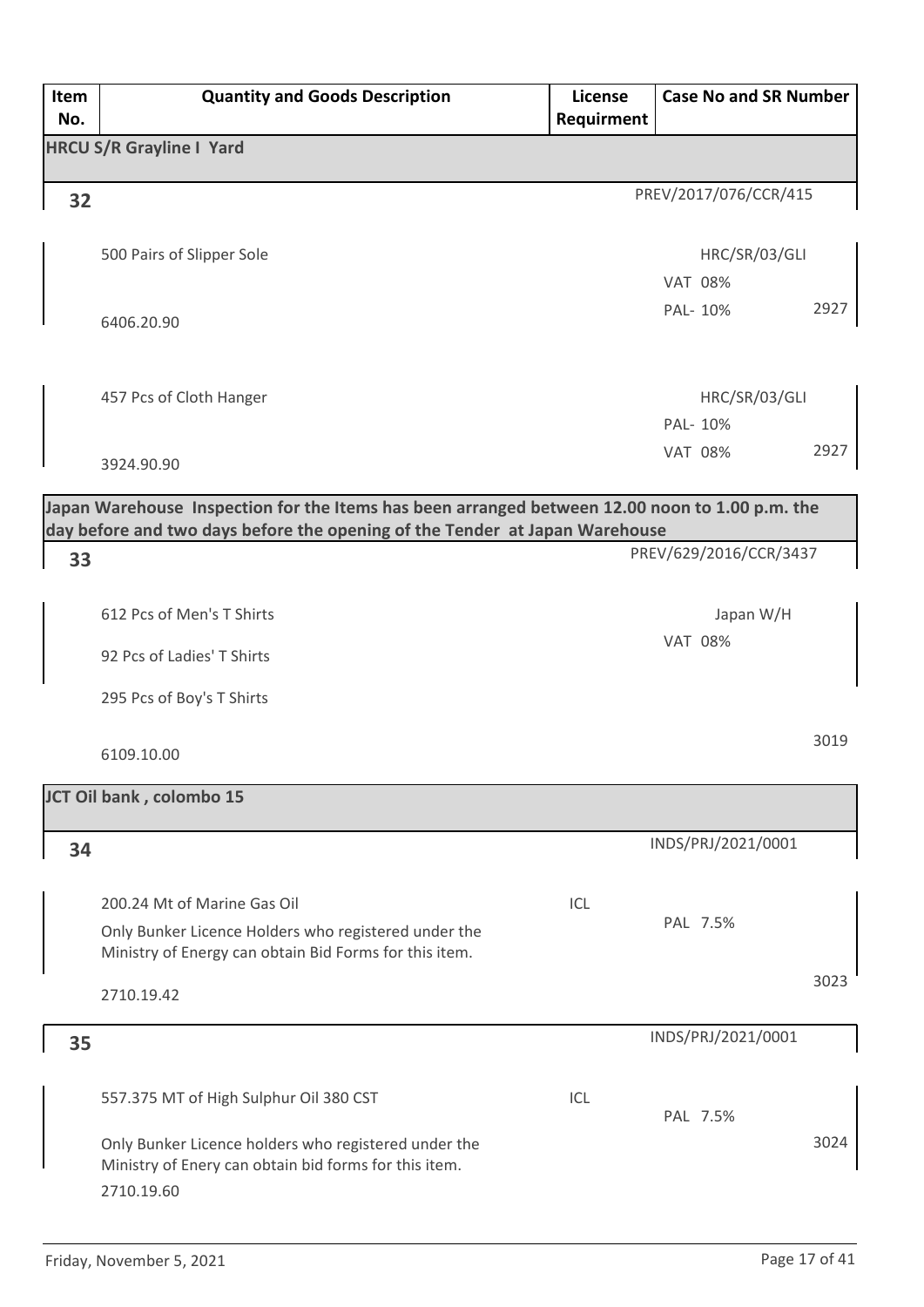| Item<br>No. | <b>Quantity and Goods Description</b>                  | License    | <b>Case No and SR Number</b> |
|-------------|--------------------------------------------------------|------------|------------------------------|
|             |                                                        | Requirment | INDS/PRJ/2021/0001           |
| 36          |                                                        |            |                              |
|             |                                                        |            |                              |
|             | 15.061 MT of Low Sulphur Oil 380 CST                   | ICL        | PAL 7.5%                     |
|             | Only Bunker Licence holders who registered under the   |            | 3025                         |
|             | Ministry of Energy can obtain bid forms for this item. |            |                              |
|             | 2710.19.60                                             |            |                              |
|             | <b>National Gem and Jewelley Authority</b>             |            |                              |
|             |                                                        |            |                              |
| 37          |                                                        |            |                              |
|             | 01 Lot of Rough Peridot                                |            | AWB No. 683-140-25560        |
|             |                                                        |            |                              |
|             |                                                        |            | 2965                         |
|             | 7103.10                                                |            |                              |
| 38          |                                                        |            |                              |
|             |                                                        |            |                              |
|             | 01 Lot of Ruby                                         |            | BIASR27/12/2006              |
|             | 01 Lot of Sapphire                                     |            |                              |
|             |                                                        |            |                              |
|             | 7103.91                                                |            | 2966                         |
|             |                                                        |            |                              |
| 39          |                                                        |            |                              |
|             |                                                        |            |                              |
|             | 01 Lot of Amethyst                                     |            | Lanka Gem & Jewellery        |
|             | 01 Lot of Moon stones                                  |            |                              |
|             |                                                        |            | 2967                         |
|             | 7103.99                                                |            |                              |
| 40          |                                                        |            |                              |
|             |                                                        |            |                              |
|             | 01 Lot of Rough Sapphire                               |            | BIA/SR/7086 4/03/2005        |
|             |                                                        |            |                              |
|             |                                                        |            | 2968                         |
|             | 7103.10                                                |            |                              |
| 41          |                                                        |            |                              |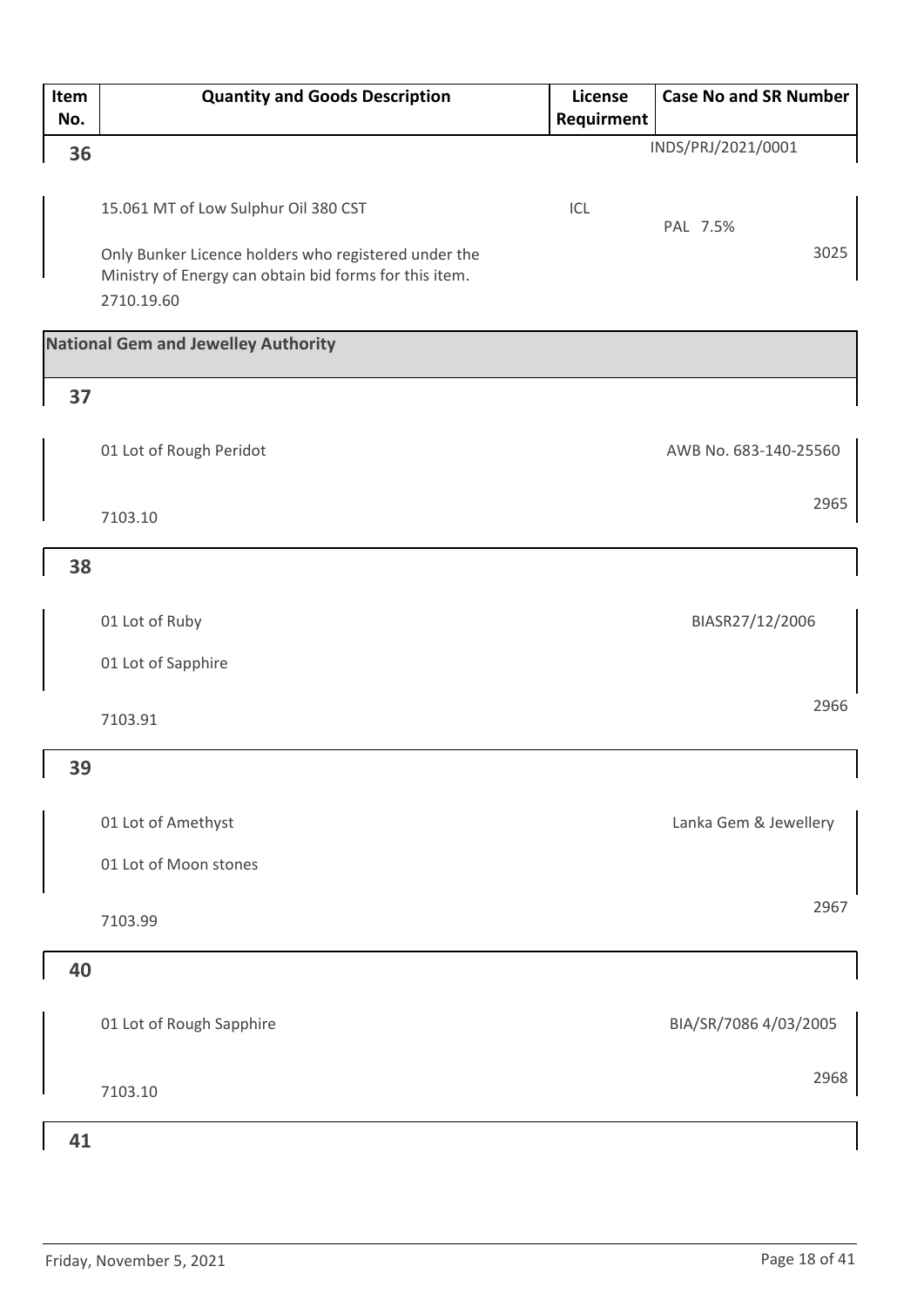| Item<br>No. | <b>Quantity and Goods Description</b> | License<br>Requirment | <b>Case No and SR Number</b> |
|-------------|---------------------------------------|-----------------------|------------------------------|
|             | 01 Lot of Rough sapphire              |                       | NI356 07/06/2002             |
|             | 7103.10                               |                       | 2969                         |
| 42          |                                       |                       |                              |
|             | 2 pcs of Moonstones                   |                       | Expo Lanka                   |
|             | 7103.99                               |                       | 2970                         |
| 43          |                                       |                       |                              |
|             | 01 lot of Rough Sapphire              |                       | Trinity gems                 |
|             | 7103.10                               |                       | 2971                         |
| 44          |                                       |                       |                              |
|             | 01 Lot of Rough Topaz                 |                       | B.T. Monty                   |
|             | 7103.10                               |                       | 2973                         |
| 45          |                                       |                       | $\mathbf{I}$                 |
|             | 01 Lot of Blue Topaz Rough            |                       | AMSND 618-2418-2012          |
|             | 7103.10                               |                       | 2974                         |
| 46          |                                       |                       |                              |
|             | 01 Lot of white Topaz                 |                       | T-038 7/1/2003               |
|             | 7103.99                               |                       | 2975                         |
| 47          |                                       |                       |                              |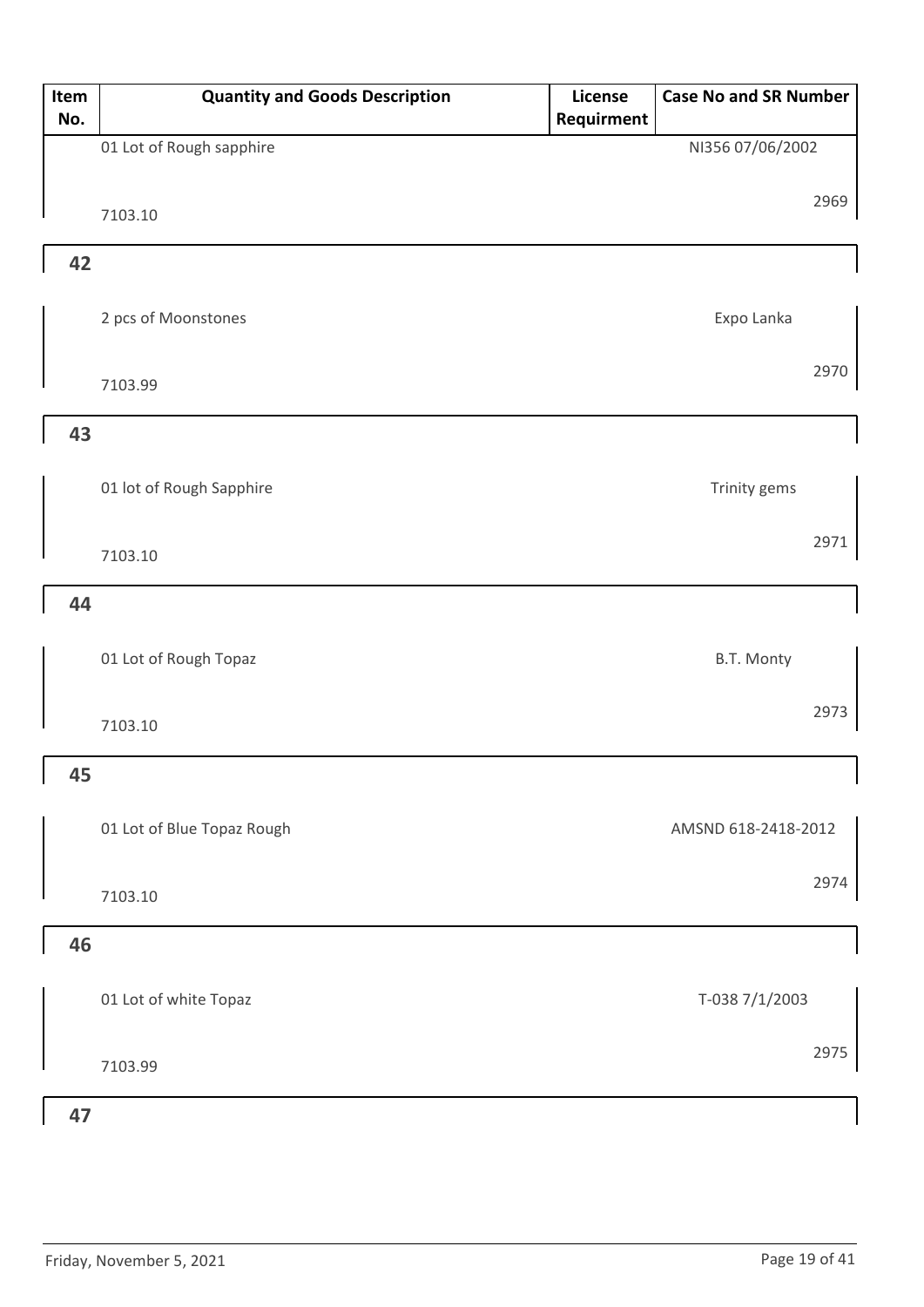| Item<br>No. | <b>Quantity and Goods Description</b> | License<br>Requirment | <b>Case No and SR Number</b>               |
|-------------|---------------------------------------|-----------------------|--------------------------------------------|
|             | 01 Lot of Mixed Geuda Katta           |                       | Mixed Geuda Katta taken<br>over from 96 kg |
|             | 7103.10                               |                       | 2976                                       |
| 48          |                                       |                       |                                            |
|             | 01 Lot of Amethyst Rough              |                       | 21750371123 AWB                            |
|             | 7103.10                               |                       | 2980                                       |
| 49          |                                       |                       |                                            |
|             | 01 Lot of Rough Corundum              |                       | NI97 17/02/2000                            |
|             | 7103.10                               |                       | 2981                                       |
| 50          |                                       |                       |                                            |
|             | 01 Lot of Rough Corundum              |                       | AM-S.H.A Enterprises                       |
|             | 7103.10                               |                       | 2982                                       |
| 51          |                                       |                       |                                            |
|             | 01 Lot of Corundum Rough              |                       | NI462 29/06/2001                           |
|             | 7103.10.00                            |                       | 2984                                       |
|             | NNR- Baggage Warehouse Peliyagoda     |                       |                                            |
| 52          |                                       |                       | PREV/0013/2017/CCR/0110                    |
|             | 1570 Pairs of Ladies Slippers         |                       | BO/NNR/SR/29/2018<br><b>VAT 08%</b>        |
|             | 6402.99.00                            |                       | 2585                                       |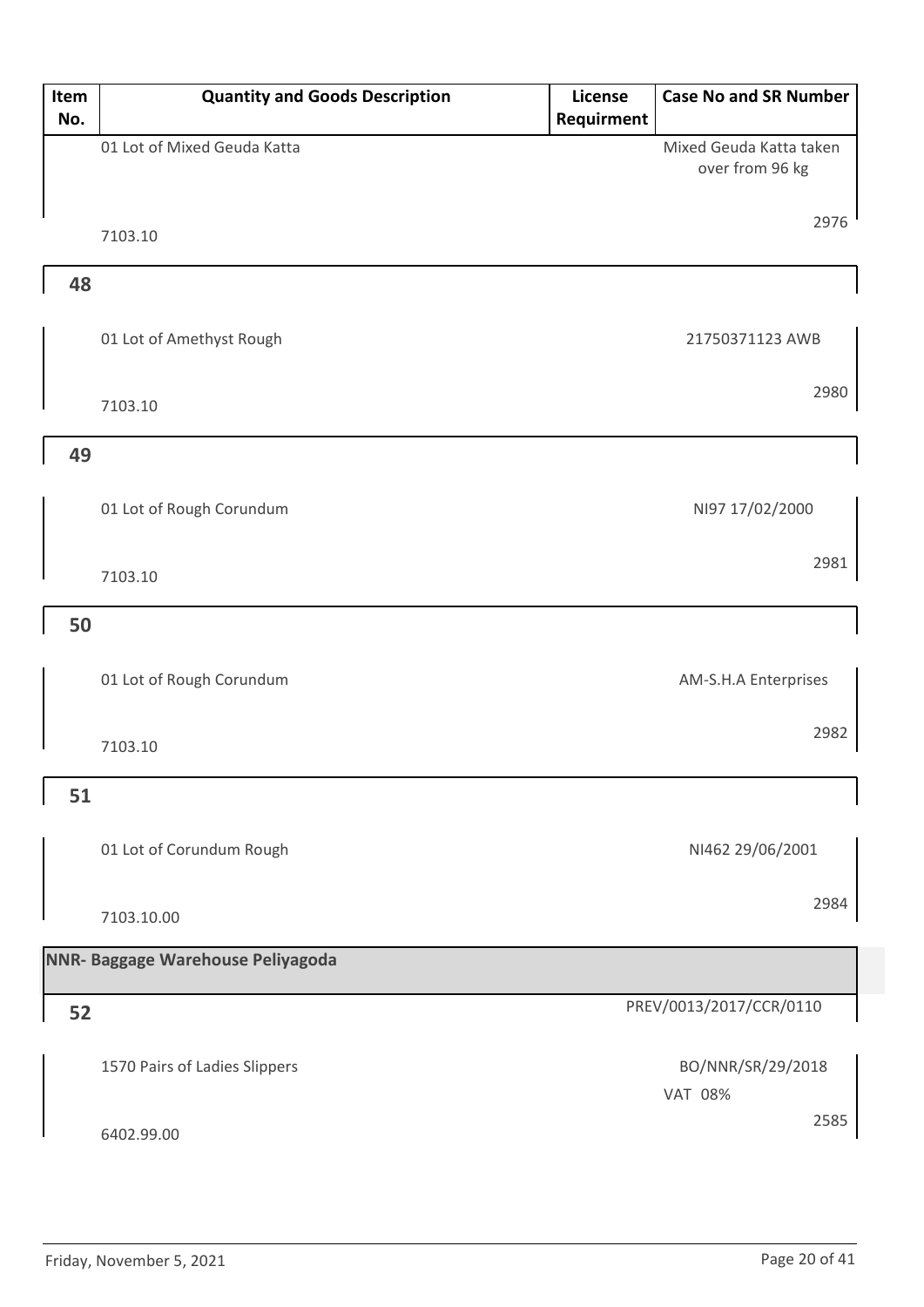| Item<br>No. | <b>Quantity and Goods Description</b>                | <b>License</b><br>Requirment | <b>Case No and SR Number</b>        |  |
|-------------|------------------------------------------------------|------------------------------|-------------------------------------|--|
|             |                                                      |                              |                                     |  |
|             | 240 Pairs of Slippers                                |                              | BO/NNR/SR/29/2018<br><b>VAT 08%</b> |  |
|             |                                                      |                              | 2585                                |  |
|             | 6402.99.00                                           |                              |                                     |  |
|             |                                                      |                              |                                     |  |
|             |                                                      |                              |                                     |  |
|             | 1142 Pairs of Baby Girl Shoes                        |                              | BO/NNR/SR/29/2018                   |  |
|             |                                                      |                              | <b>VAT 08%</b>                      |  |
|             | 6402.91.00                                           |                              | 2585                                |  |
|             |                                                      |                              |                                     |  |
|             |                                                      |                              |                                     |  |
|             | 36 Pairs of Boy Chapples                             |                              | BO/NNR/SR/29/2018                   |  |
|             |                                                      |                              | <b>VAT 08%</b>                      |  |
|             | 6402.99.00                                           |                              | 2585                                |  |
|             |                                                      |                              |                                     |  |
|             |                                                      |                              |                                     |  |
|             | 112 Pairs of Boy Shoes                               |                              | BO/NNR/SR/29/2018                   |  |
|             |                                                      |                              | <b>VAT 08%</b>                      |  |
|             | 6402.91.00                                           |                              | 2585                                |  |
|             |                                                      |                              |                                     |  |
| 53          |                                                      |                              |                                     |  |
|             |                                                      |                              |                                     |  |
|             | 494,000 Pcs of "MAX POWER Heavy Duty" Brand AAA Size | <b>SLSI</b>                  | BO/NNR/SR/137/2020                  |  |
|             | batteries                                            |                              | SEGU 2041076                        |  |
|             | Expiry Date: 12.2022                                 |                              | PAL 05%                             |  |
|             |                                                      |                              | <b>VAT 08%</b><br>2884              |  |
|             | 8506.10.90                                           |                              |                                     |  |
| 54          |                                                      |                              |                                     |  |
|             |                                                      |                              |                                     |  |
|             | 16,000 nos of Phone Covers                           |                              | BO/ NNR/ 208/ 2020                  |  |
|             |                                                      |                              | PAL- 10%                            |  |
|             |                                                      |                              | 3014<br><b>VAT 08%</b>              |  |
|             | 3926.90.99                                           |                              |                                     |  |
|             |                                                      |                              | BO/005/2021/CCR/00698               |  |
| 55          |                                                      |                              |                                     |  |
|             |                                                      |                              |                                     |  |
|             | 3,811 Pcs of Men's T-Shirts                          |                              | BO/NNR/SR/054/2020                  |  |
|             |                                                      |                              | <b>VAT 08%</b><br>3026              |  |
|             | 6109.10.00                                           |                              |                                     |  |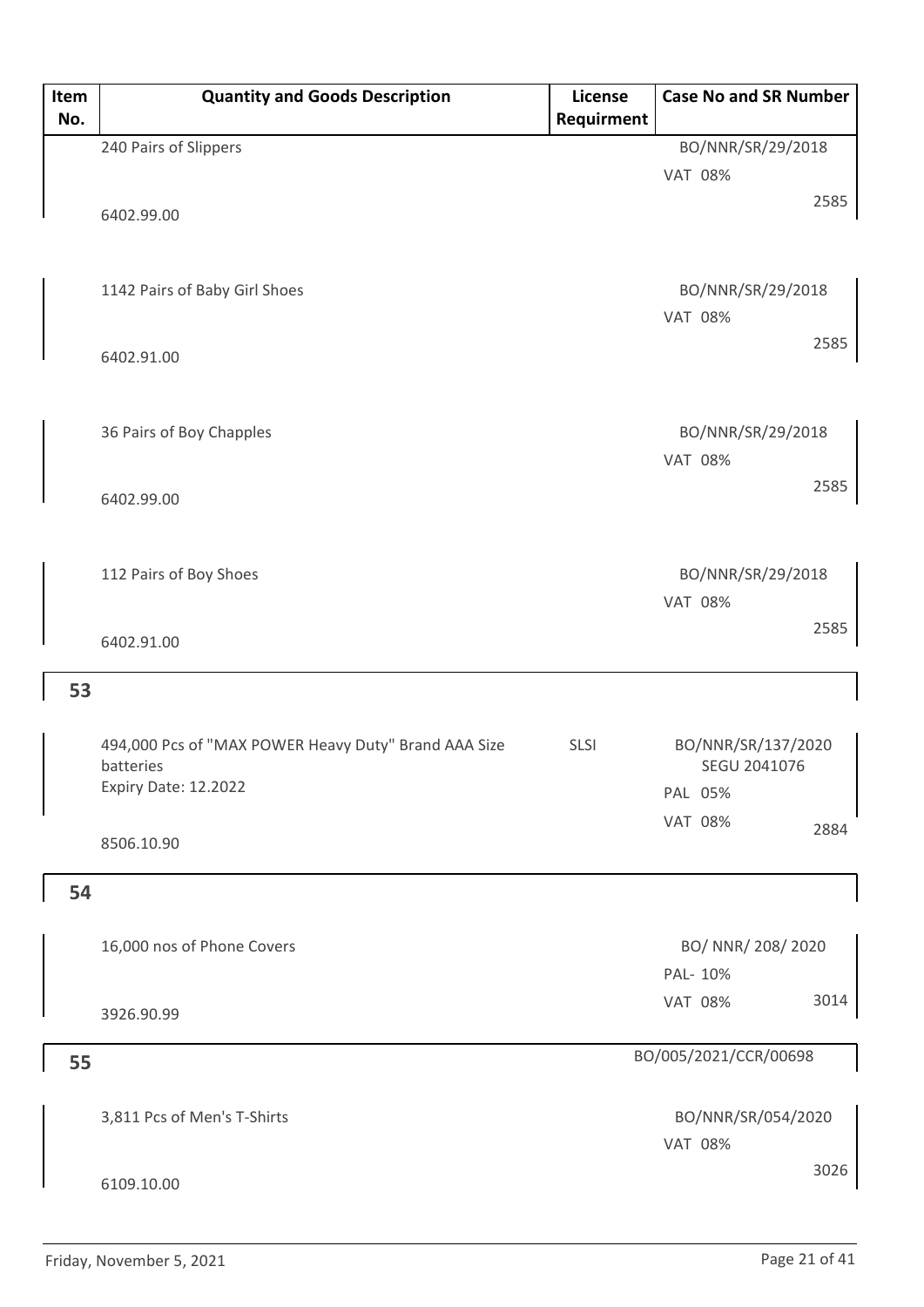| Item<br>No. | <b>Quantity and Goods Description</b>        | <b>License</b><br>Requirment | <b>Case No and SR Number</b>       |
|-------------|----------------------------------------------|------------------------------|------------------------------------|
|             | 441 Pcs of Men's Bottoms                     |                              | <b>VAT 08%</b>                     |
|             | 6103.42.00                                   |                              | 3026                               |
| 56          |                                              |                              | BO/3817/07                         |
|             | 216 Pcs of Pasta/Spagatte/Macaroni (500 g)   | F&D<br>SLSI                  | BO/NNR/SR/188/2021<br>PAL- 10%     |
|             | 1902.20.00                                   |                              | 3035<br><b>VAT 08%</b>             |
|             | 30 Pcs of Tomato Paste (700 g)               | <b>F&amp;D</b>               | BO/NNR/SR/188/2021                 |
|             | 2002.90.00                                   |                              | PAL- 10%<br>3035<br><b>VAT 08%</b> |
|             | 284 Pcs of Pasta/ Spagatte/ Macaroni (500 g) | F&D                          | BO/NNR/SR/189/2021                 |
|             | 1902.20.00                                   | SLSI                         | PAL- 10%<br>3035<br><b>VAT 08%</b> |
|             | 59 Pcs of Tomato Paste (700 g)               | F&D                          | BO/NNR/SR/189/2021<br>PAL- 10%     |
|             | 2002.90.00                                   |                              | 3035<br><b>VAT 08%</b>             |
|             | 40 Pcs of Canned Beans (245 g)               | F&D                          | BO/NNR/SR/189/2021<br>PAL- 10%     |
|             | 2005.59.00                                   |                              | 3035<br><b>VAT 08%</b>             |
|             | 228 Pcs of Pasta/ Spagatte/Macaroni (500 g)  | F&D<br>SLSI                  | BO/NNR/SR/187/2021<br>PAL- 10%     |
|             | 1902.20.00                                   |                              | 3035<br><b>VAT 08%</b>             |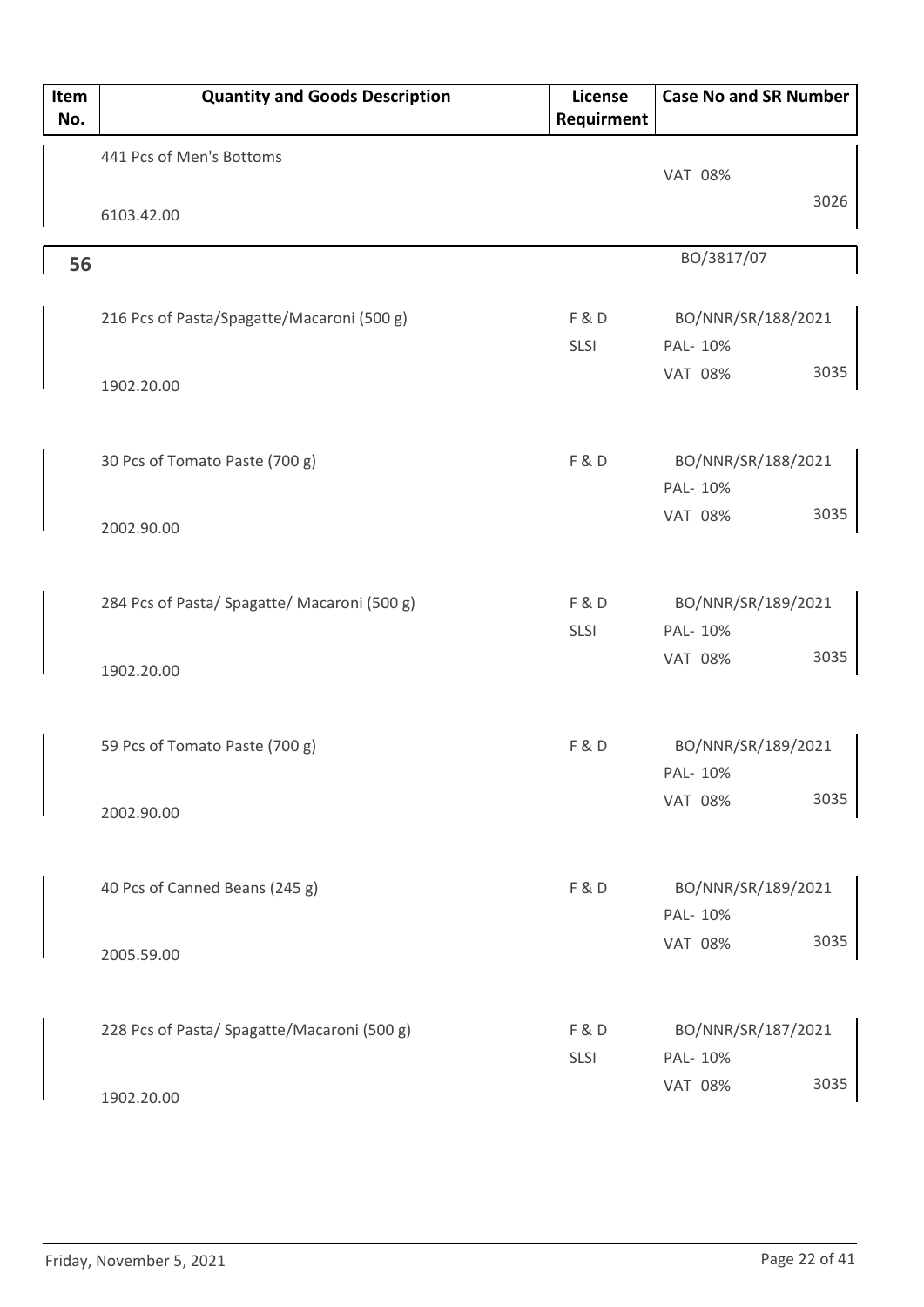| Item<br>No. | <b>Quantity and Goods Description</b>        | License<br>Requirment | <b>Case No and SR Number</b>   |
|-------------|----------------------------------------------|-----------------------|--------------------------------|
|             | 36 Pcs of Tomato Paste (700 g)               | F&D                   | BO/NNR/SR/187/2021             |
|             |                                              |                       | PAL- 10%                       |
|             | 2002.90.00                                   |                       | 3035<br><b>VAT 08%</b>         |
|             | 25 Pcs of Corn Tin (160 g)                   | F&D                   | BO/NNR/SR/187/2021<br>PAL- 10% |
|             | 2005.80.00                                   |                       | 3035<br><b>VAT 08%</b>         |
|             | 250 Pcs of Pasta/ Spagatte/ Makaroni (500 g) | F&D<br><b>SLSI</b>    | BO/NNR/SR/186/2021<br>PAL- 10% |
|             | 1902.20.00                                   |                       | 3035<br><b>VAT 08%</b>         |
|             | 56 Pcs of Tomato Paste (700 g)               | F&D                   | BO/NNR/SR/186/2021<br>PAL- 10% |
|             | 2002.90.00                                   |                       | 3035<br><b>VAT 08%</b>         |
|             | 30 Pcs of Canned Beans (245 g)               | F&D                   | BO/NNR/SR/186/2021<br>PAL- 10% |
|             | 2005.59.00                                   |                       | 3035<br><b>VAT 08%</b>         |
|             | <b>Port Control Unit</b>                     |                       |                                |
| 57          |                                              |                       | ENSP/PCU/2020/0030/CCR/1301    |
|             | 95 Units of Mobile Phones                    | ICL<br><b>TRC</b>     | PAL 05%                        |
|             | 8517.12.20                                   |                       | 2944                           |
| 58          |                                              |                       | ENSP/PCU/2020/00032/CCR/01303  |
|             | 360 Units of Mobile Phones without batteries | ICL<br><b>TRC</b>     | PAL 05%                        |
|             | 8517.12.20                                   |                       | 2945                           |
|             | <b>RCT Orugodawatta</b>                      |                       |                                |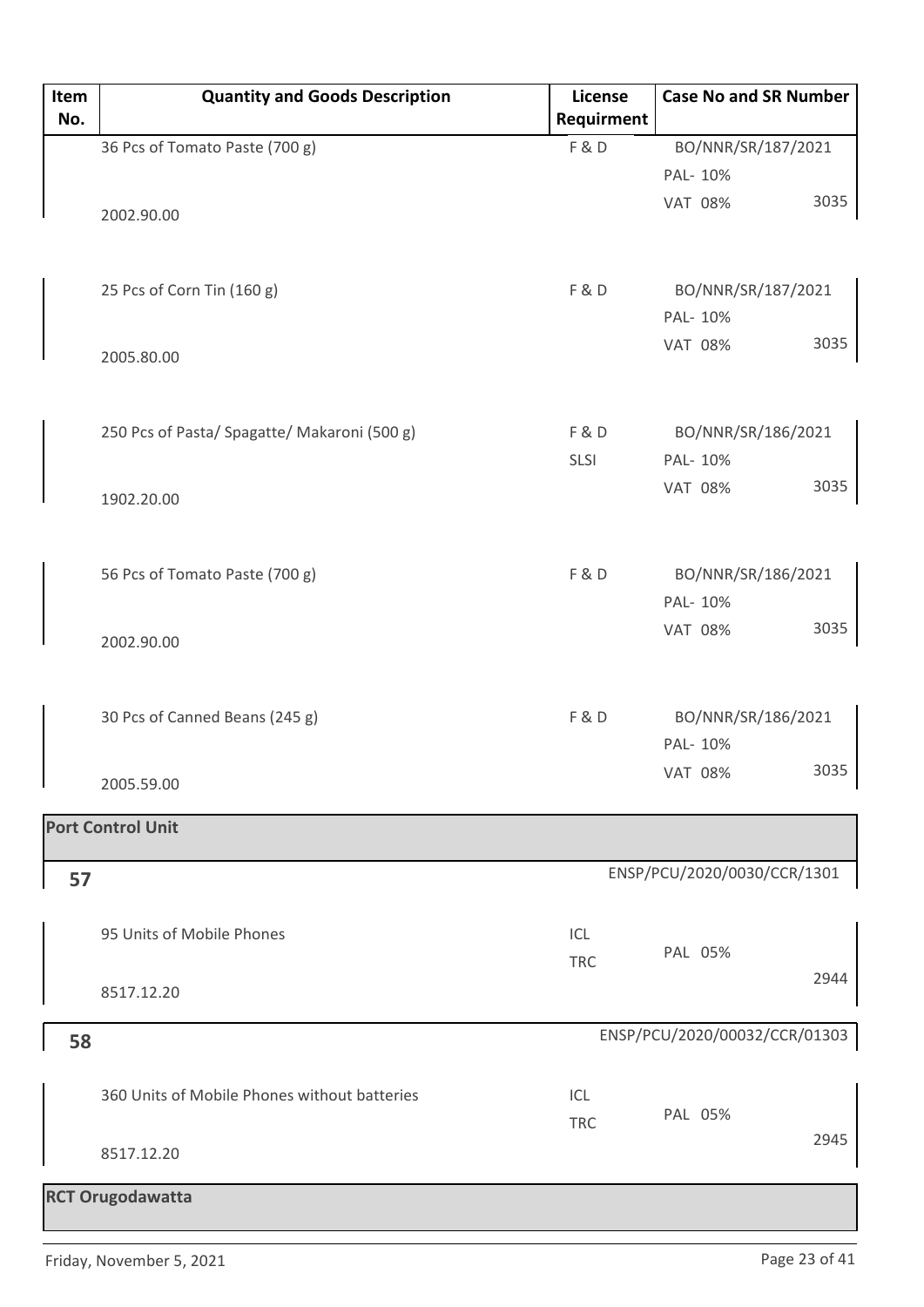| Item<br>No. | <b>Quantity and Goods Description</b>                                                                                                                                                                                           | License<br>Requirment | <b>Case No and SR Number</b>                      |
|-------------|---------------------------------------------------------------------------------------------------------------------------------------------------------------------------------------------------------------------------------|-----------------------|---------------------------------------------------|
| 59          |                                                                                                                                                                                                                                 |                       | CINT/2018/002/CCR/01435                           |
|             | 21280 Kg of Quartz Powder (India)<br>* Samples can be inspected at Central Investigation Unit (CIU),<br>4th floor, Sri Lanka Customs                                                                                            |                       | JFSU0225217 (1*40')<br><b>VAT 08%</b><br>PAL- 10% |
|             | 2506.20.00                                                                                                                                                                                                                      |                       | 2579                                              |
| 60          |                                                                                                                                                                                                                                 |                       | CRTF/01788/2017                                   |
|             | 27 MT of Brazilian White Crystal Sugar<br>** Only Registered Licence holders of Ethanol Manufacturers<br>can obtain bid forms on production of proof of above with the<br>approval from the Department of Excise.<br>1701.99.10 | ICL                   | 3008                                              |
|             |                                                                                                                                                                                                                                 |                       | CRTF/01789/2017                                   |
| 61          |                                                                                                                                                                                                                                 |                       |                                                   |
|             | 27 MT of Brazilian White Crystal Sugar                                                                                                                                                                                          | ICL                   |                                                   |
|             | ** Only Registered Licence holders of Ethanol Manufacturers<br>can obtain bid forms on production of proof of above with the<br>approval from the Department of Excise.<br>1701.99.10                                           |                       | 3009                                              |
| 62          |                                                                                                                                                                                                                                 |                       | CRTF/01790/2017                                   |
|             | 52 MT of Brazilian White Crystal Sugar                                                                                                                                                                                          | ICL                   |                                                   |
|             | ** Only Registered Licence holders of Ethanol Manufacturers<br>can obtain bid forms on production of proof of above with the<br>approval from the Department of Excise.<br>1701.99.10                                           |                       | 3010                                              |
|             | <b>RCT Out Panel premises</b>                                                                                                                                                                                                   |                       |                                                   |
| 63          |                                                                                                                                                                                                                                 |                       | BO/146/2020/CCR/03158                             |
|             | 2950 Pcs of T-Shirts                                                                                                                                                                                                            |                       | <b>VAT 08%</b><br>2923                            |
|             | 6109.10.00                                                                                                                                                                                                                      |                       |                                                   |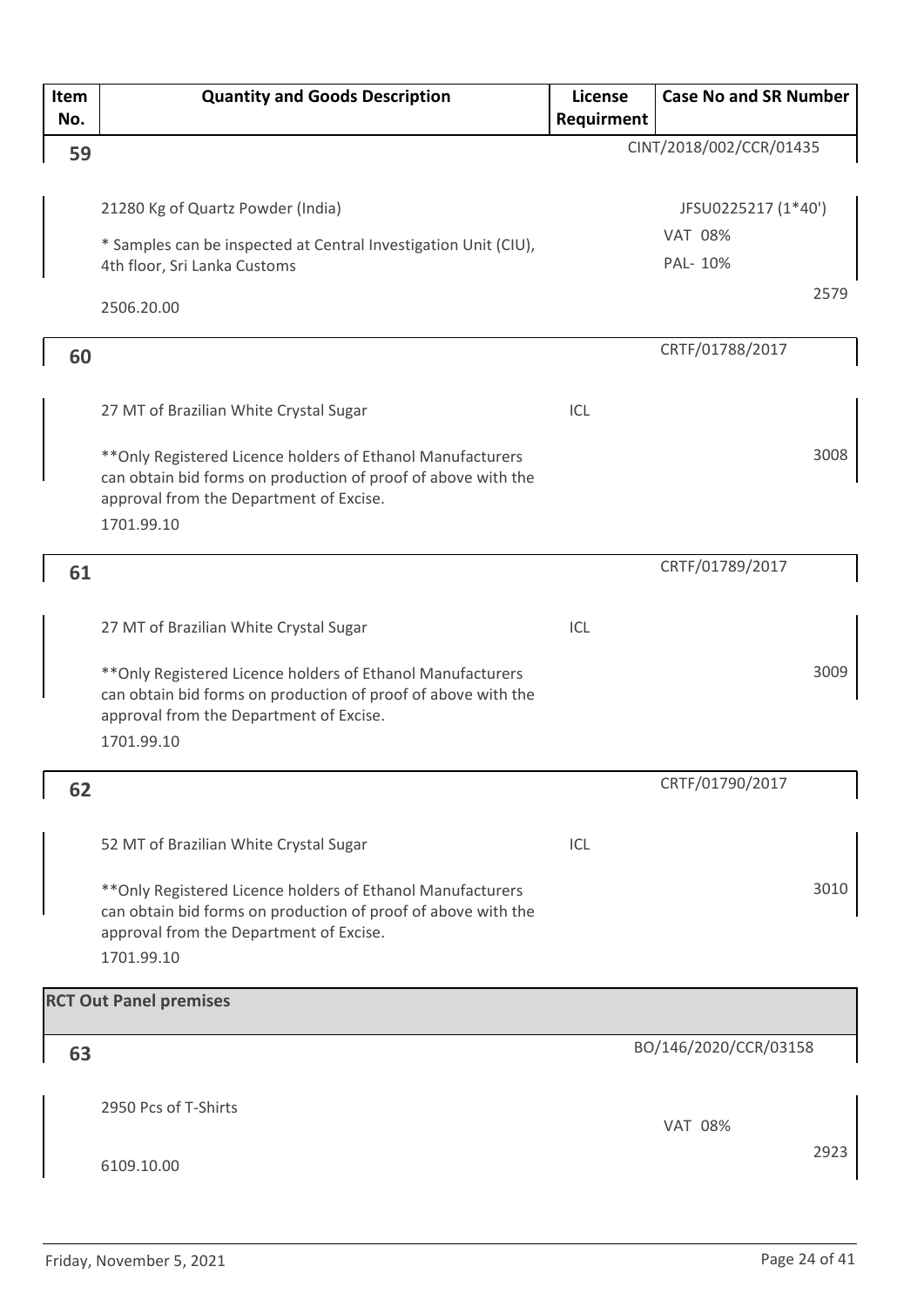| Item<br>No. | <b>Quantity and Goods Description</b>                                                                 | License<br>Requirment | <b>Case No and SR Number</b> |      |
|-------------|-------------------------------------------------------------------------------------------------------|-----------------------|------------------------------|------|
|             | 3120 Pcs of Shirts                                                                                    |                       | <b>VAT 08%</b>               |      |
|             | 6205.20.19                                                                                            |                       |                              | 2923 |
|             |                                                                                                       |                       |                              |      |
|             | 950 Pcs of Trousers                                                                                   |                       | <b>VAT 08%</b>               |      |
|             | 365 Pcs of Men Overall                                                                                |                       |                              |      |
|             | 6203.42.19                                                                                            |                       |                              | 2923 |
|             |                                                                                                       |                       |                              |      |
|             | 4500 pcs of Pillow cover                                                                              |                       | <b>VAT 08%</b>               |      |
|             | 6302.31.90                                                                                            |                       |                              | 2923 |
|             | The goods can be inspected between 11.00 a.m. to 2.00 p.m.<br>in week days at RCT Out Panel Premises. |                       |                              |      |
|             |                                                                                                       |                       |                              | 2923 |
|             | RTF GCEU, PBEU, RCT, Orugodawatta                                                                     |                       |                              |      |
| 64          |                                                                                                       |                       | CRTF/1188/2019               |      |
|             | 1144 Pcs of Baby Shoes                                                                                |                       | R/530/2019<br><b>VAT 08%</b> |      |
|             | 6405.20.00                                                                                            |                       |                              | 2636 |
|             | 524 Pcs of Baby Shoes with socks                                                                      |                       | R/531/2019                   |      |
|             | 6405.20.00                                                                                            |                       | <b>VAT 08%</b>               | 2636 |
| 65          |                                                                                                       |                       | CRTF/1084/2019               |      |
|             | 110 Pcs of Ladies Shoes                                                                               |                       | R/436/2019                   |      |
|             |                                                                                                       |                       | <b>VAT 08%</b>               | 2637 |
|             | 6404.19.00                                                                                            |                       |                              |      |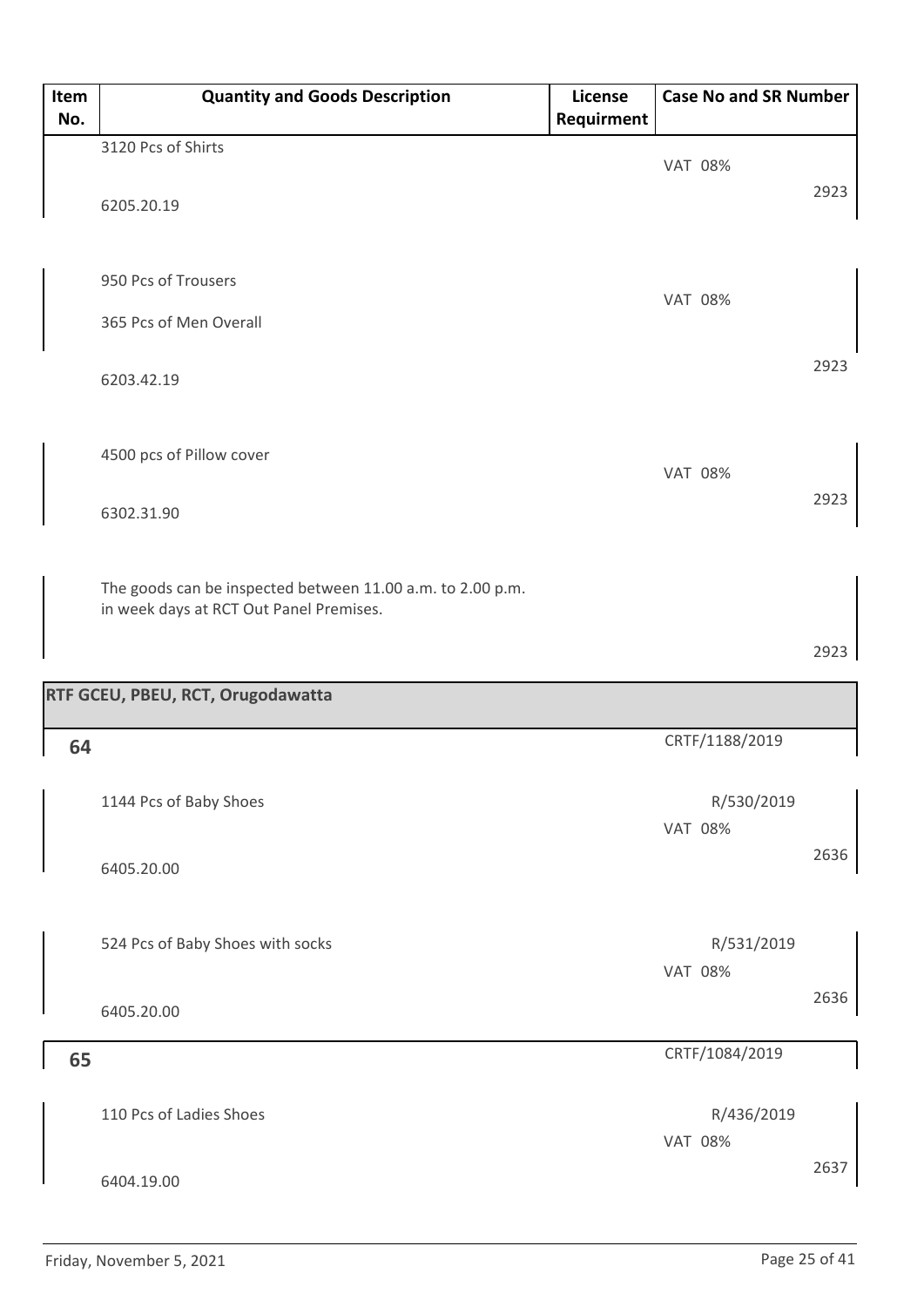| Item | <b>Quantity and Goods Description</b>   | License    | <b>Case No and SR Number</b>       |      |
|------|-----------------------------------------|------------|------------------------------------|------|
| No.  |                                         | Requirment |                                    |      |
| 66   |                                         |            | CRTF/2020/00868/CCR/02502          |      |
|      |                                         |            | CRTF/589/2020                      |      |
|      |                                         |            |                                    |      |
|      | 36 Pcs of Walky Talky (without Battery) | ICL        | RTF/SR                             |      |
|      |                                         | <b>MOD</b> | R/242/2020                         |      |
|      |                                         | <b>TRC</b> | PAL- 10%                           |      |
|      | 8517.62.90                              |            | <b>VAT 08%</b>                     | 2802 |
|      |                                         |            |                                    |      |
| 67   |                                         |            | CRTF/0911/2018                     |      |
|      |                                         |            |                                    |      |
|      | 576 pairs of Baby Slippers              |            | Mobile 02                          |      |
|      |                                         |            | R/487/2018                         |      |
|      |                                         |            | <b>VAT 08%</b>                     |      |
|      | 6405.90.00                              |            |                                    | 2872 |
|      |                                         |            |                                    |      |
| 68   |                                         |            | CRTF/0698/2020<br>RTF/SAL/100/2020 |      |
|      |                                         |            |                                    |      |
|      | 05 Pcs of Amazon Fire TV Stick          |            | R/352/2020                         |      |
|      |                                         |            | <b>VAT 08%</b>                     |      |
|      |                                         |            |                                    | 2878 |
|      | 8529.90.00                              |            | PAL- 10%                           |      |
|      |                                         |            |                                    |      |
|      |                                         |            |                                    |      |
|      | 36 Pcs (1Kg Tin) of Bearing Grease      |            | R/353/2020                         |      |
|      |                                         |            | <b>VAT 08%</b>                     |      |
|      | 3403.99.10                              |            | PAL- 10%                           | 2878 |
|      |                                         |            |                                    |      |
| 69   |                                         |            | R/76/2021/CRTF<br>RTF/SAL/18/2021  |      |
|      |                                         |            |                                    |      |
|      | 6500 units of pillow cases              |            | R/76/2021                          |      |
|      |                                         |            | Mobile 02                          |      |
|      |                                         |            | <b>VAT 08%</b>                     |      |
|      |                                         |            |                                    | 2904 |
|      | 6304.93.90                              |            |                                    |      |
| 70   |                                         |            | STVD/1190/2011                     |      |
|      |                                         |            | RTF/SAL/13/2021                    |      |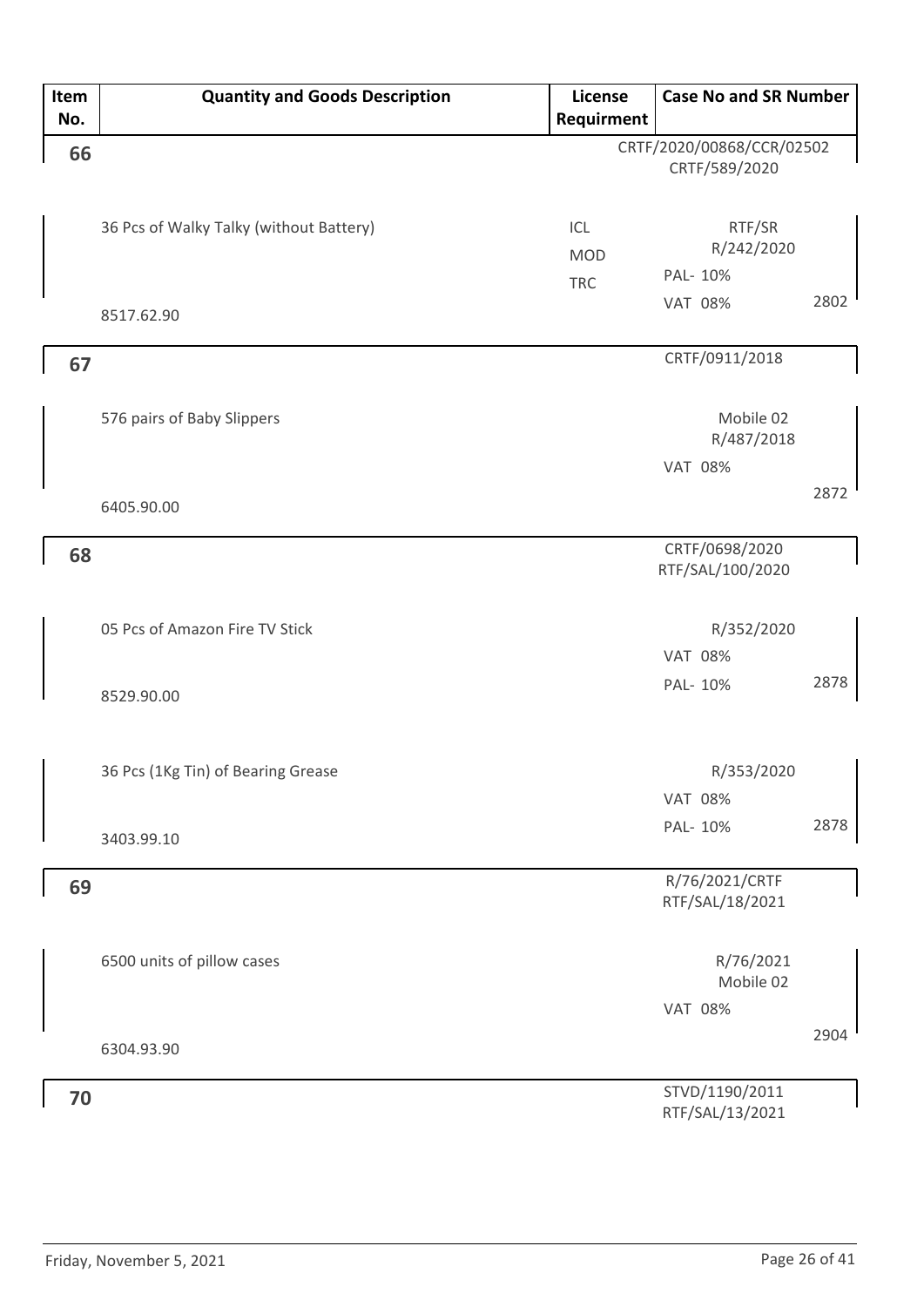| Item | <b>Quantity and Goods Description</b>                        | License    | <b>Case No and SR Number</b>     |      |
|------|--------------------------------------------------------------|------------|----------------------------------|------|
| No.  |                                                              | Requirment |                                  |      |
|      | Assorted three wheeler spare parts (Used and new) (very old, |            | Mobile 03                        |      |
|      | packing material damaged) -120 Pcs in 11 Poly bags           |            | R/276/2011<br><b>VAT 08%</b>     |      |
|      |                                                              |            | PAL-10%                          | 2910 |
|      | 8708.99.90                                                   |            |                                  |      |
|      |                                                              |            |                                  |      |
|      | 01 Unit of Used vehicle buffer                               |            | Mobile 03                        |      |
|      |                                                              |            | R/276/2011                       |      |
|      |                                                              |            | <b>VAT 08%</b>                   |      |
|      | 8708.10.00                                                   |            | PAL-10%                          | 2910 |
|      |                                                              |            |                                  |      |
| 71   |                                                              |            | BO/002/2021/CCR/00443            |      |
|      |                                                              |            |                                  |      |
|      | 60 Units of Fishing Nets (Monofilament)                      | ICL        | RCT Baggage Yard                 |      |
|      |                                                              |            | <b>VAT 08%</b>                   | 3020 |
|      | 5608.11.10                                                   |            |                                  |      |
| 72   |                                                              |            | BO/002/2021/CCR/00443            |      |
|      |                                                              |            |                                  |      |
|      | 110 Kg of Dog Foods                                          | ICL        | RCT Baggage Yard                 |      |
|      | The Successful Bidder should be provide approval from the    |            | PAL- 10%                         |      |
|      | Department of Animal Production and Health to release above  |            | <b>VAT 08%</b>                   |      |
|      | item.                                                        |            |                                  |      |
|      | 2309.10.00                                                   |            |                                  | 3021 |
|      |                                                              |            | CRTF/1037/2018 (RTF/SAL/29/2021) |      |
| 73   |                                                              |            |                                  |      |
|      | 01 Pc of Damaged Mini Cooper Dash Board with Accessories     |            | R/0603/2018-Mobile               |      |
|      |                                                              |            | <b>Examination Bay</b>           |      |
|      | 01 Pc of Used Mini Cooper Front Axel                         |            | PAL- 10%                         |      |
|      | 01 Pc of Used Mini Cooper Rear Axel                          |            | <b>VAT 08%</b>                   |      |
|      |                                                              |            |                                  | 3039 |
|      | 8708.99.90                                                   |            |                                  |      |
|      |                                                              |            |                                  |      |
|      | 02 Pcs of Used Mini Cooper Front Shock Absorbers             |            |                                  |      |
|      |                                                              |            | PAL- 10%                         |      |
|      | 02 Pcs of Mini Cooper Rear Shock Absorbers                   |            | <b>VAT 08%</b>                   |      |
|      |                                                              |            |                                  | 3039 |
|      | 8708.80.00                                                   |            |                                  |      |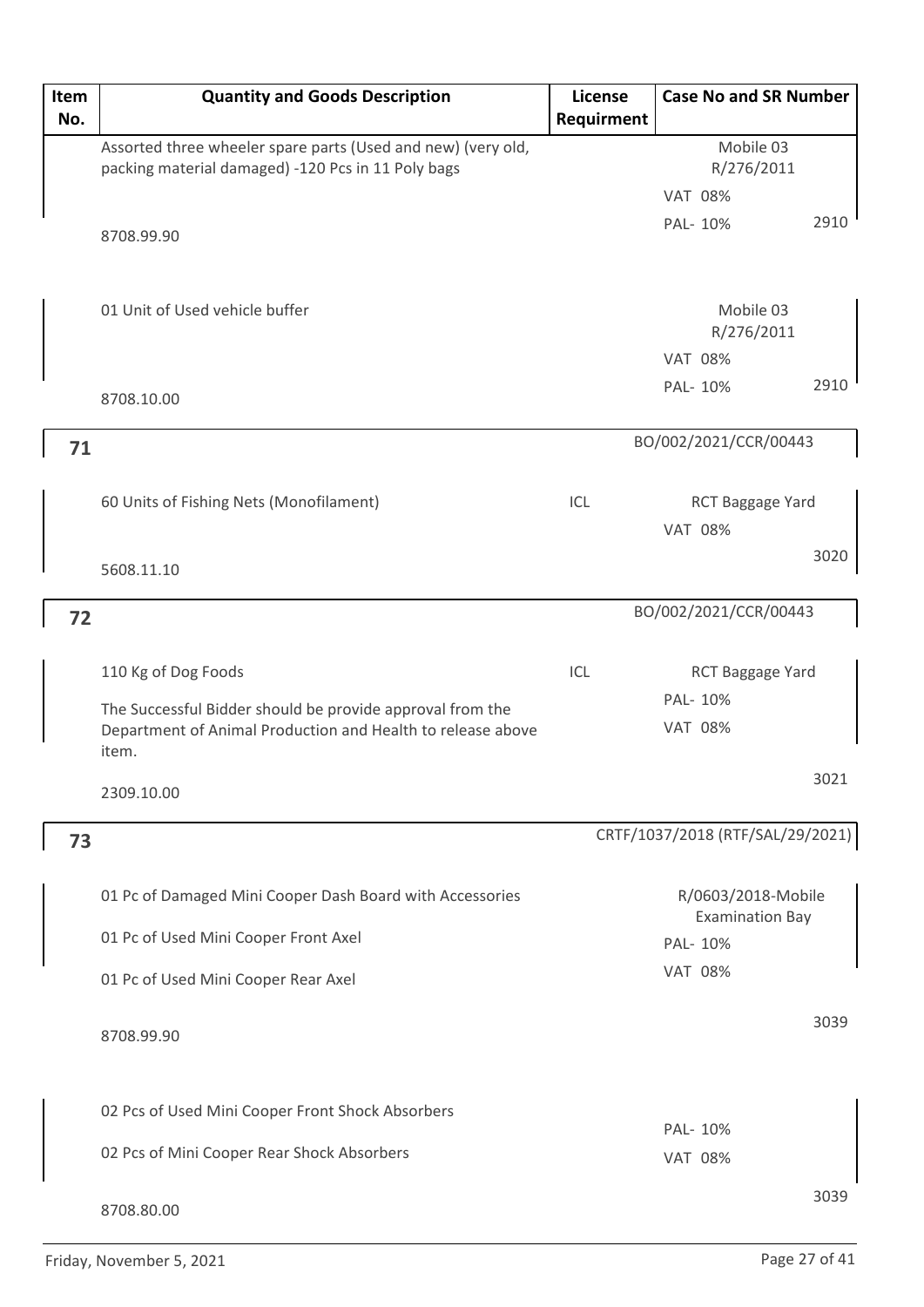| Item<br>No. | <b>Quantity and Goods Description</b>                                                                                                                                                                                                 | License<br>Requirment | <b>Case No and SR Number</b>                  |      |
|-------------|---------------------------------------------------------------------------------------------------------------------------------------------------------------------------------------------------------------------------------------|-----------------------|-----------------------------------------------|------|
|             | 01 Unit of Used Mini Cooper Engine (Petrol) with Accessories<br>Engine No: (12A2DF76251313)                                                                                                                                           |                       | PAL 05%<br><b>VAT 08%</b>                     |      |
|             | 8407.34.90                                                                                                                                                                                                                            |                       |                                               | 3039 |
|             | 02 Pcs of Mini Cooper Front Signal Light                                                                                                                                                                                              |                       | PAL- 10%                                      |      |
|             | 8512.20.00                                                                                                                                                                                                                            |                       | <b>VAT 08%</b>                                | 3039 |
|             | *Successful bidder must remove only listed parts in the tender<br>notice at his own cost.<br>* He must hire required labour and tools for this process and<br>shall bear the responsibility of safe removal of sold spare parts.      |                       |                                               |      |
|             | *If such process requires electricity, RCT will provide the same<br>for a fee.<br>* This process must be carried out within the RCT premises<br>under Customs Supervision.<br>*Remaining Structural parts of the cut portions must be |                       |                                               |      |
|             | handed over to OIC (SR).                                                                                                                                                                                                              |                       |                                               | 3039 |
| 74          |                                                                                                                                                                                                                                       |                       | CRTF/0881/2018 (RTF/SAL/30/20                 |      |
|             | 01 Unit of Used Mini Cooper Engine (Petrol) with Accessories                                                                                                                                                                          |                       | R/0471/2018- Mobile<br><b>Examination Bay</b> |      |
|             | Engine No: 12A2EK71348506                                                                                                                                                                                                             |                       | PAL 05%<br><b>VAT 08%</b>                     |      |
|             | 8407.34.90                                                                                                                                                                                                                            |                       |                                               | 3040 |

| 74                                                           | CRTF/0881/2018 (RTF/SAL/30/2021)              |  |  |
|--------------------------------------------------------------|-----------------------------------------------|--|--|
| 01 Unit of Used Mini Cooper Engine (Petrol) with Accessories | R/0471/2018- Mobile<br><b>Examination Bay</b> |  |  |
| Engine No: 12A2EK71348506                                    | PAL 05%                                       |  |  |
| 8407.34.90                                                   | <b>VAT 08%</b><br>3040                        |  |  |
| 01 Pc of Damaged Mini Cooper Dash Board with Accessories     | PAL-10%                                       |  |  |
| 01 Pc of Used Mini Cooper Front Axle                         | <b>VAT 08%</b>                                |  |  |
| 01 Pc of Used Mini Cooper Front Grill                        |                                               |  |  |
| 01 Pc of Used Mini Cooper Rear Axel                          |                                               |  |  |
| 8708.99.90                                                   | 3040                                          |  |  |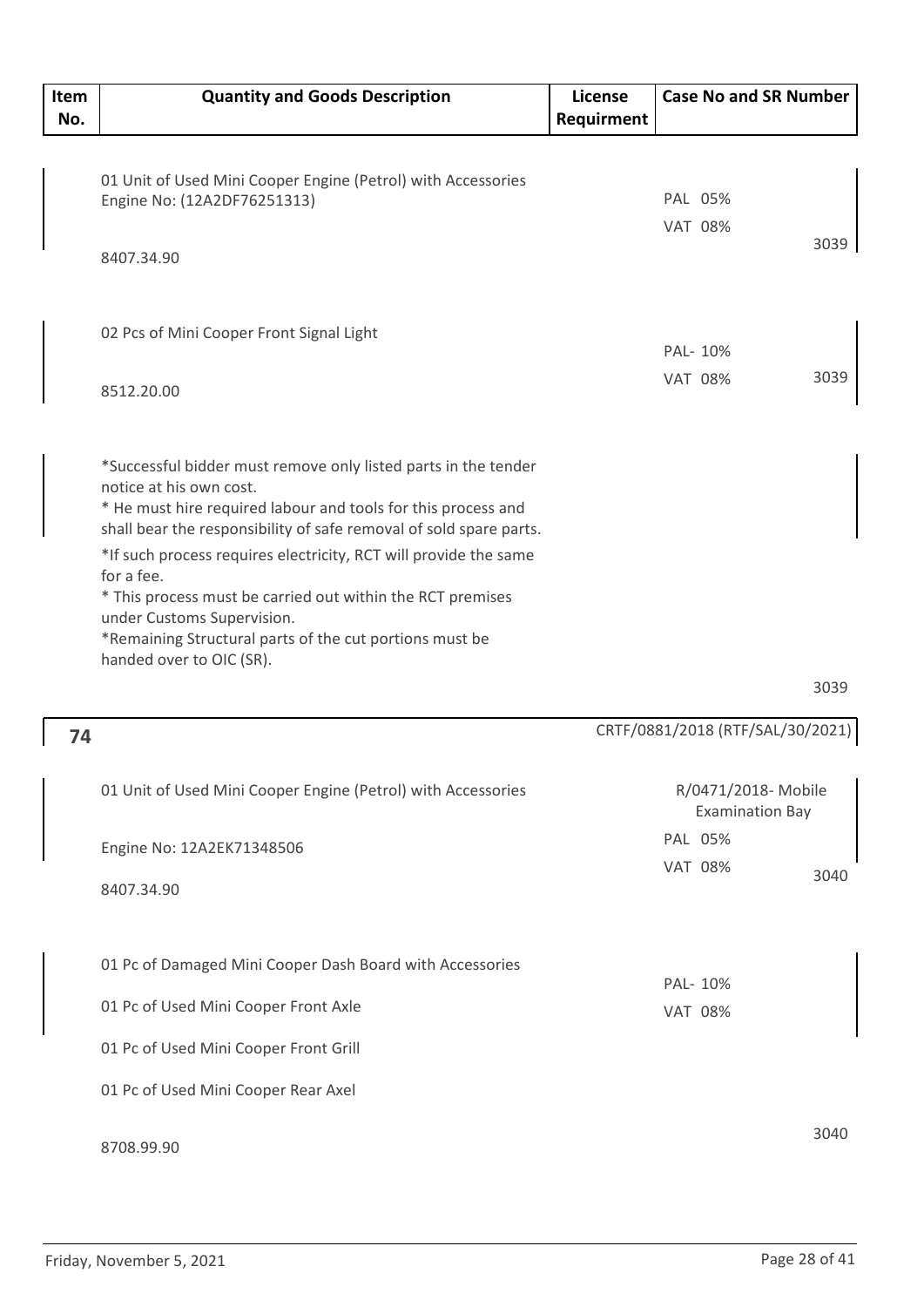| Item | <b>Quantity and Goods Description</b>                                                                                                                                                                                                                                                                                                                                                                                                                                                                 | License    | <b>Case No and SR Number</b>                 |      |
|------|-------------------------------------------------------------------------------------------------------------------------------------------------------------------------------------------------------------------------------------------------------------------------------------------------------------------------------------------------------------------------------------------------------------------------------------------------------------------------------------------------------|------------|----------------------------------------------|------|
| No.  |                                                                                                                                                                                                                                                                                                                                                                                                                                                                                                       | Requirment |                                              |      |
|      | 02 Pcs of Used Mini Cooper Front Shock Absorbers                                                                                                                                                                                                                                                                                                                                                                                                                                                      |            | PAL- 10%                                     |      |
|      | 02 Pcs of Used Mini Cooper Rear Shock Absorbers                                                                                                                                                                                                                                                                                                                                                                                                                                                       |            | <b>VAT 08%</b>                               |      |
|      | 8708.80.00                                                                                                                                                                                                                                                                                                                                                                                                                                                                                            |            |                                              | 3040 |
|      | 01 unit of Used Mini Cooper Front Head Light Set                                                                                                                                                                                                                                                                                                                                                                                                                                                      |            |                                              |      |
|      | 02 Pcs of Front Signal Lights                                                                                                                                                                                                                                                                                                                                                                                                                                                                         |            | PAL- 10%<br><b>VAT 08%</b>                   |      |
|      | 8512.20.00                                                                                                                                                                                                                                                                                                                                                                                                                                                                                            |            |                                              | 3040 |
|      | 01 Pc of Used Mini Cooper Dicky Lid                                                                                                                                                                                                                                                                                                                                                                                                                                                                   |            | PAL- 10%                                     |      |
|      | 8708.29.90                                                                                                                                                                                                                                                                                                                                                                                                                                                                                            |            | <b>VAT 08%</b>                               | 3040 |
|      | *Successful bidder must remove only listed parts in the tender<br>notice at his own cost.<br>* He must hire required labour and tools for this process and<br>shall bear the responsibility of safe removal of sold spare parts.<br>*If such process requires electricity, RCT will provide the same<br>for a fee.<br>* This process must be carried out within the RCT premises<br>under Customs Supervision.<br>*Remaining Structural parts of the cut portions must be<br>handed over to OIC (SR). |            |                                              |      |
|      |                                                                                                                                                                                                                                                                                                                                                                                                                                                                                                       |            |                                              | 3040 |
| 75   |                                                                                                                                                                                                                                                                                                                                                                                                                                                                                                       |            | CRTF/0259/2020 (RTF/SAL/31/2021)             |      |
|      | 01 Pc of Damaged Caravan Dash Board with Accessories                                                                                                                                                                                                                                                                                                                                                                                                                                                  |            | R/111/2020- Mobile<br><b>Examination Bay</b> |      |
|      | 01 Pc of Used Caravan Front Grill                                                                                                                                                                                                                                                                                                                                                                                                                                                                     |            | PAL- 10%                                     |      |
|      | 8708.99.90                                                                                                                                                                                                                                                                                                                                                                                                                                                                                            |            | <b>VAT 08%</b>                               | 3041 |
|      | 01 Pc of Used Caravan Front Buffer                                                                                                                                                                                                                                                                                                                                                                                                                                                                    |            | PAL- 10%                                     |      |
|      | 8708.10.00                                                                                                                                                                                                                                                                                                                                                                                                                                                                                            |            | <b>VAT 08%</b>                               | 3041 |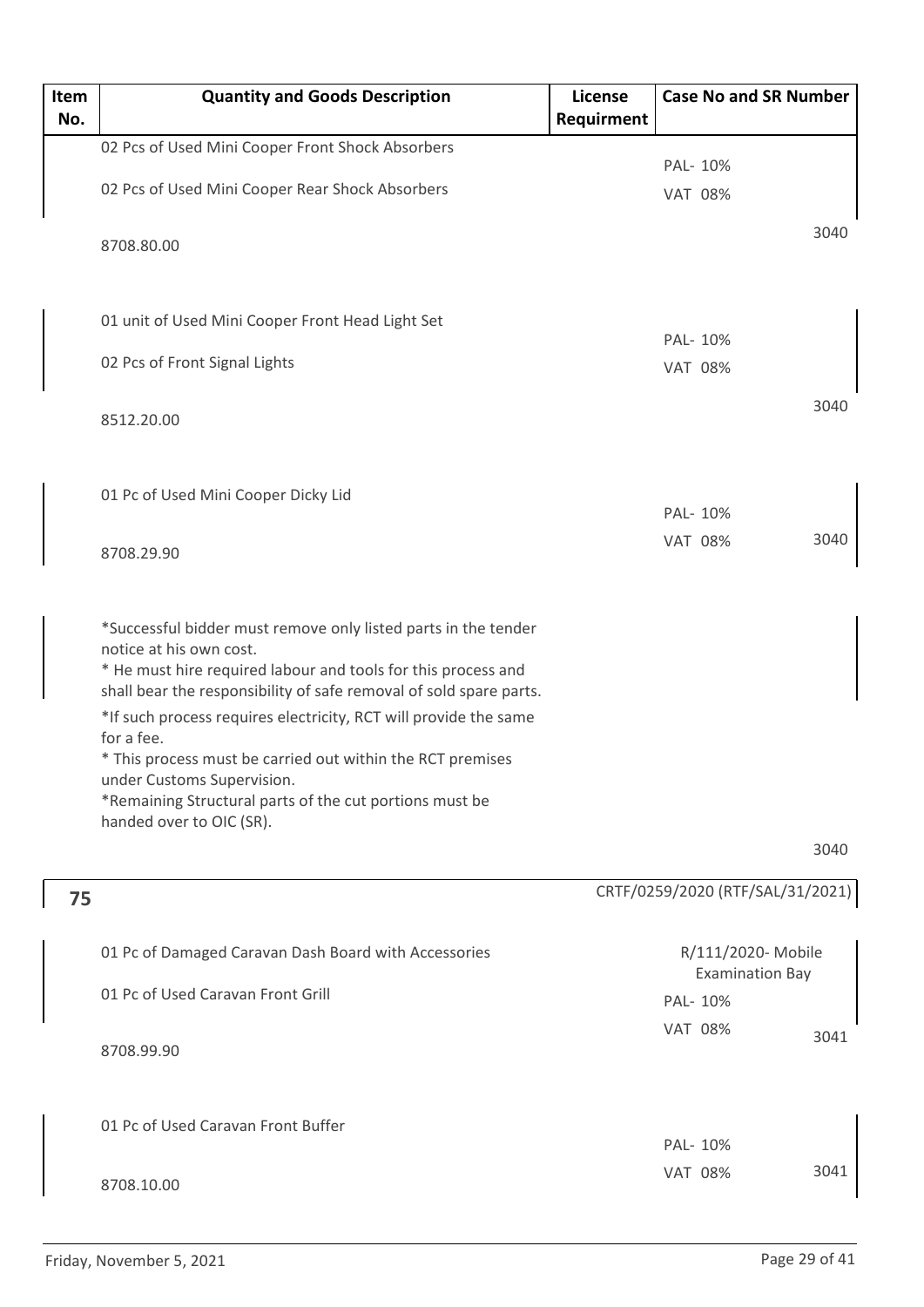| Item<br>No. | <b>Quantity and Goods Description</b>                                                                                                                          | <b>License</b><br>Requirment | <b>Case No and SR Number</b>     |      |
|-------------|----------------------------------------------------------------------------------------------------------------------------------------------------------------|------------------------------|----------------------------------|------|
|             | 01 Unit of Used Caravan Front Headlight Set                                                                                                                    |                              |                                  |      |
|             |                                                                                                                                                                |                              | PAL- 10%                         |      |
|             | 8512.20.00                                                                                                                                                     |                              | <b>VAT 08%</b>                   | 3041 |
|             |                                                                                                                                                                |                              |                                  |      |
|             | *Successful bidder must remove only listed parts in the tender                                                                                                 |                              |                                  |      |
|             | notice at his own cost.<br>* He must hire required labour and tools for this process and<br>shall bear the responsibility of safe removal of sold spare parts. |                              |                                  |      |
|             | *If such process requires electricity, RCT will provide the same<br>for a fee.                                                                                 |                              |                                  |      |
|             | * This process must be carried out within the RCT premises<br>under Customs Supervision.                                                                       |                              |                                  |      |
|             | *Remaining Structural parts of the cut portions must be<br>handed over to OIC (SR).                                                                            |                              |                                  |      |
|             |                                                                                                                                                                |                              |                                  | 3041 |
| 76          |                                                                                                                                                                |                              | CRTF/1506/2018 (RTF/SAL/32/2021) |      |
|             | 14 Pcs of Used Buddy Lorry Doors                                                                                                                               |                              | R/761/2017- Mobile               |      |
|             |                                                                                                                                                                |                              | <b>Examination Bay</b>           |      |
|             | 08 Pcs of Damaged Dash Boards with Accessories                                                                                                                 |                              | PAL- 10%                         |      |
|             | 01 Pc of Used Buddy Lorry Front Axel                                                                                                                           |                              | <b>VAT 08%</b>                   |      |
|             | 8708.99.90                                                                                                                                                     |                              |                                  | 3042 |
|             |                                                                                                                                                                |                              |                                  |      |
|             | 01 Pc of Used Buddy Lorry Windscreen                                                                                                                           |                              | PAL- 10%                         |      |
|             |                                                                                                                                                                |                              | <b>VAT 08%</b>                   | 3042 |
|             | 7007.11.00                                                                                                                                                     |                              |                                  |      |
|             | 02 Pcs of Used Buddy Lorry Side Mirror Sets                                                                                                                    |                              |                                  |      |
|             |                                                                                                                                                                |                              | PAL- 10%                         |      |
|             | 7009.10.00                                                                                                                                                     |                              | <b>VAT 08%</b>                   | 3042 |
|             |                                                                                                                                                                |                              |                                  |      |
|             | 01 Pc of Used Buddy Lorry Radiator                                                                                                                             |                              | PAL- 10%                         |      |
|             |                                                                                                                                                                |                              | <b>VAT 08%</b>                   | 3042 |
|             | 8708.91.10                                                                                                                                                     |                              |                                  |      |

 $\mathbf I$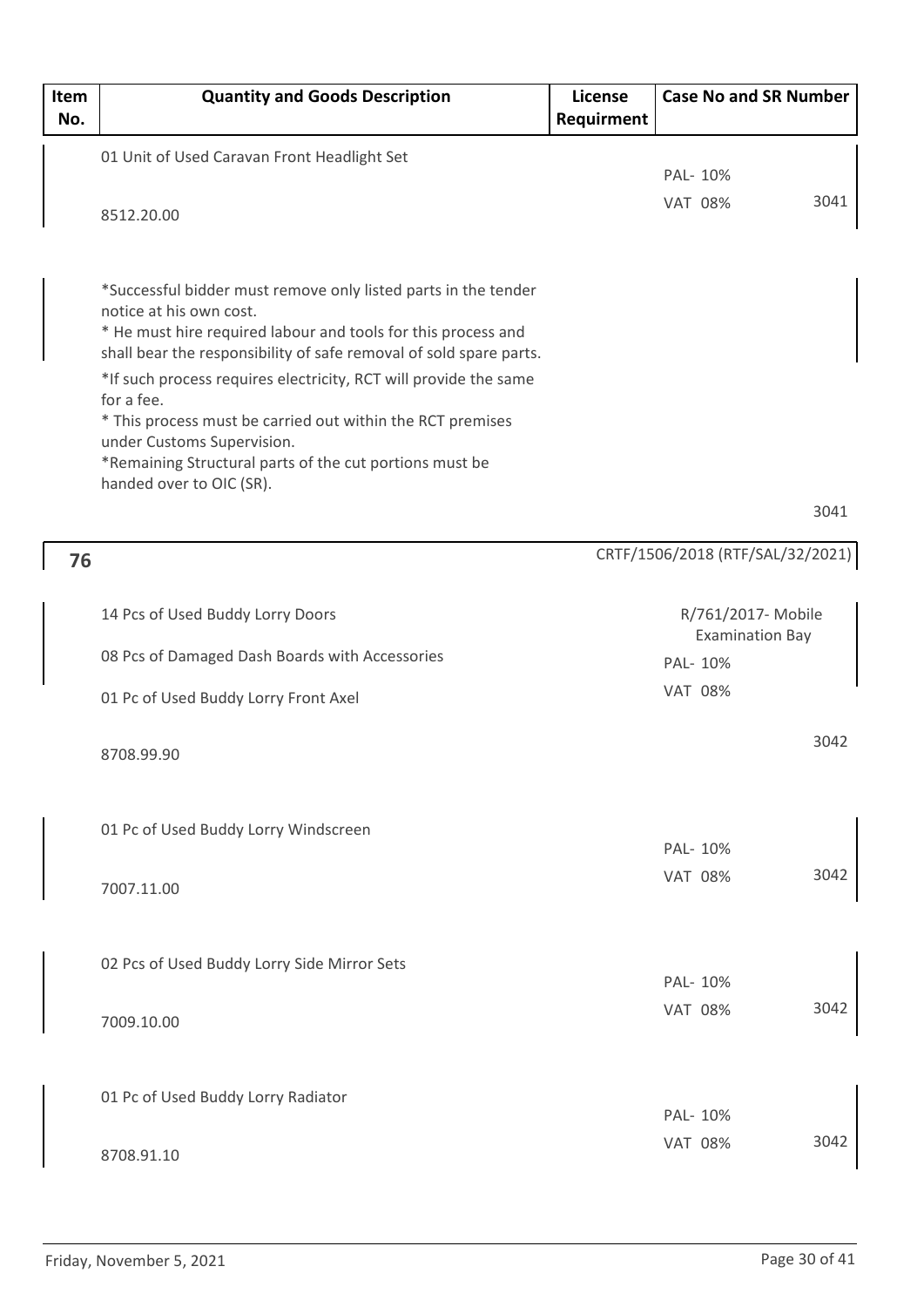| Item | <b>Quantity and Goods Description</b>                                                                                                                                                                                                                             | License    | <b>Case No and SR Number</b>         |      |
|------|-------------------------------------------------------------------------------------------------------------------------------------------------------------------------------------------------------------------------------------------------------------------|------------|--------------------------------------|------|
| No.  |                                                                                                                                                                                                                                                                   | Requirment |                                      |      |
|      | *Successful bidder must remove only listed parts in the tender<br>notice at his own cost.<br>* He must hire required labour and tools for this process and<br>shall bear the responsibility of safe removal of sold spare parts.                                  |            |                                      |      |
|      | *If such process requires electricity, RCT will provide the same<br>for a fee.<br>* This process must be carried out within the RCT premises<br>under Customs Supervision.<br>*Remaining Structural parts of the cut portions must be<br>handed over to OIC (SR). |            |                                      |      |
|      |                                                                                                                                                                                                                                                                   |            |                                      | 3042 |
| 77   |                                                                                                                                                                                                                                                                   |            | R/438/2021/CRTF<br>(RTF/SAL/33/2021) |      |
|      | 604 Pcs of Kids/Girls Frocks                                                                                                                                                                                                                                      |            | R/438/2021- Mobile 02                |      |
|      | 63 Pcs of Kids/Girls Salwars                                                                                                                                                                                                                                      |            | <b>VAT 08%</b>                       |      |
|      | 240 Pcs of Kids/Girls Skirts & Blouses                                                                                                                                                                                                                            |            |                                      |      |
|      | 15 Pcs of Kids/Girls Top & Skirts                                                                                                                                                                                                                                 |            |                                      |      |
|      | 153 Pcs of Ladies leggins & T-Shirts                                                                                                                                                                                                                              |            |                                      |      |
|      | 30 Pcs of Ladies Lehengas                                                                                                                                                                                                                                         |            |                                      |      |
|      | 84 Pcs of Ladies Salwar Kits                                                                                                                                                                                                                                      |            |                                      |      |
|      | 6204.49.90                                                                                                                                                                                                                                                        |            |                                      | 3043 |
|      | 36 Pcs of Kids/ Boys Bottoms                                                                                                                                                                                                                                      |            | <b>VAT 08%</b>                       |      |
|      | 6211.39.90                                                                                                                                                                                                                                                        |            |                                      | 3043 |
|      | 50 Pcs of Kids/ Boys Shorts                                                                                                                                                                                                                                       |            | <b>VAT 08%</b>                       |      |
|      | 465 Pcs of Kids/Boys Trousers                                                                                                                                                                                                                                     |            |                                      |      |

6203.49.90

3043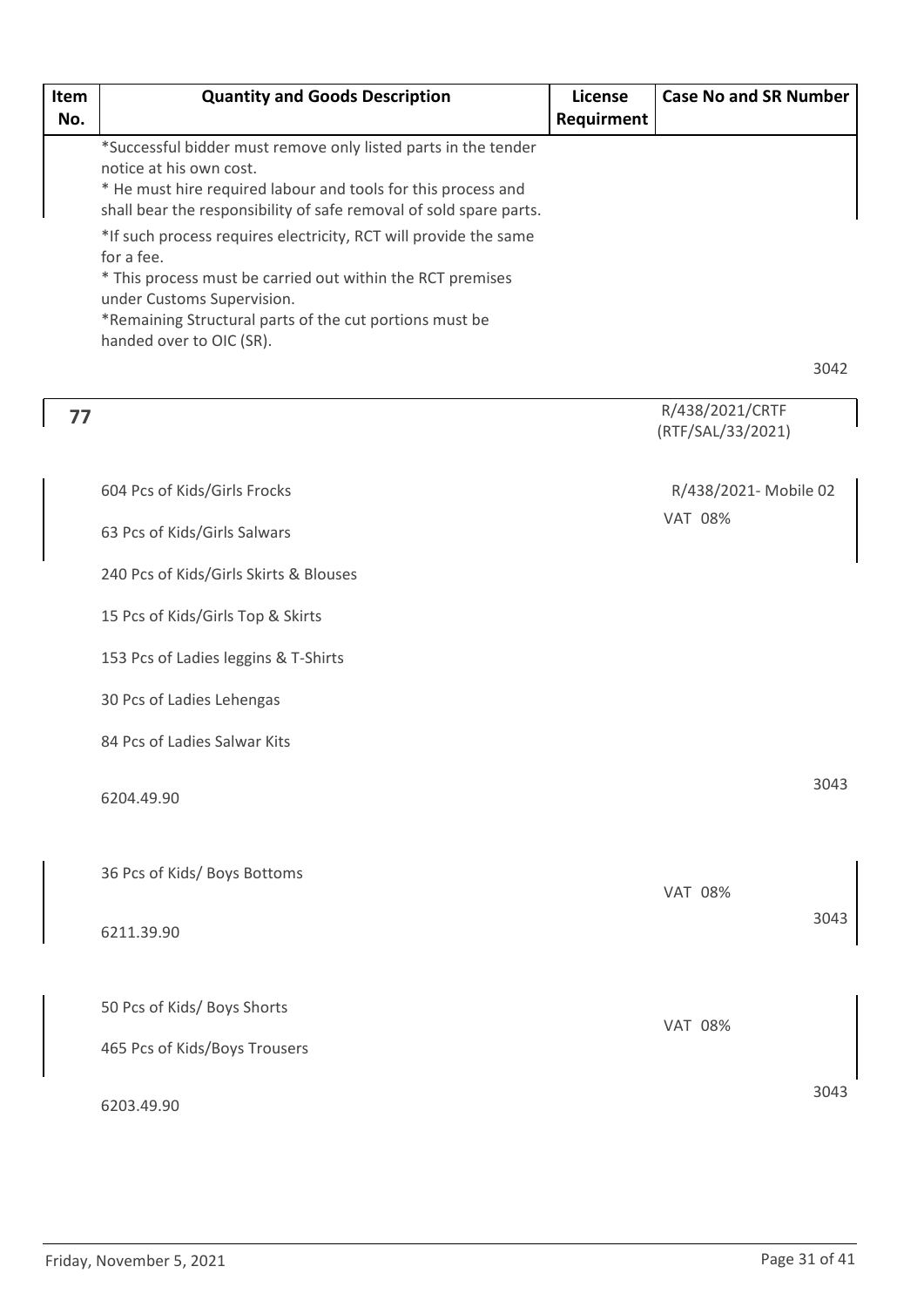| Item | <b>Quantity and Goods Description</b> | License    | <b>Case No and SR Number</b> |      |
|------|---------------------------------------|------------|------------------------------|------|
| No.  |                                       | Requirment |                              |      |
|      | 849 Pcs of Kids/Boys T-Shirts         |            | <b>VAT 08%</b>               |      |
|      | 6209.90.00                            |            |                              | 3043 |
|      | 300 Pcs of Kids/ Girls T-Shirts       |            | <b>VAT 08%</b>               |      |
|      | 441 Pcs of Kids/ Girls Casual Tops    |            |                              |      |
|      | 135 Pcs of Ladies Casual Tops         |            |                              |      |
|      | 201 Pcs of Ladies Casual Tops         |            |                              |      |
|      | 228 Pcs of Ladies Blouses             |            |                              |      |
|      | 6206.90.90                            |            |                              | 3043 |
|      | 63 Pcs of Kids/Girls Leggins          |            | <b>VAT 08%</b>               |      |
|      | 6104.69.00                            |            |                              | 3043 |
|      | 105 Pcs of Ladies Casual Trousers     |            | <b>VAT 08%</b>               |      |
|      | 6204.69.90                            |            |                              | 3043 |
|      | 534 Pcs of Ladies Night Dresses       |            | <b>VAT 08%</b>               |      |
|      | 6208.29.90                            |            |                              | 3043 |
|      | 1464 Pcs of Mens Casual T-Shirts      |            | <b>VAT 08%</b>               |      |
|      | 6205.90.90                            |            |                              | 3043 |
|      |                                       |            |                              |      |
|      | 345 Pcs of Mens T-Shirts              |            | <b>VAT 08%</b>               | 3043 |
|      | 6109.90.00                            |            |                              |      |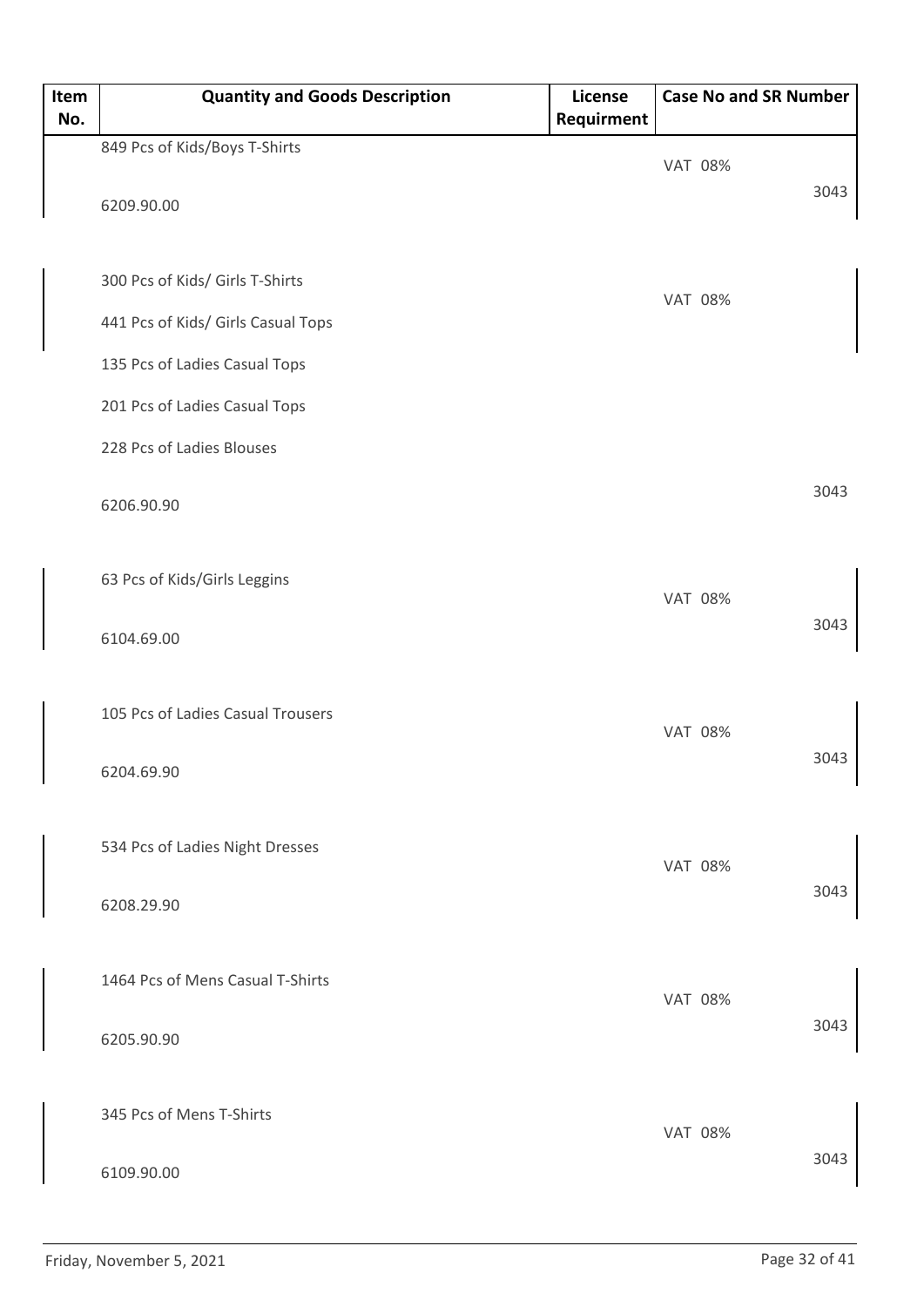| Item | <b>Quantity and Goods Description</b> | License    | <b>Case No and SR Number</b> |
|------|---------------------------------------|------------|------------------------------|
| No.  |                                       | Requirment |                              |
|      | 348 Pcs of Womens Tops                |            | <b>VAT 08%</b>               |
|      |                                       |            | 3043                         |
|      | 6106.90.00                            |            |                              |
| 78   |                                       |            | R/439/2021/CRTF              |
|      |                                       |            | (RTF/SAL/34/2021)            |
|      | 45 Pcs of Baby Casual Suits           |            | R/439/2021- Mobile 02        |
|      |                                       |            | <b>VAT 08%</b>               |
|      | 30 Pcs of Baby Frocks                 |            |                              |
|      | 36 Pcs of Baby Shirts & Shorts        |            |                              |
|      | 372 Pcs of Baby T-Shirts              |            |                              |
|      |                                       |            |                              |
|      | 6209.90.00                            |            | 3044                         |
|      |                                       |            |                              |
|      | 24 Pcs of Gents Trousers              |            |                              |
|      |                                       |            | <b>VAT 08%</b>               |
|      | 284 Pcs of Kids/ Boys Trousers        |            |                              |
|      |                                       |            | 3044                         |
|      | 6203.49.90                            |            |                              |
|      |                                       |            |                              |
|      | 93 Pcs of Kids/ Boys Bottoms          |            |                              |
|      |                                       |            | <b>VAT 08%</b><br>3044       |
|      | 6211.39.90                            |            |                              |
|      |                                       |            |                              |
|      | 1159 Pcs of Kids/ Boys Casual Shirts  |            |                              |
|      | 4560 Pcs of Mens Casual Shirts        |            | <b>VAT 08%</b>               |
|      |                                       |            |                              |
|      | 6205.90.90                            |            | 3044                         |
|      |                                       |            |                              |
|      |                                       |            |                              |
|      | 621 Pcs of Kids/ Boys T-Shirts        |            | <b>VAT 08%</b>               |
|      | 591 Pcs of Mens T-Shirts              |            |                              |
|      |                                       |            | 3044                         |
|      | 6109.90.00                            |            |                              |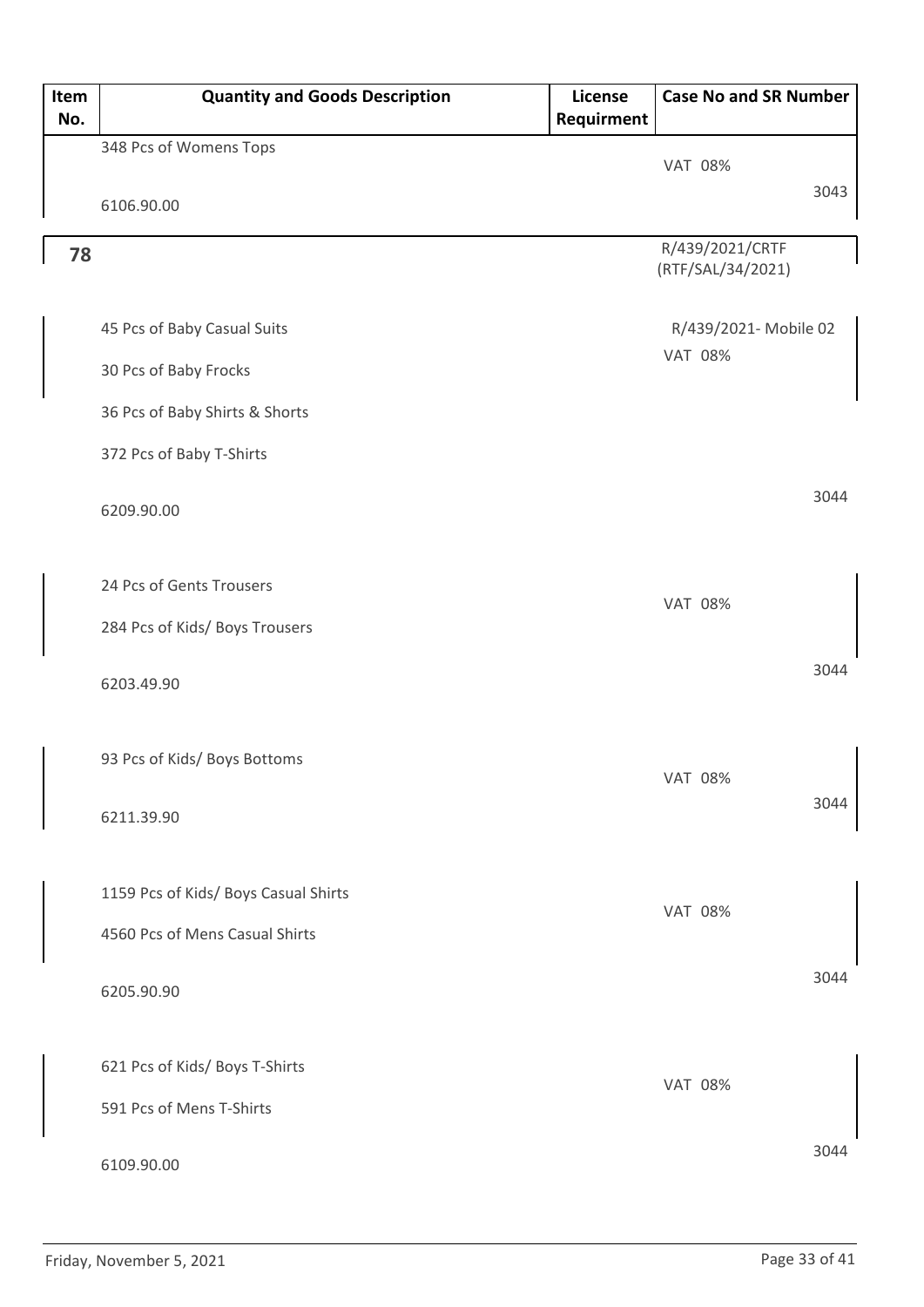| Item<br>No. | <b>Quantity and Goods Description</b>  | License<br>Requirment | <b>Case No and SR Number</b> |      |
|-------------|----------------------------------------|-----------------------|------------------------------|------|
|             | 12 Pcs of Kids/ Girls Casual Suits     |                       | <b>VAT 08%</b>               |      |
|             | 12 Pcs of Kids/ Girls Salwar           |                       |                              |      |
|             | 05 Pcs of Kids/ Girls Skirts & Blouses |                       |                              |      |
|             | 114 Pcs of Kids/ Girls Tops & Bottoms  |                       |                              |      |
|             | 21 Pcs of Ladies Frocks                |                       |                              |      |
|             | 6204.49.90                             |                       |                              | 3044 |
|             | 36 Pcs of Kids/ Girls Jeans            |                       |                              |      |
|             | 25 Pcs of Kids/ Girls Leggings         |                       | <b>VAT 08%</b>               |      |
|             | 54 Pcs of Ladies Leggings              |                       |                              |      |
|             | 6104.69.00                             |                       |                              | 3044 |
|             | 15 Pcs of Ladies night Dresses         |                       | <b>VAT 08%</b>               |      |
|             | 6208.29.90                             |                       |                              | 3044 |
|             | 100 Pcs of Ladies Shawls               |                       | <b>VAT 08%</b>               |      |
|             | 6214.90.90                             |                       |                              | 3044 |
|             | 10 Pcs of Ladies Skirts                |                       | <b>VAT 08%</b>               |      |
|             | 6204.59.90                             |                       |                              | 3044 |
|             | 50 Pairs of Mens Shoes                 |                       | <b>VAT 08%</b>               |      |
|             | 6405.90.00                             |                       |                              | 3044 |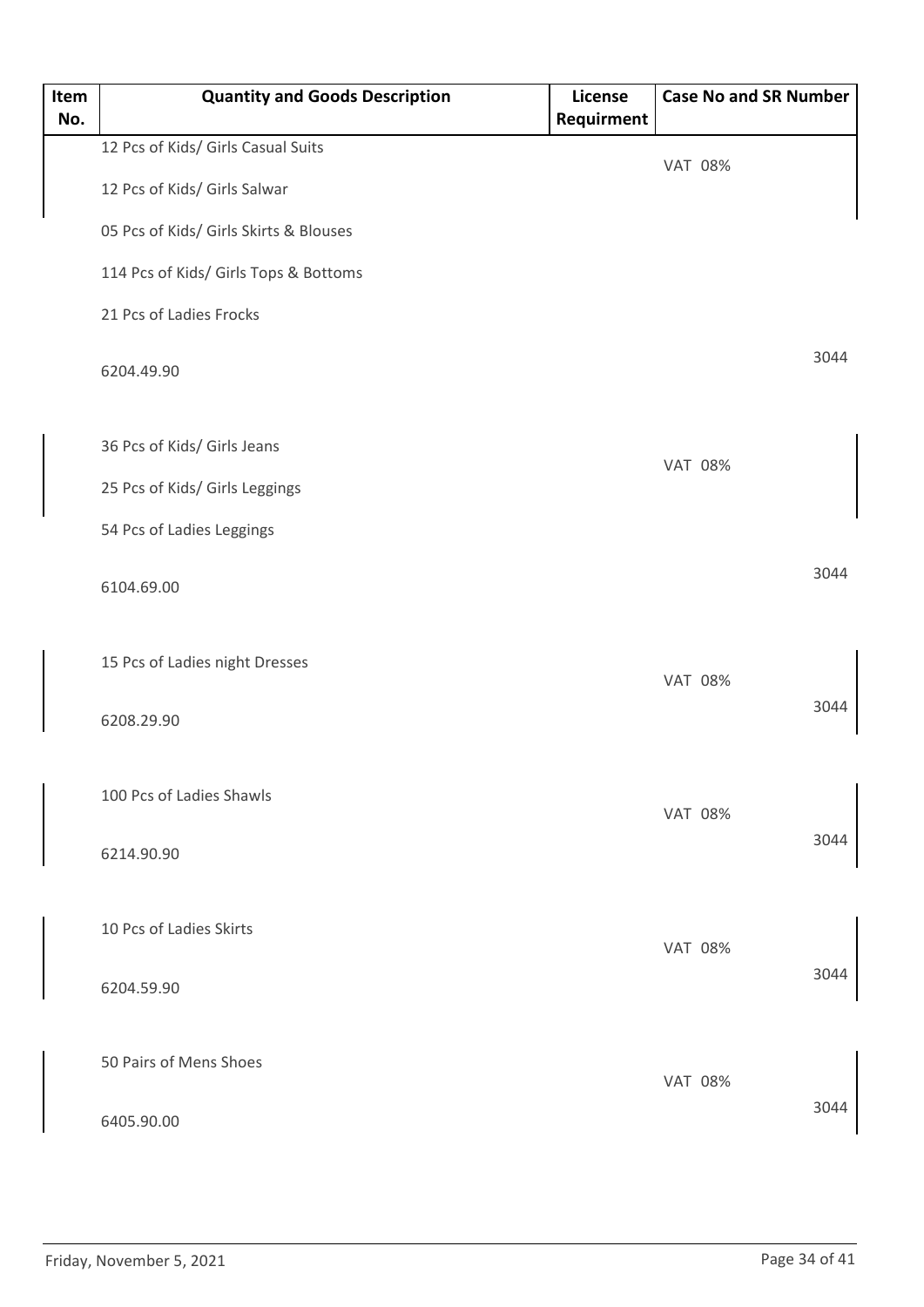| Item<br>No. | <b>Quantity and Goods Description</b>                                                                         | License<br>Requirment | <b>Case No and SR Number</b> |      |
|-------------|---------------------------------------------------------------------------------------------------------------|-----------------------|------------------------------|------|
|             | 48 Pcs of Mens Skinnies                                                                                       |                       |                              |      |
|             |                                                                                                               |                       | <b>VAT 08%</b>               |      |
|             | 6207.99.90                                                                                                    |                       |                              | 3044 |
|             |                                                                                                               |                       |                              |      |
|             | SALT Yard at No. 411, Ferguson Road, Colombo                                                                  |                       |                              |      |
| 79          |                                                                                                               |                       | CIU/INV/047/2011/CCR/2321    |      |
|             |                                                                                                               |                       |                              |      |
|             | Waste and Scrap of Cast Iron                                                                                  |                       | <b>Container No:</b>         |      |
|             | Quantity: 25.16MT                                                                                             |                       | PRSU2099988 (1*20)           |      |
|             |                                                                                                               |                       | PAL-10%                      |      |
|             | 7204.10.00                                                                                                    |                       | <b>VAT 08%</b>               | 2479 |
|             |                                                                                                               |                       |                              |      |
| 80          |                                                                                                               |                       | PREV/2019/00247/CCR/2274     |      |
|             |                                                                                                               |                       |                              |      |
|             | 09 Pcs of Jeep (Intercooler/ Pajero/Bighorn) Door Panel Cut<br>02 Pcs of Bighorn Jeep Rear Panel (Right Side) |                       | SR/SALT/G/9/2019             |      |
|             | 03 Pcs of Bighorn Jeep rear Panel (Left Side)                                                                 |                       | PAL-10%                      |      |
|             | 01 Pc of Mitsubishi Jeep Rear Panel (Right side)<br>01 Pc of Mitsubishi Jeep Rear Panel (Left side)           |                       | <b>VAT 08%</b>               |      |
|             | 01 Pc of Fender (Bighorn Mitsubishi Jeep)                                                                     |                       |                              |      |
|             | 04 Pcs of Truck Tailor Rear Door                                                                              |                       |                              |      |
|             | 05 Pcs of Jeep Bonnet (Mitsubishi /Bighorn)<br>05 Pcs of Jeep Back Door                                       |                       |                              |      |
|             | 20 Pcs of Vehicle Side Doors                                                                                  |                       |                              |      |
|             | * Inspection of the Goods has been arranged at 10.00 am to                                                    |                       |                              | 3022 |
|             | 3.00 p.m on 8th and 9th Novemeber by the Preventive                                                           |                       |                              |      |
|             | Investigation Branch.                                                                                         |                       |                              |      |
|             | 8708.29.90                                                                                                    |                       |                              |      |
|             |                                                                                                               |                       |                              |      |
|             | 01 Pc of Isuzu Crew Cab (ELF-150) truck bed                                                                   |                       |                              |      |
|             | 01 Pc of Mitsubishi Delica truck bed<br>04 Pcs of Mud leafs (Plastic)                                         |                       | PAL-10%                      |      |
|             | 07 Pcs of Deisel Tanks                                                                                        |                       | <b>VAT 08%</b>               |      |
|             | 16 Pcs of jeep Side Steps                                                                                     |                       |                              |      |
|             | 100 Pcs of Vehicle Upholstery (Plactic)                                                                       |                       |                              |      |
|             | 16 Pcs of Tortion Bars                                                                                        |                       |                              |      |
|             | 8708.99.90                                                                                                    |                       |                              | 3022 |
|             |                                                                                                               |                       |                              |      |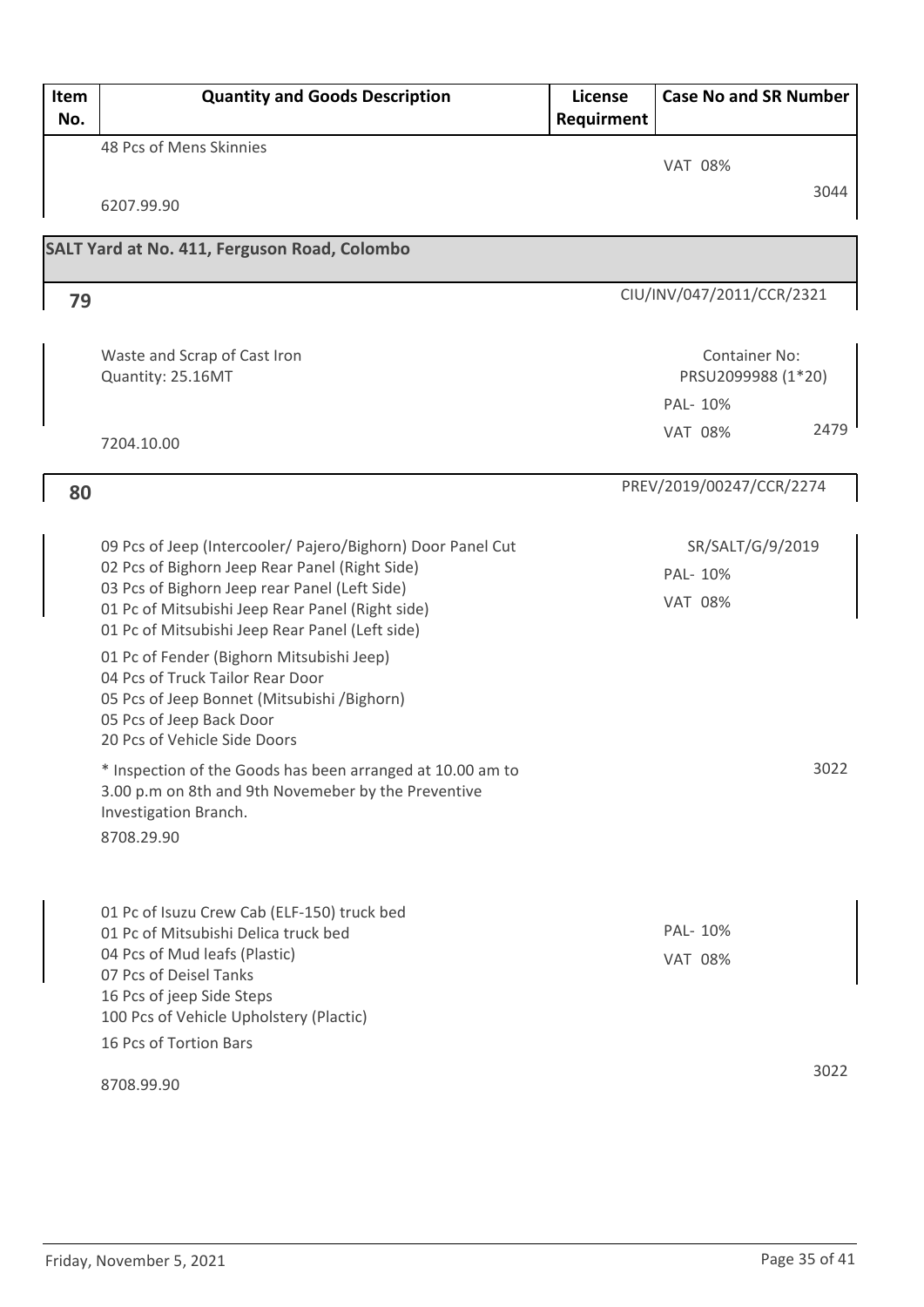| Item | <b>Quantity and Goods Description</b>                       | License    | <b>Case No and SR Number</b> |      |
|------|-------------------------------------------------------------|------------|------------------------------|------|
| No.  |                                                             | Requirment |                              |      |
|      | 02 Pcs of Bighorn Rear Bumpers                              |            |                              |      |
|      | 02 Pcs of Bighorn Front Bumpers                             |            | PAL- 10%                     |      |
|      | 01 Pc of Mitsuibishi Pajero Bumper                          |            | <b>VAT 08%</b>               |      |
|      | 01 Pc of Mitsuibishi Pajero Front Bumper                    |            |                              |      |
|      | 02 Pcs of Mitubishi Intercooler Rear Bumpers                |            |                              |      |
|      | 01 Pc of Pajero Rear Bumper                                 |            |                              |      |
|      | 8708.10.00                                                  |            |                              | 3022 |
|      | 01 Pc of Mitsubishi Petrol Engine with Gear Box (Design for |            |                              |      |
|      | Delica Truck)                                               |            | PAL 05%                      |      |
|      |                                                             |            | <b>VAT 08%</b>               |      |
|      | 8407.34.90                                                  |            |                              | 3022 |
|      | 09 Pcs of Rear Differentials                                |            |                              |      |
|      | 02 Pcs of Front Differentials                               |            | PAL- 10%                     |      |
|      | 04 Pcs of Propeller Shafts                                  |            | <b>VAT 08%</b>               |      |
|      | 8708.50.00                                                  |            |                              | 3022 |
|      | 04 Pcs of Silencers                                         |            | PAL- 10%                     |      |
|      |                                                             |            |                              |      |
|      | 8708.92.00                                                  |            | <b>VAT 08%</b>               | 3022 |
|      | 06 Pcs of Radiators                                         |            |                              |      |
|      |                                                             |            | PAL- 10%                     |      |
|      | 8708.91.10                                                  |            | <b>VAT 08%</b>               | 3022 |
|      | 05 Pcs of Suspension Leaf Springs                           |            |                              |      |
|      |                                                             |            | PAL- 10%                     |      |
|      | 7320.10.00                                                  |            | <b>VAT 08%</b>               | 3022 |
|      |                                                             |            |                              |      |
|      | 04 Pcs of Vehicle Front Suspension Sets                     |            |                              |      |
|      | 08 Pcs of Shock Absorbers                                   |            | PAL- 10%                     |      |
|      |                                                             |            | <b>VAT 08%</b>               |      |
|      | 8708.80.00                                                  |            |                              | 3022 |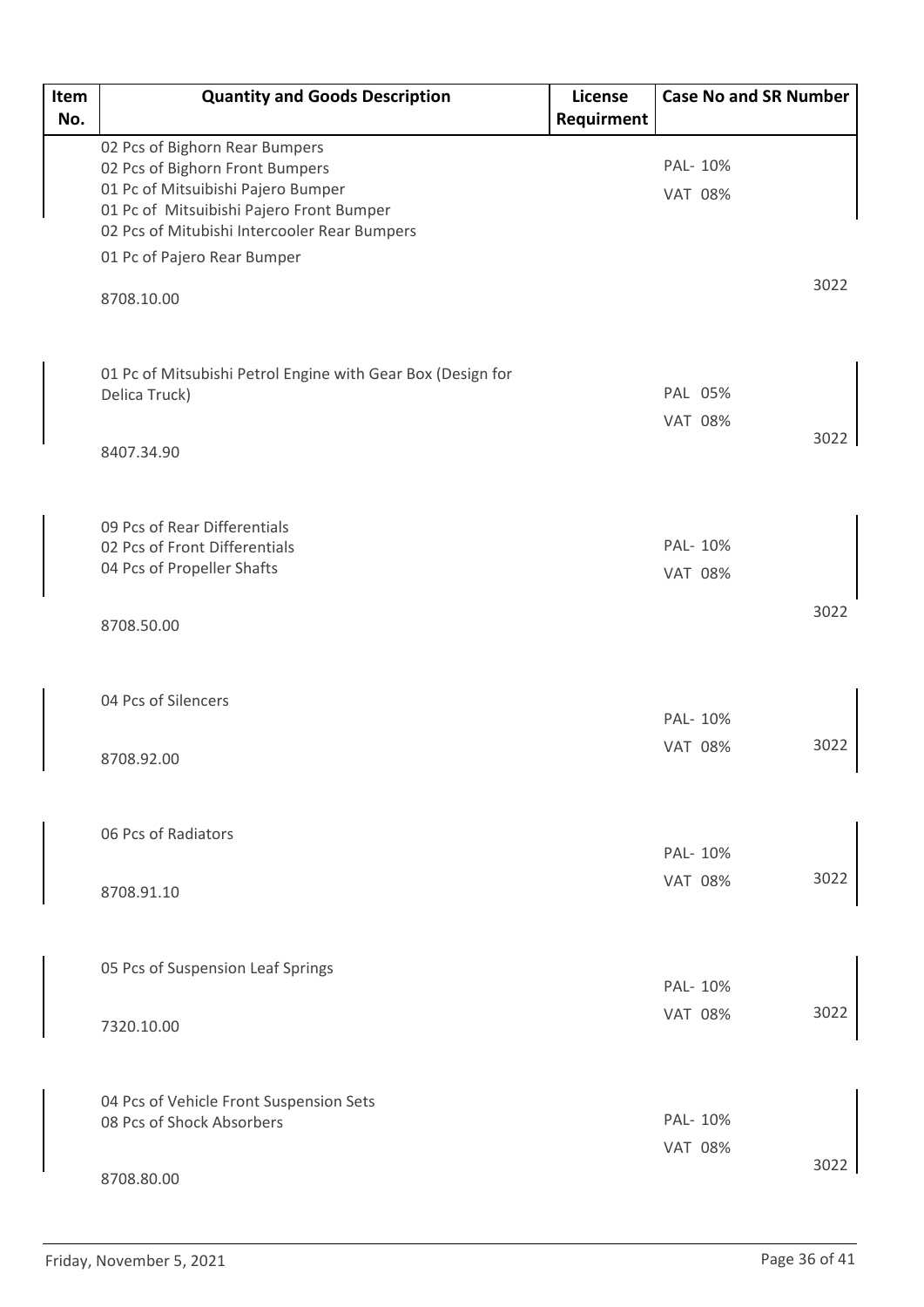| Item<br>No. | <b>Quantity and Goods Description</b>           | License<br>Requirment |                | <b>Case No and SR Number</b> |      |
|-------------|-------------------------------------------------|-----------------------|----------------|------------------------------|------|
|             | 04 Pcs of Vehicle Front Suspension Coil Springs |                       |                |                              |      |
|             |                                                 |                       | PAL- 10%       |                              |      |
|             | 7320.20.00                                      |                       | <b>VAT 08%</b> |                              | 3022 |
|             |                                                 |                       |                |                              |      |
|             | 02 Pcs of A/C Condensors/ Cooler Panels         |                       |                |                              |      |
|             | 05 Pcs of A/C Blowers                           |                       | PAL 05%        |                              |      |
|             |                                                 |                       | <b>VAT 08%</b> |                              | 3022 |
|             | 8415.90.90                                      |                       |                |                              |      |
|             | 01 Bag of Nut & bolt                            |                       |                |                              |      |
|             |                                                 |                       | PAL- 10%       |                              |      |
|             | 7318.15.00                                      |                       | <b>VAT 08%</b> |                              | 3022 |
|             |                                                 |                       |                |                              |      |
|             | 10 Pcs of Head Light Sets                       |                       | PAL 05%        |                              |      |
|             |                                                 |                       | <b>VAT 08%</b> |                              | 3022 |
|             | 8539.10.00                                      |                       |                |                              |      |
|             | 16 pcs of Tail Light Sets                       |                       |                |                              |      |
|             |                                                 |                       | PAL- 10%       |                              |      |
|             | 8512.20.00                                      |                       | <b>VAT 08%</b> |                              | 3022 |
|             | 04 Pcs of Side Mirrors                          |                       |                |                              |      |
|             |                                                 |                       | PAL- 10%       |                              |      |
|             | 7009.10.00                                      |                       | <b>VAT 08%</b> |                              | 3022 |
|             |                                                 |                       |                |                              |      |
|             | 02 Pcs of Steering Wheels                       |                       |                |                              |      |
|             |                                                 |                       | PAL- 10%       |                              |      |
|             | 8708.94.00                                      |                       | <b>VAT 08%</b> |                              | 3022 |
|             | 08 Pcs of Wind Screen Glasses                   |                       |                |                              |      |
|             |                                                 |                       | PAL- 10%       |                              |      |
|             | 7007.21.00                                      |                       | <b>VAT 08%</b> |                              | 3022 |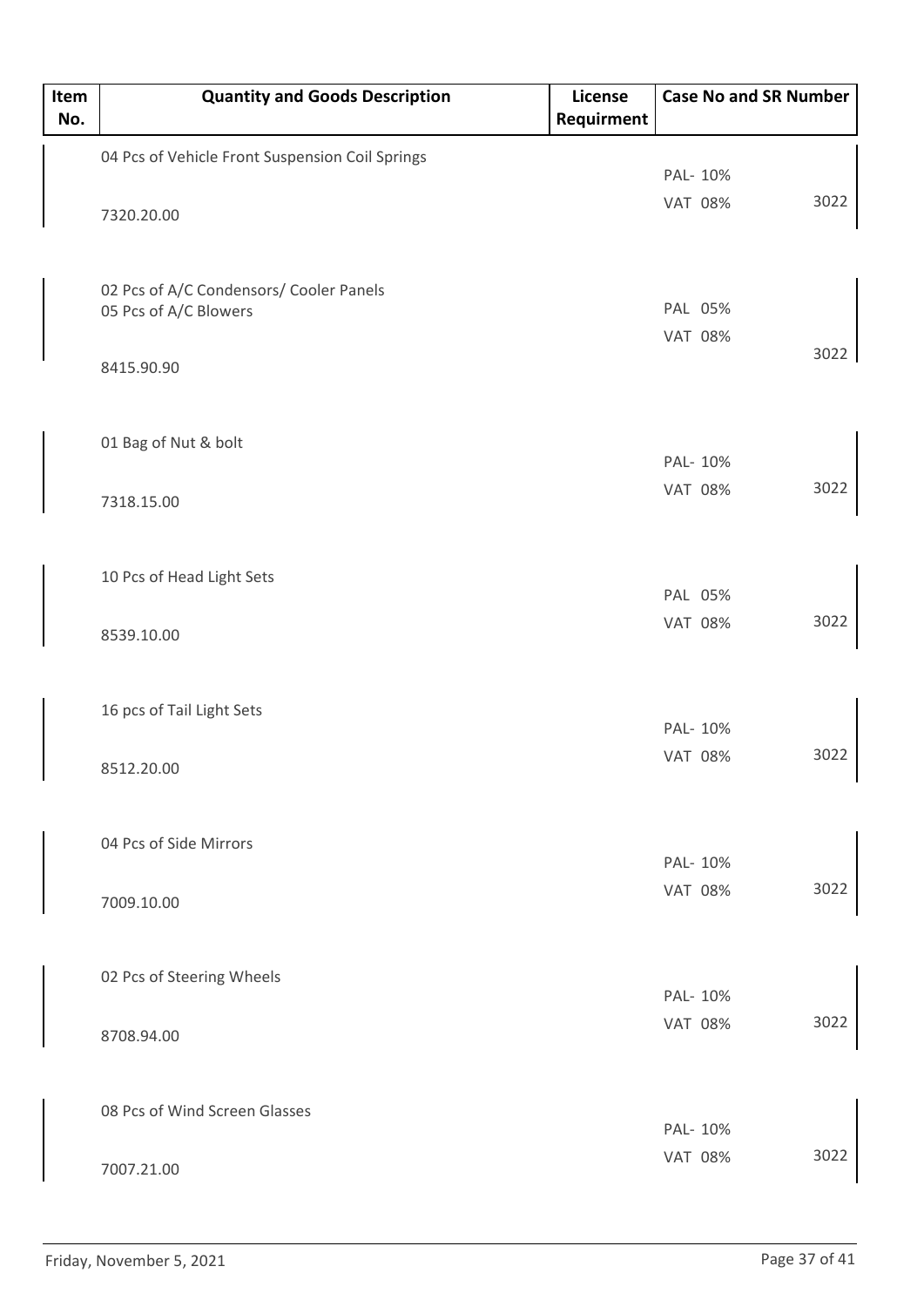| Item | <b>Quantity and Goods Description</b>                                                                             | License    | <b>Case No and SR Number</b> |      |
|------|-------------------------------------------------------------------------------------------------------------------|------------|------------------------------|------|
| No.  |                                                                                                                   | Requirment |                              |      |
|      | 01 Pc of Speaker                                                                                                  |            | PAL- 10%                     |      |
|      |                                                                                                                   |            | <b>VAT 08%</b>               | 3022 |
|      | 8518.21.00                                                                                                        |            |                              |      |
|      |                                                                                                                   |            |                              |      |
|      |                                                                                                                   |            |                              |      |
|      | * Inspection of the Goods has been arranged at 10.00 am to<br>3.00 p.m on 8th and 9th Novemeber by the Preventive |            |                              |      |
|      | Investigation Branch.                                                                                             |            |                              |      |
|      |                                                                                                                   |            |                              |      |
|      |                                                                                                                   |            |                              | 3022 |
|      | <b>SLFFA T2 Warehouse</b>                                                                                         |            |                              |      |
|      |                                                                                                                   |            |                              |      |
| 81   |                                                                                                                   |            | ACT/2020/00001/CCR/00419     |      |
|      |                                                                                                                   |            |                              |      |
|      | 3600 Pairs of Baby Shoes (China)                                                                                  |            | T2/SR/01/2020                |      |
|      |                                                                                                                   |            | <b>VAT 08%</b>               |      |
|      | 6404.19.00                                                                                                        |            |                              | 2569 |
|      |                                                                                                                   |            |                              |      |
|      | <b>SPO - Katunayake</b>                                                                                           |            |                              |      |
| 82   |                                                                                                                   |            | PREV/FPO/5237/2015/CCR/10428 |      |
|      |                                                                                                                   |            |                              |      |
|      | 145 Pcs of Inner Soles                                                                                            |            |                              |      |
|      |                                                                                                                   |            | <b>VAT 08%</b>               |      |
|      | 6406.90.99                                                                                                        |            | PAL- 10%                     | 2467 |
|      |                                                                                                                   |            |                              |      |
|      | <b>SR-I Preventive Sales</b>                                                                                      |            |                              |      |
| 83   |                                                                                                                   |            | PREV/2016/377/CCR/1834       |      |
|      |                                                                                                                   |            |                              |      |
|      | 02 Units of RMG Mahendra Brand Pressure Cookers                                                                   |            | SR/08/2016                   |      |
|      |                                                                                                                   |            | PAL- 10%                     |      |
|      |                                                                                                                   |            | <b>VAT 08%</b>               | 3004 |
|      | 7615.10.20                                                                                                        |            |                              |      |
|      |                                                                                                                   |            |                              |      |
|      | 01 Packet of Silver Dust                                                                                          |            | SR/08/2016                   |      |
|      |                                                                                                                   |            |                              |      |
|      |                                                                                                                   |            |                              | 3004 |
|      | 7106.10.00                                                                                                        |            |                              |      |
|      | <b>Sub Preventive Office Biyagama</b>                                                                             |            |                              |      |
|      |                                                                                                                   |            |                              |      |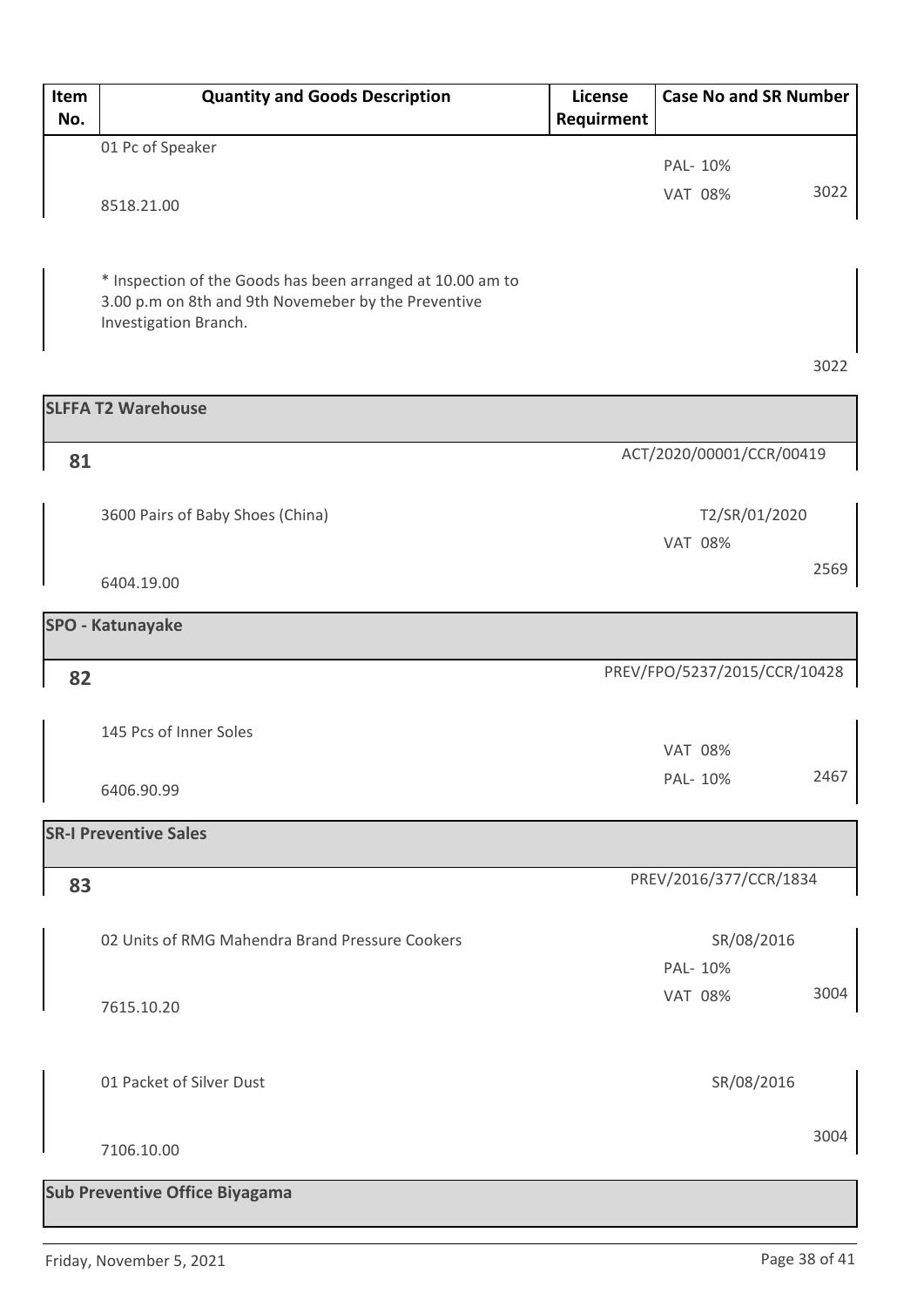| Item<br>No. | <b>Quantity and Goods Description</b>                             | License<br>Requirment | <b>Case No and SR Number</b>  |
|-------------|-------------------------------------------------------------------|-----------------------|-------------------------------|
| 84          |                                                                   |                       | BCD/2020/009/CCR/602          |
|             | 1810 Kg of Polished Granite Slabs<br>Country of Origin: Sri Lanka |                       | <b>VAT 08%</b><br>PAL- 10%    |
|             | 6802.23.00                                                        |                       | 2597                          |
|             | Transco - Wattala                                                 |                       |                               |
| 85          |                                                                   |                       | CINT/RMU/2019/00041/CCR/00824 |
|             | 1792 Pairs of Mens Shoes                                          |                       | <b>VAT 08%</b>                |
|             | 6402.99.00                                                        |                       | 2707                          |
|             | 1235 Men's Shoes Large                                            |                       | <b>VAT 08%</b>                |
|             | 6402.99.00                                                        |                       | 2707                          |
|             | 126 Pairs of Ladies Sandals<br>6402.20.00                         |                       | <b>VAT 08%</b><br>2707        |
|             | 1403 Pairs of Small Shoes<br>6402.99.00                           |                       | <b>VAT 08%</b><br>2707        |
|             | 780 Pairs of Baby shoes<br>6402.99.00                             |                       | <b>VAT 08%</b><br>2707        |
|             | 6763 Pairs of Small Shoes<br>6402.99.00                           |                       | <b>VAT 08%</b><br>2707        |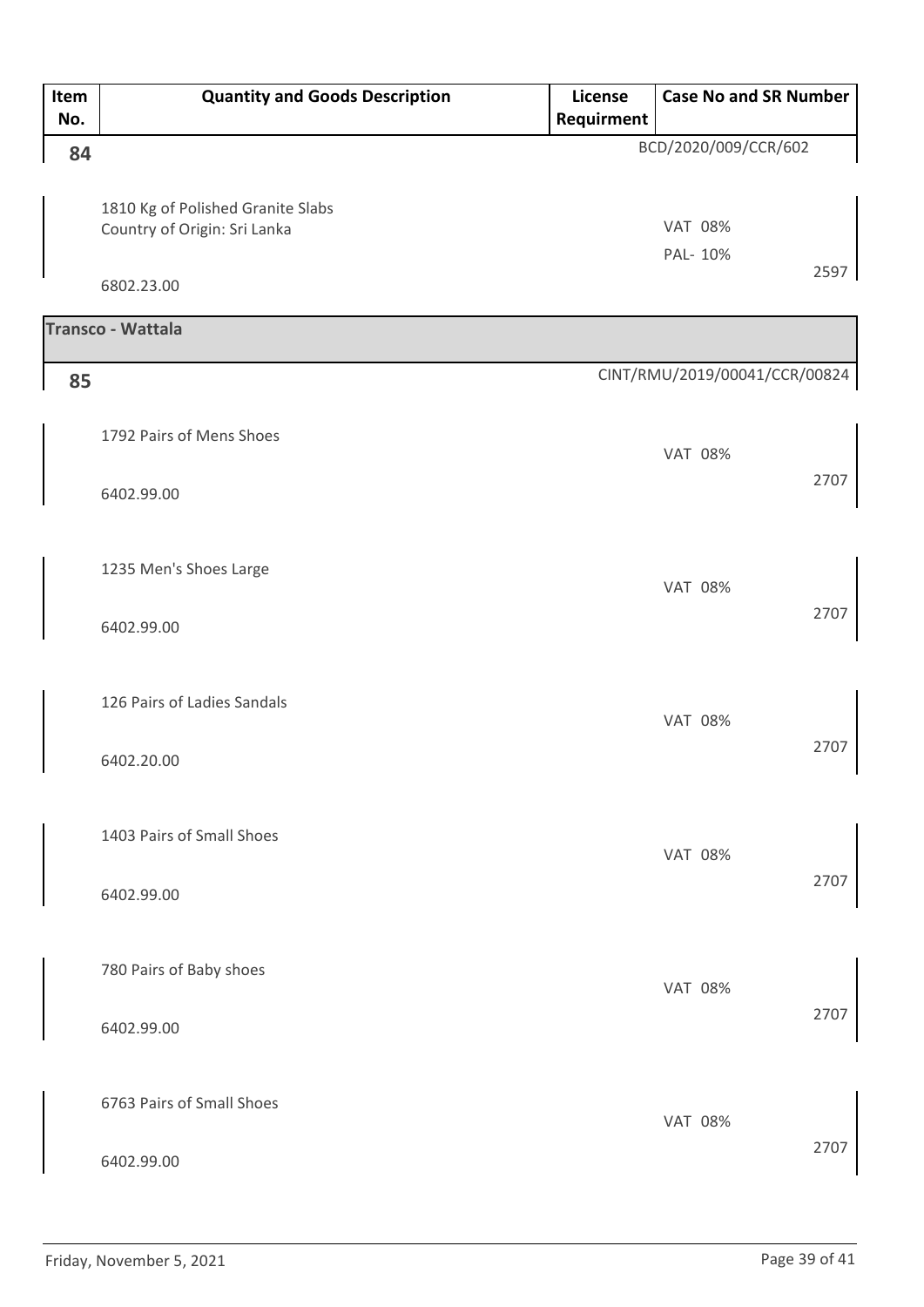| Item<br>No. | <b>Quantity and Goods Description</b> | License<br>Requirment | <b>Case No and SR Number</b> |
|-------------|---------------------------------------|-----------------------|------------------------------|
|             | 664 Pcs of Brassieres                 |                       | <b>VAT 08%</b>               |
|             | 6208.99.00                            |                       | 2707                         |
|             | 216 Pcs of Brassieres (Large)         |                       | <b>VAT 08%</b>               |
|             | 6208.99.00                            |                       | 2707                         |
|             | 5715 pcs of T- Shirts                 |                       | <b>VAT 08%</b>               |
|             | 6109.90.00                            |                       | 2707                         |
|             | <b>Trico - UPB Ware House - Galle</b> |                       |                              |

#### **86**

| 2 Unit Of Flasks | SR-009                 |
|------------------|------------------------|
|                  | PAL- 10%               |
| 9617.00.90       | 2524<br><b>VAT 08%</b> |
| 1 Unit Of Flask  | SR-010<br>PAL- 10%     |
| 9617.00.90       | 2524<br><b>VAT 08%</b> |

| 2 Unit Of Flasks | SR-012                 |
|------------------|------------------------|
|                  | PAL- 10%               |
| 9617.00.90       | 2524<br><b>VAT 08%</b> |

| <b>Trico Export Facilitaion Centre</b>                       |                                 |  |
|--------------------------------------------------------------|---------------------------------|--|
| 87                                                           | INDS/BIU/2019/00044/CCR/03105   |  |
| 24,550 kg of Locally Purchased Cotton Rag in multilated form | APHU 6490452 (01*40)<br>PAL-10% |  |
| 6310.90.10                                                   | 2825<br><b>VAT 08%</b>          |  |